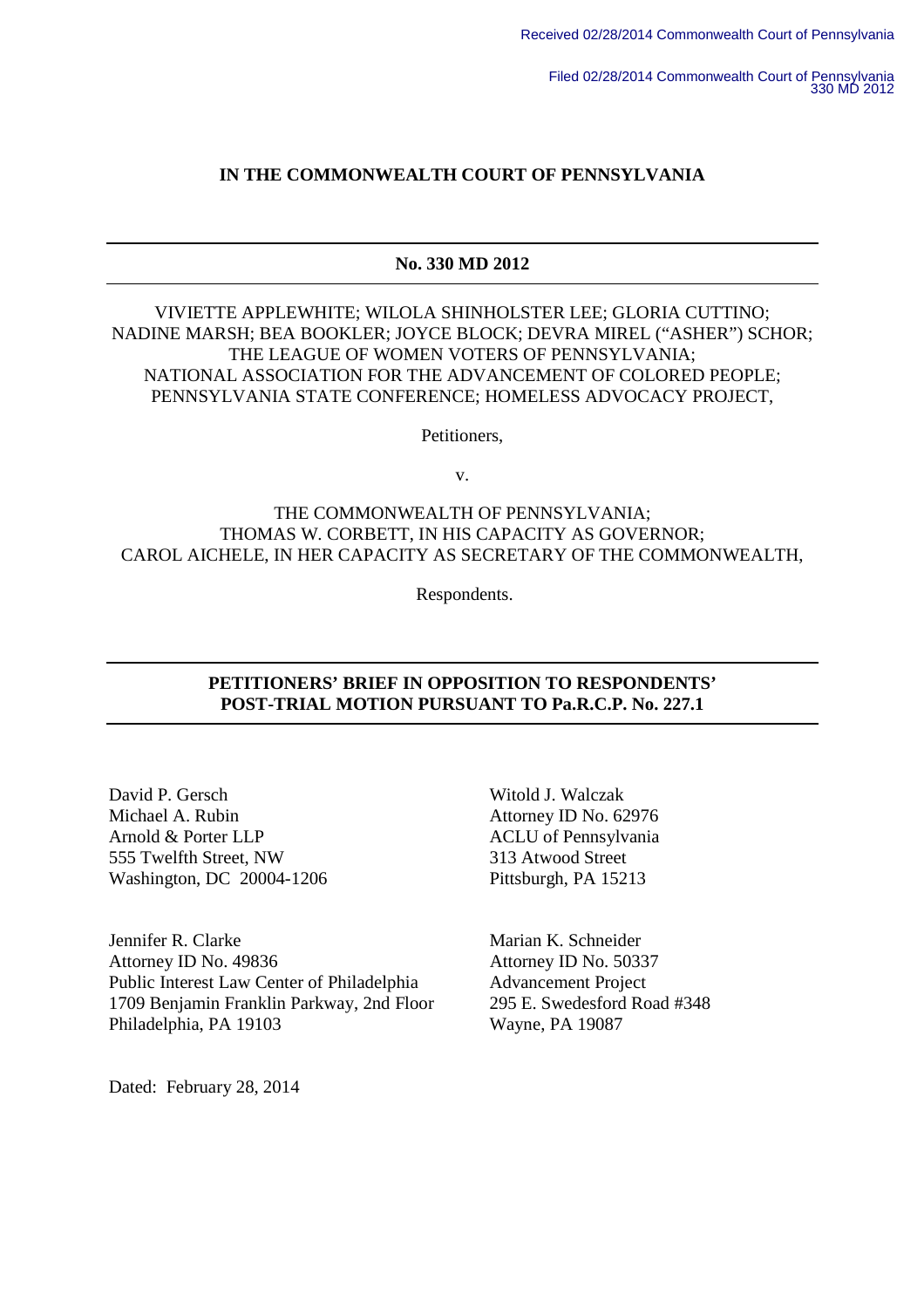# **TABLE OF CONTENTS**

| I.   |                                                         |                                                                                                                                                          |  |  |  |
|------|---------------------------------------------------------|----------------------------------------------------------------------------------------------------------------------------------------------------------|--|--|--|
| Π.   | RESPONDENTS' STATUTORY ARGUMENTS HAVE NO MERIT  11      |                                                                                                                                                          |  |  |  |
|      | A.                                                      | Respondents Refused to Provide Liberal Access to PennDOT Non-Driver ID  11                                                                               |  |  |  |
|      | <b>B.</b>                                               |                                                                                                                                                          |  |  |  |
|      | $C$ .                                                   |                                                                                                                                                          |  |  |  |
| III. | RESPONDENTS' CONSTITUTIONAL ARGUMENTS HAVE NO MERIT  17 |                                                                                                                                                          |  |  |  |
|      | A.                                                      | The Pennsylvania Constitution Guarantees the Fundamental Right to Vote to<br>All Qualified Voters Separate and Apart from the Equal Protection Clause 18 |  |  |  |
|      | <b>B.</b>                                               | The Court Correctly Applied Strict Scrutiny; and in Any Event the Court<br>Properly Held That the Law Fails Even Rational Basis Review  22               |  |  |  |
|      | $C$ .                                                   | The Court Applied the Correct Standard for Facially Invalidating the Law;<br>and in Any Event the Court Properly Held the Law Is Invalid As-Applied 25   |  |  |  |
|      | D.                                                      |                                                                                                                                                          |  |  |  |
| IV.  |                                                         | RESPONDENTS' STANDING ARGUMENTS HAVE NO MERIT  30                                                                                                        |  |  |  |
| V.   |                                                         | RESPONDENTS' REMAINING ARGUMENTS HAVE NO MERIT 35                                                                                                        |  |  |  |
|      | A.                                                      | Respondents Have No Credible Argument Regarding In-Person Voter Fraud 35                                                                                 |  |  |  |
|      | <b>B.</b>                                               | Hundreds of Thousands of Registered Voters Lack a Compliant Photo ID 36                                                                                  |  |  |  |
|      |                                                         |                                                                                                                                                          |  |  |  |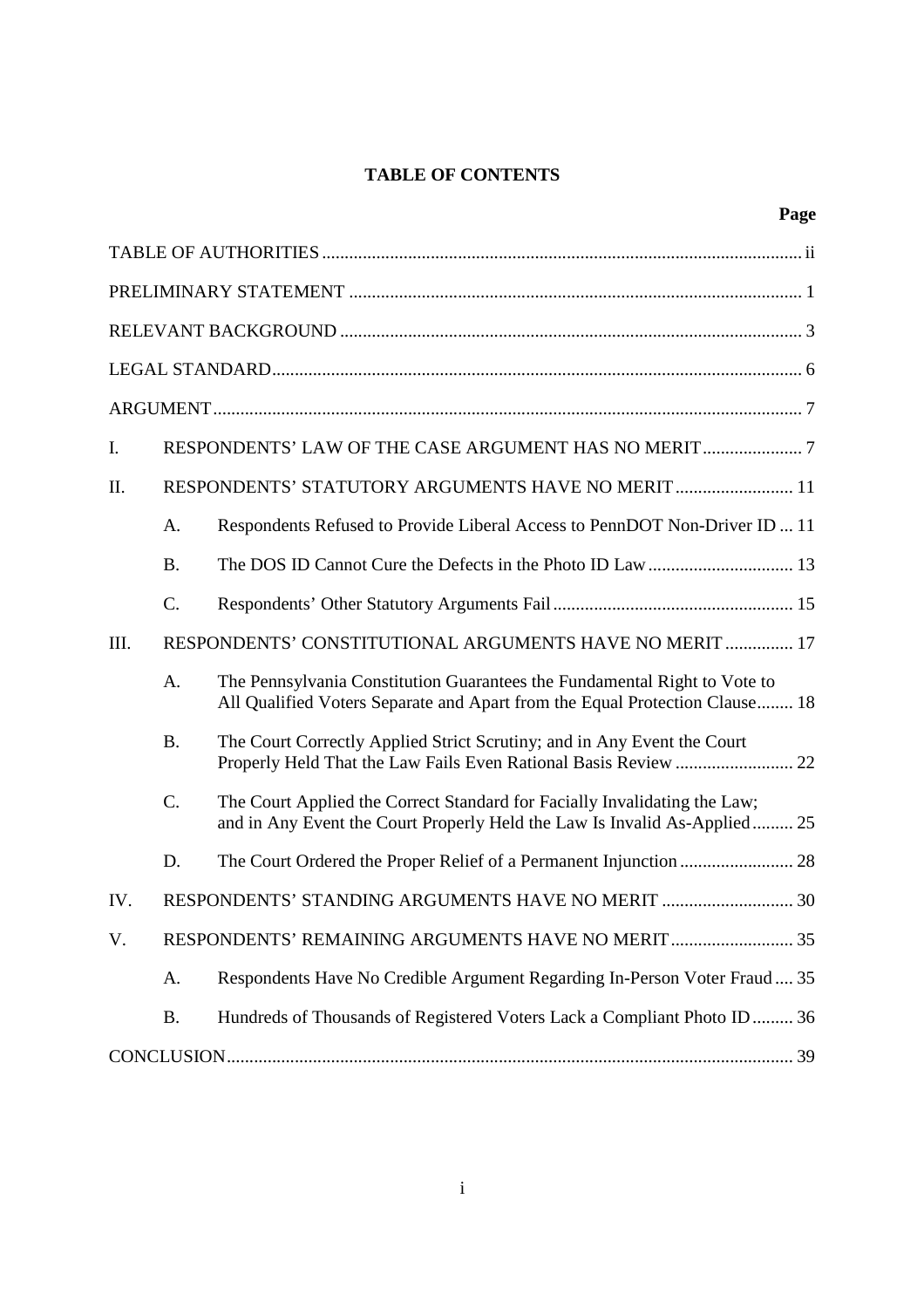# **TABLE OF AUTHORITIES**

| <b>CASES</b><br>Page(s)                                                                               |  |
|-------------------------------------------------------------------------------------------------------|--|
| In re 1991 Reapportionment,                                                                           |  |
| Applewhite v. Commonwealth,<br>No. 330 M.D. 2012, 2012 WL 3332376 (Pa. Commw. Ct. Aug. 15, 2012)3, 37 |  |
| Applewhite v. Commonwealth,                                                                           |  |
| Applewhite v. Commonwealth,                                                                           |  |
| Cali v. Philadelphia,                                                                                 |  |
| In re Canvass of Absentee Ballots of 1967 Gen. Election,                                              |  |
| Cavanaugh v. Davis,                                                                                   |  |
| Clifton v. Allegheny County,                                                                          |  |
| Commonwealth v. Mazzetti,                                                                             |  |
| Commonwealth v. Starr,                                                                                |  |
| Commonwealth v. U.S. Mineral Prods. Co.,                                                              |  |
| Commonwealth v. Wilson,                                                                               |  |
| Crawford v. Marion County Election Board,                                                             |  |
| Davis v. Bandemer,                                                                                    |  |
| DeWalt v. Bartley,                                                                                    |  |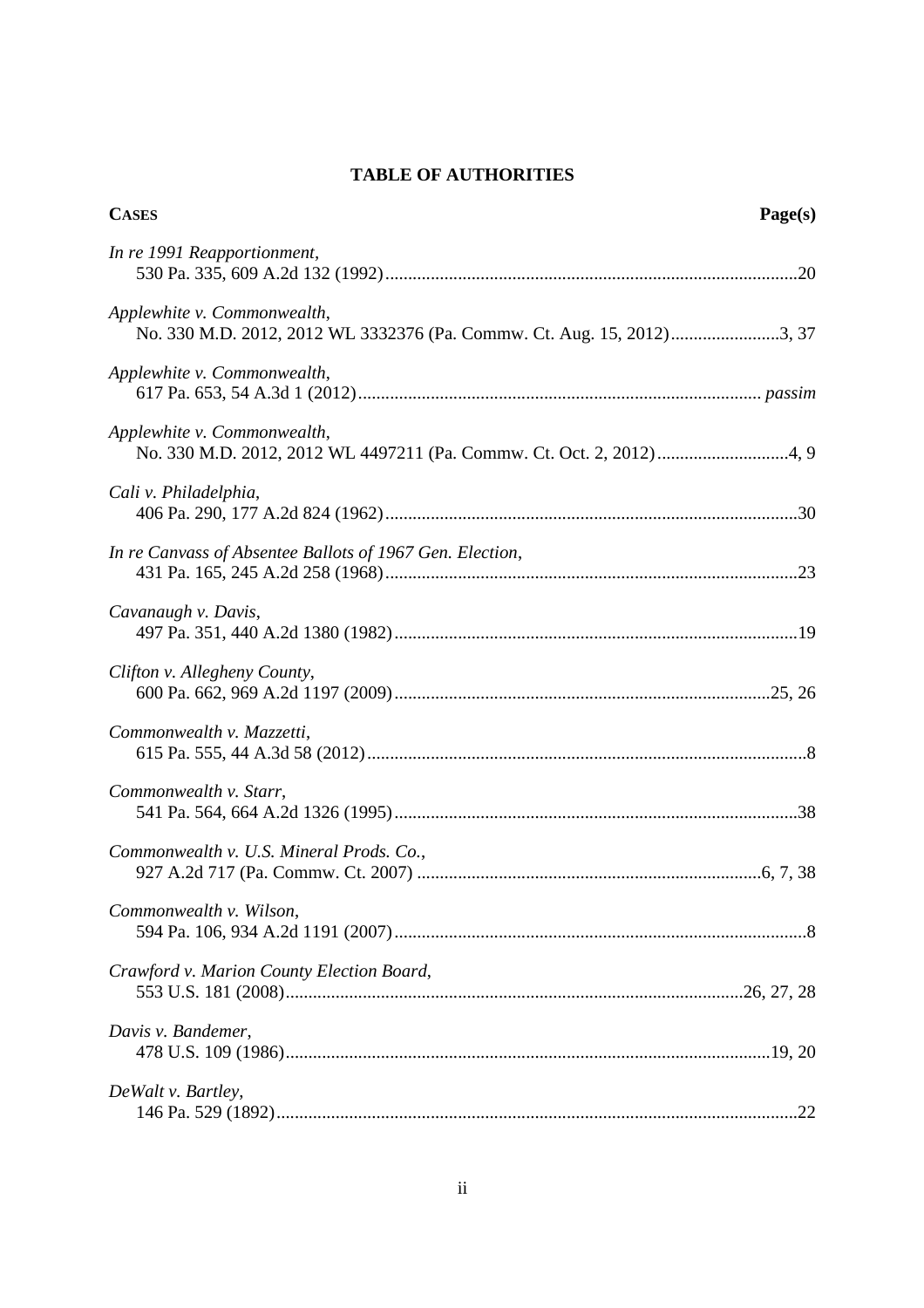| Dunn v. Blumstein,                                             |  |
|----------------------------------------------------------------|--|
| Erfer v. Commonwealth,                                         |  |
| Holt v. Legislative Redistricting Comm'n,                      |  |
| Housing Auth. v. Pa. State Civil Serv. Comm'n,                 |  |
| Moore v. Ogilvie,                                              |  |
| Mt. Lebanon v. Cnty. Bd. of Elections of Allegheny Cnty.,      |  |
| In re Mun. Reapportionment of Twp. of Haverford,               |  |
| Musheno v. Dep't of Pub. Welfare,                              |  |
| N. Pittsburgh Drywall Co. v. Workers' Comp. Appeal Bd.,        |  |
| Norwood Election Contest,                                      |  |
| Page v. Allen,                                                 |  |
| Perles v. Cnty. Return Bd. of Northumberland Cnty.,            |  |
| Pub. Defender's Office v. Venango Cnty. Court of Common Pleas, |  |
| Reading City Dev. Auth. v. Lucabaugh,                          |  |
| Reha v. DOT, Bureau of Driver Licensing,                       |  |
| Robinson Twp., Washington Cnty. v. Commonwealth,               |  |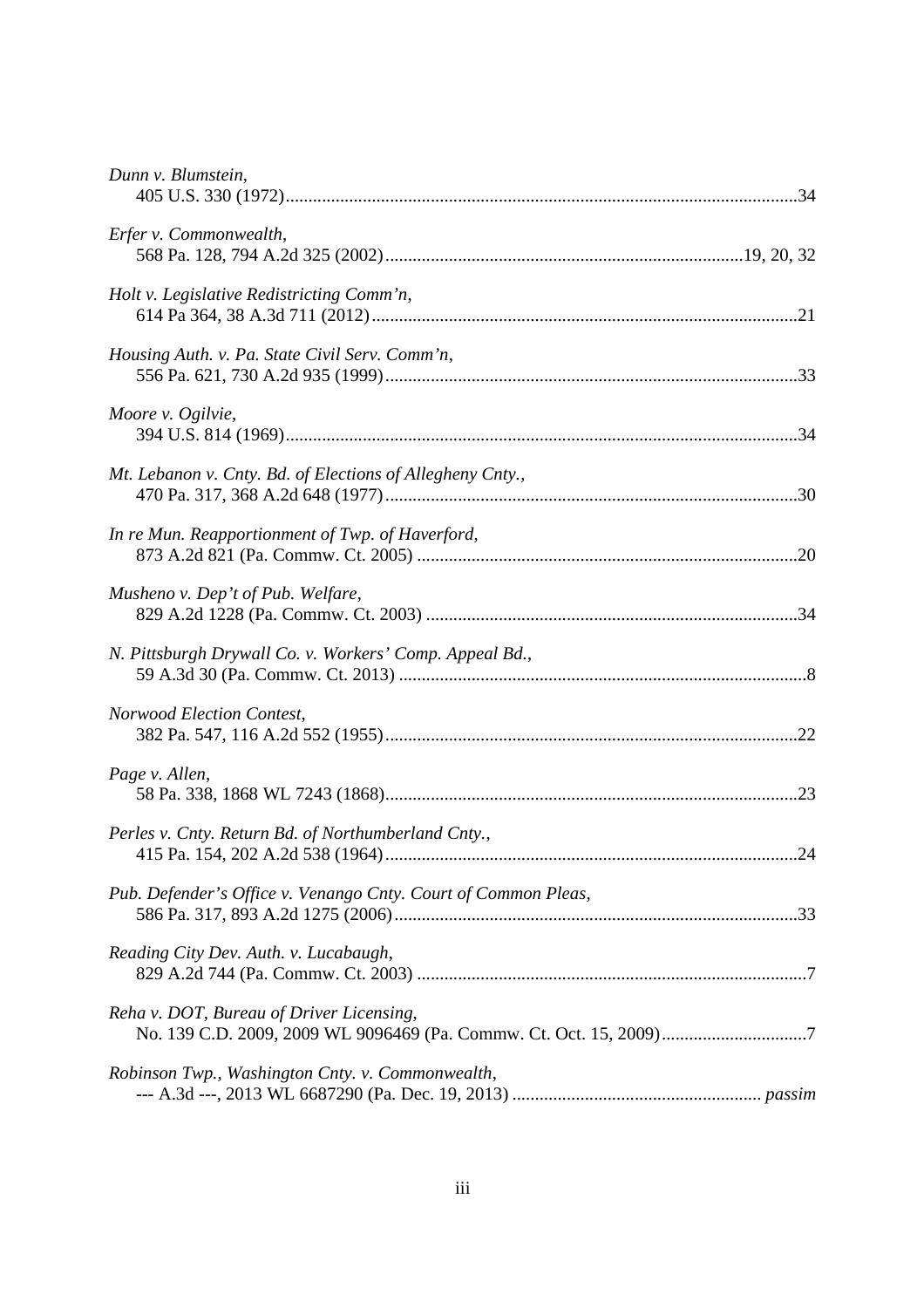| Sierra Club v. Pa. PUC,                                                                                                                                   |  |
|-----------------------------------------------------------------------------------------------------------------------------------------------------------|--|
| United States v. Salerno,                                                                                                                                 |  |
| Wash. State Grange v. Wash. State Republican Party,                                                                                                       |  |
| Weinschenk v. State,                                                                                                                                      |  |
| Winston v. Moore,                                                                                                                                         |  |
| <b>CONSTITUTIONAL PROVISIONS AND STATUTES</b>                                                                                                             |  |
|                                                                                                                                                           |  |
|                                                                                                                                                           |  |
|                                                                                                                                                           |  |
|                                                                                                                                                           |  |
|                                                                                                                                                           |  |
|                                                                                                                                                           |  |
|                                                                                                                                                           |  |
|                                                                                                                                                           |  |
|                                                                                                                                                           |  |
|                                                                                                                                                           |  |
| <b>OTHER AUTHORITIES</b>                                                                                                                                  |  |
|                                                                                                                                                           |  |
| Jacob Gershman, Judge Posner Walks Back Comments to HuffPost,<br>Wall St. J. LawBlog, Oct. 28, 2013, at http://blogs.wsj.com/law/2013/10/28/judge-posner- |  |
|                                                                                                                                                           |  |
| Richard A. Posner, <i>I Did Not 'Recant' on Voter ID Laws</i> , New Republic, Oct. 27, 201328                                                             |  |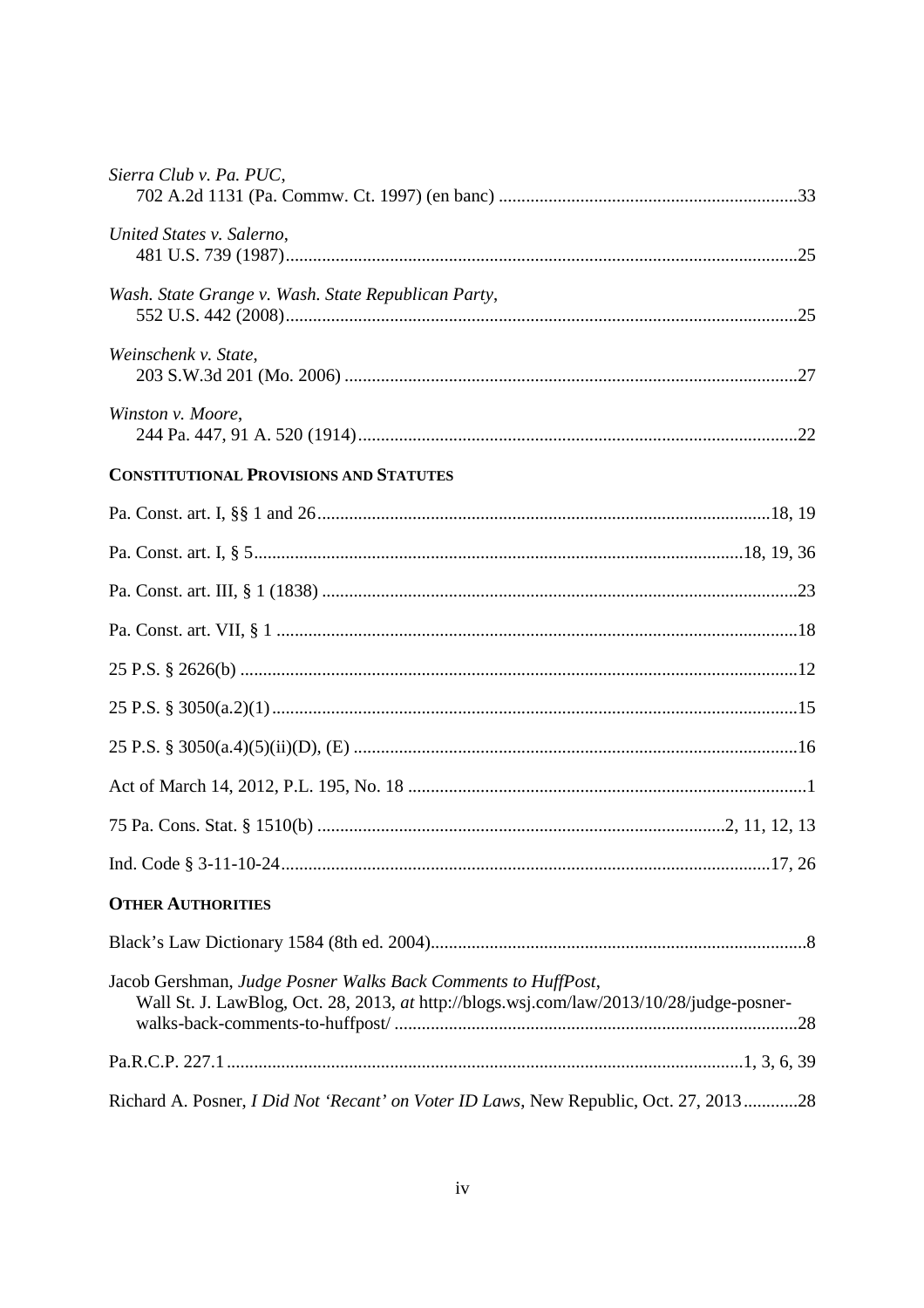#### **PRELIMINARY STATEMENT**

After 20 days of evidence and argument, including a full trial on the merits, this Court permanently enjoined the photo ID requirement for in-person voters under the Act of March 14, 2012, P.L. 195, No. 18 ("Photo ID Law" or "Law"). In a 103-page opinion, including findings of fact and conclusions of law, the Court determined that the photo ID requirement cannot be implemented consistent with either the Law itself or the fundamental right to vote guaranteed by the Pennsylvania Constitution. Respondents challenge the Court's statutory and constitutional analysis. But they have not raised any dispositive legal arguments, much less arguments that could meet the stringent standards for post-trial relief under Pa.R.C.P. 227.1.

Respondents' post-trial motion hinges, in large part, on their flawed theory that Judge Simpson and the Supreme Court somehow upheld the facial constitutionality of the Photo ID Law at the preliminary injunction stage. Contrary to these fanciful claims, which the Court already denied in a motion *in limine*, there is no "law of the case" here that remotely undermines the Court's permanent injunction. Respondents' reliance on Judge Simpson's initial decision denying a preliminary injunction is misplaced, at a minimum, because the Supreme Court *vacated* that decision; on remand, Judge Simpson *granted* a preliminary injunction; and Judge Simpson thereafter *denied* Respondents' preliminary objections seeking dismissal of Petitioners' facial challenge to the Law. Respondents are also wrong that the Supreme Court, in vacating Judge Simpson's initial denial of a preliminary injunction, somehow implicitly rejected a facial constitutional challenge. The Supreme Court did no such thing.

Respondents' attacks on the Court's statutory analysis are also meritless. The relevant provisions of the Photo ID Law are clear on their face, and the Court correctly construed them in accordance with established principles of statutory construction. As both this Court and the Supreme Court concluded, the Law unambiguously required the Pennsylvania Department of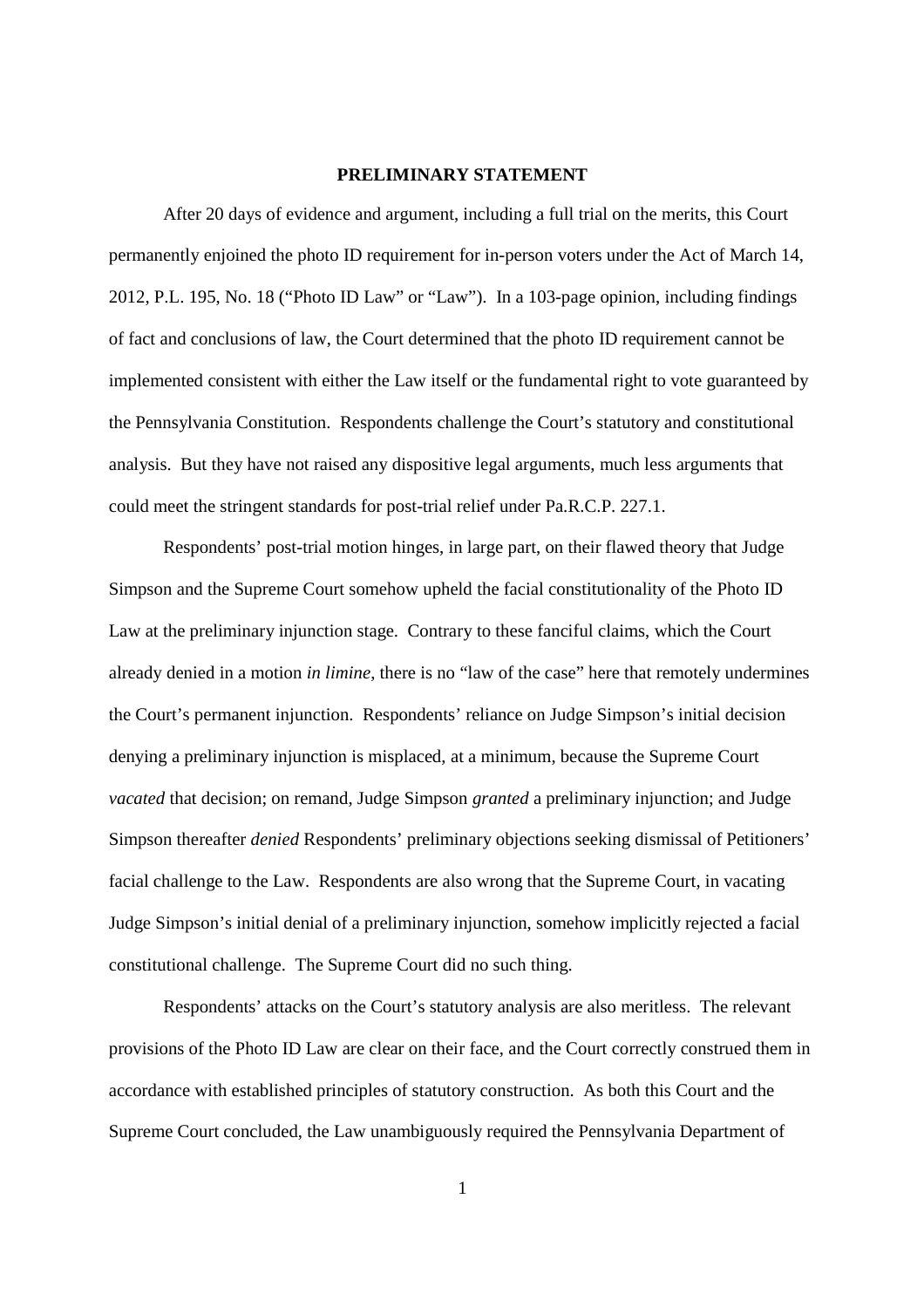Transportation ("PennDOT") to provide liberal access to the PennDOT non-driver ID under 75 Pa. Cons. Stat. § 1510(b), but PennDOT refused to do so. This Court also correctly found that the Pennsylvania Department of State ID card ("DOS ID") is an *ultra vires* creation of Department of State officials, and that, in any event, the DOS ID cannot cure the defect in the Law because Respondents did not provide liberal access to the DOS ID, which remains unduly difficult, burdensome, and, for some, impossible to obtain.

Respondents' constitutional arguments likewise fail. Contrary to their claim, the Court properly applied strict scrutiny to facially invalidate a law that denies and unduly burdens the fundamental right to vote; in any event, the Court alternatively held that key aspects of the Law fail even rational basis review, and that the Law is invalid as-applied. The Court correctly found that hundreds of thousands of registered voters lack a compliant photo ID needed to vote under the Law, and that Respondents imposed "unnecessary" and "insurmountable" obstacles to obtaining ID. Against the harm of disenfranchisement, the Court found Respondents' justifications for the Law to be, at best, lacking. The Court stated: "Voting laws are designed the assure a free and fair election; the Voter ID Law does not further this goal." Determination of Decl. Relief and Permanent Inj. at 49 (Jan. 17, 2014) ("Op.").

Respondents' statutory and constitutional arguments are especially unavailing because before trial, Respondents conceded that if the DOS ID "is not liberally available to registered voters . . . , the Voter ID Law cannot be administered [1] as required by the statute itself, or [2] consistently with constitutional requirements." Resp'ts' Resp. to Pet'rs' Status Report of May 22, 2013, Concerning Discovery Issues at 13 (May 24, 2013) ("Resp'ts' Discovery Resp."). This Court found that the DOS ID is not liberally available. Under Respondents' own legal framework, the Court therefore properly invalidated the Law. Likewise, in rejecting

2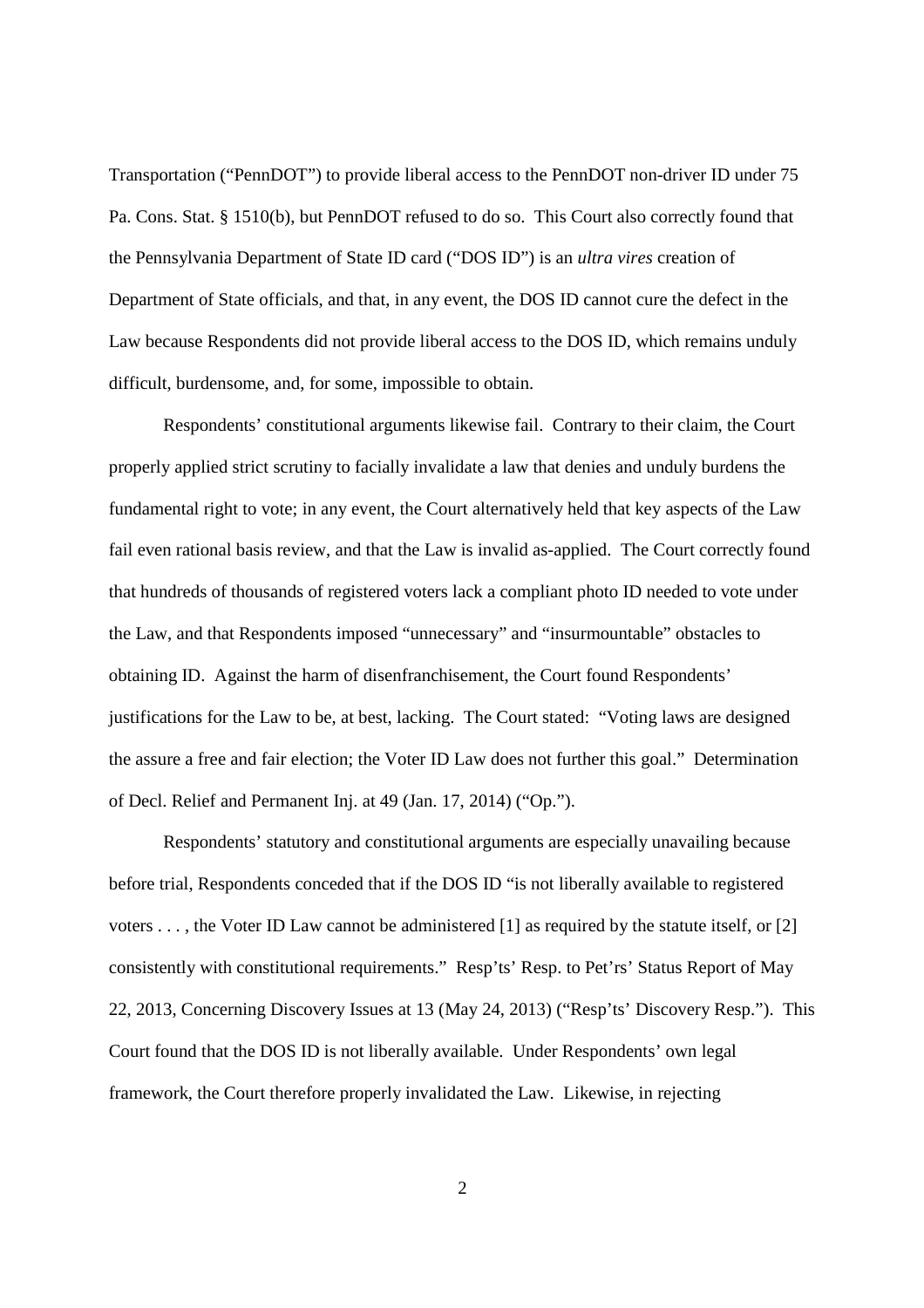Respondents' preliminary objections, Judge Simpson held that Petitioners stated a viable facial challenge by alleging that implementation of the Law will result in disenfranchisement. This Court found that the Law's implementation will result in disenfranchisement, and thus properly invalidated the Law under the legal framework employed by Judge Simpson.

Respondents' motion for post-trial relief under Rule 227.1 accordingly should be denied.

## **RELEVANT BACKGROUND**

Petitioners filed their original Petition for Review on May 1, 2012, challenging the constitutional validity of the Photo ID Law and seeking to enjoin its implementation.

On August 15, 2012, after a six-day hearing, this Court initially denied Petitioners' motion for a preliminary injunction seeking to bar implementation of the Photo ID Law pending resolution of this lawsuit. *Applewhite v. Commonwealth* ("*Applewhite I*"), No. 330 M.D. 2012, 2012 WL 3332376 (Pa. Commw. Ct. Aug. 15, 2012). The Court concluded that Petitioners were unlikely to succeed in their "facial challenge" to the Law. *Id.* at \*9. As described below, that decision was based largely on the Court's predictive judgment that Respondents would successfully forestall disenfranchisement by issuing compliant photo IDs to those in need.

On September 18, 2012, the Pennsylvania Supreme Court vacated and remanded. *Applewhite v. Commonwealth* ("*Applewhite II*"), 617 Pa. 653, 54 A.3d 1 (2012). The Supreme Court held that "if a statute violates constitutional norms in the short term, a facial challenge may be sustainable even though the statute might validly be enforced at some time in the future," and that this Court erred in relying on a "predictive judgment" that Respondents' efforts to educate the voting public and issue photo ID to voters "will ultimately be sufficient to forestall the possibility of disenfranchisement." *Id.* at 4-5. The Supreme Court further held that Respondents failed to comply with the Law's mandate to provide "liberal access" to PennDOT non-driver IDs, and that Respondents' plan to offer an alternative DOS ID as a "safety net" was "still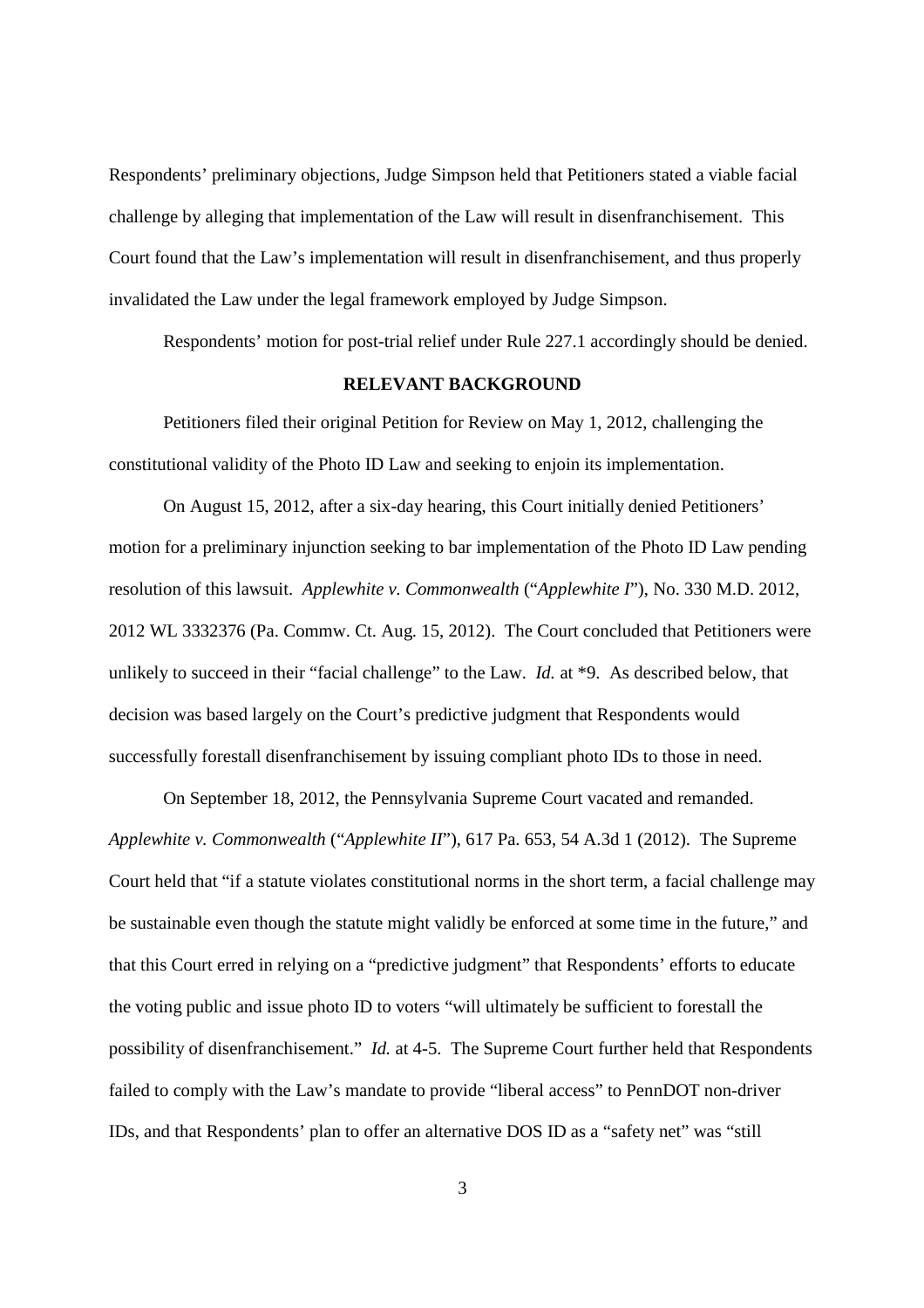contrary to the Law's liberal access requirement." *Id.* at 4. The Supreme Court directed this Court to enter a preliminary injunction unless: (1) "the procedures being used for deployment of the [DOS ID] cards comport with the requirement of liberal access which the General Assembly attached to the issuance of PennDOT identification cards," *and* (2) this Court was "convinced . . . that there will be no voter disenfranchisement arising out of the Commonwealth's implementation of a voter identification requirement for purposes of the upcoming election." *Id.* at 5.

On October 2, 2012, after a further two-day hearing on remand, this Court issued a preliminary injunction, concluding that Respondents had not satisfied either of the Supreme Court's prongs for avoiding a preliminary injunction. *Applewhite v. Commonwealth* ("*Applewhite III*"), No. 330 M.D. 2012, 2012 WL 4497211 (Pa. Commw. Ct. Oct. 2, 2012). In particular, Respondents did not "cure the deficiency in liberal access identified by the Supreme Court," *id.* at \*2, and the Court was "not still convinced in [its] predictive judgment that there will be no voter disenfranchisement arising out of the Commonwealth's implementation of a voter identification requirement for purposes of the upcoming election." *Id.* at \*3. Accordingly, the Court enjoined implementation of the Photo ID Law for purposes of the November 6, 2012 election, such that photo ID could be requested by poll workers, but was not required for casting a regular ballot. *Id.* at \*8. On February 19, 2013, the parties stipulated to and the Court ordered that the preliminary injunction be extended to cover the May 2013 elections as well.

On October 19, 2012, shortly after the Court entered the preliminary injunction, Petitioners sought a supplemental injunction re-directing Respondents' education efforts. Respondents successfully opposed the request as a "mandatory" injunction that the Court lacked power to issue. At that time, Respondents objected to any injunction in which the Court acted as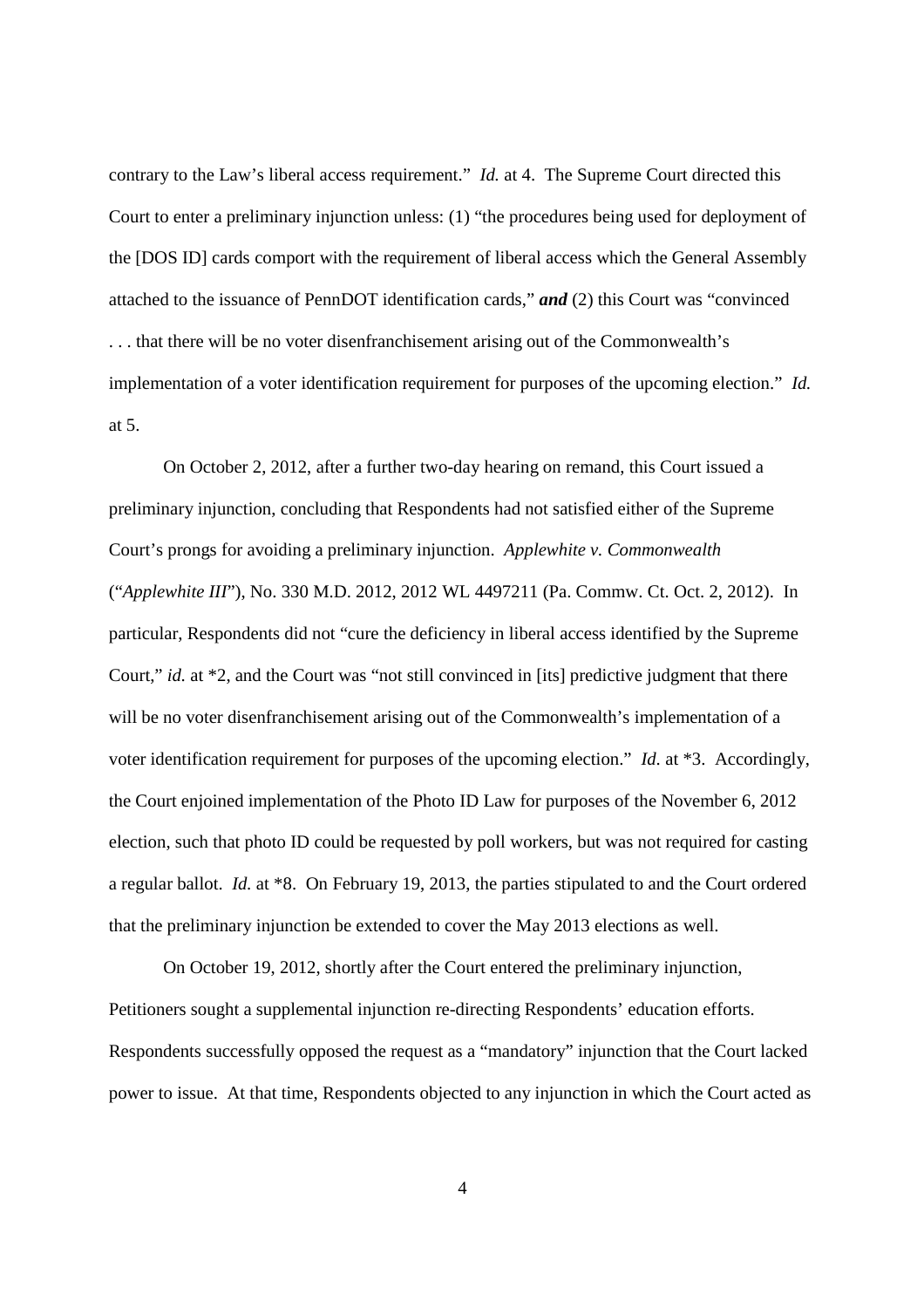"'super-advertising' executives who can micro-manage and direct how public monies are spent and what is said." Resp'ts' Answer and New Matter to Pet. for Suppl. Inj. at 10 (Oct. 31, 2012). As discussed below, Respondents now ask the Court to do just that.

On February 5, 2013, Petitioners filed the First Amended Petition for Review. On May 24, 2013, this Court overruled in part and sustained in part Respondents' preliminary objections to the First Amended Petition. Mem. Op. at 2 (May 24, 2013). As relevant here, the Court held that Petitioners properly stated a facial challenge to the constitutional validity of the Photo ID Law, in part because "Petitioners aver that the implementation of [the Law] does not comport with the liberal access to a [PennDOT non-driver] ID required by [the Law]." *Id.* at 4. The Court also held that Petitioners properly stated a claim for violation of the Free and Equal Clause by alleging that the Law "will result in disenfranchisement." *Id.*

Respondents pressed to have a trial in July 2013 based on the state of implementation of the Law as it stood. Petitioners asked the Court to postpone the trial, in part because of Respondents' delays in responding to discovery, but Respondents objected, telling the Court in May 2013: "Your Honor, we definitely want this trial to go forward in July." Hr'g Tr. 14, May 17, 2013. And so it did.

The parties and the Court agreed not to duplicate the record already established during the two preliminary injunction hearings and to treat that record as part of the trial on the merits. *See* Hr'g Tr. 36-37, Dec. 13, 2012 (Status Conference) (confirming that "at the trial on the merits" parties can just rely on "what's already in the record and treat that as part of the entire record"); Mem. Op. at 6 (May 24, 2013) (recognizing that evidence from dismissed Petitioners is already in the record). Accordingly, without objection, Petitioners attached to their Pre-Trial Statement an overview of certain of the pertinent evidence from the existing record, and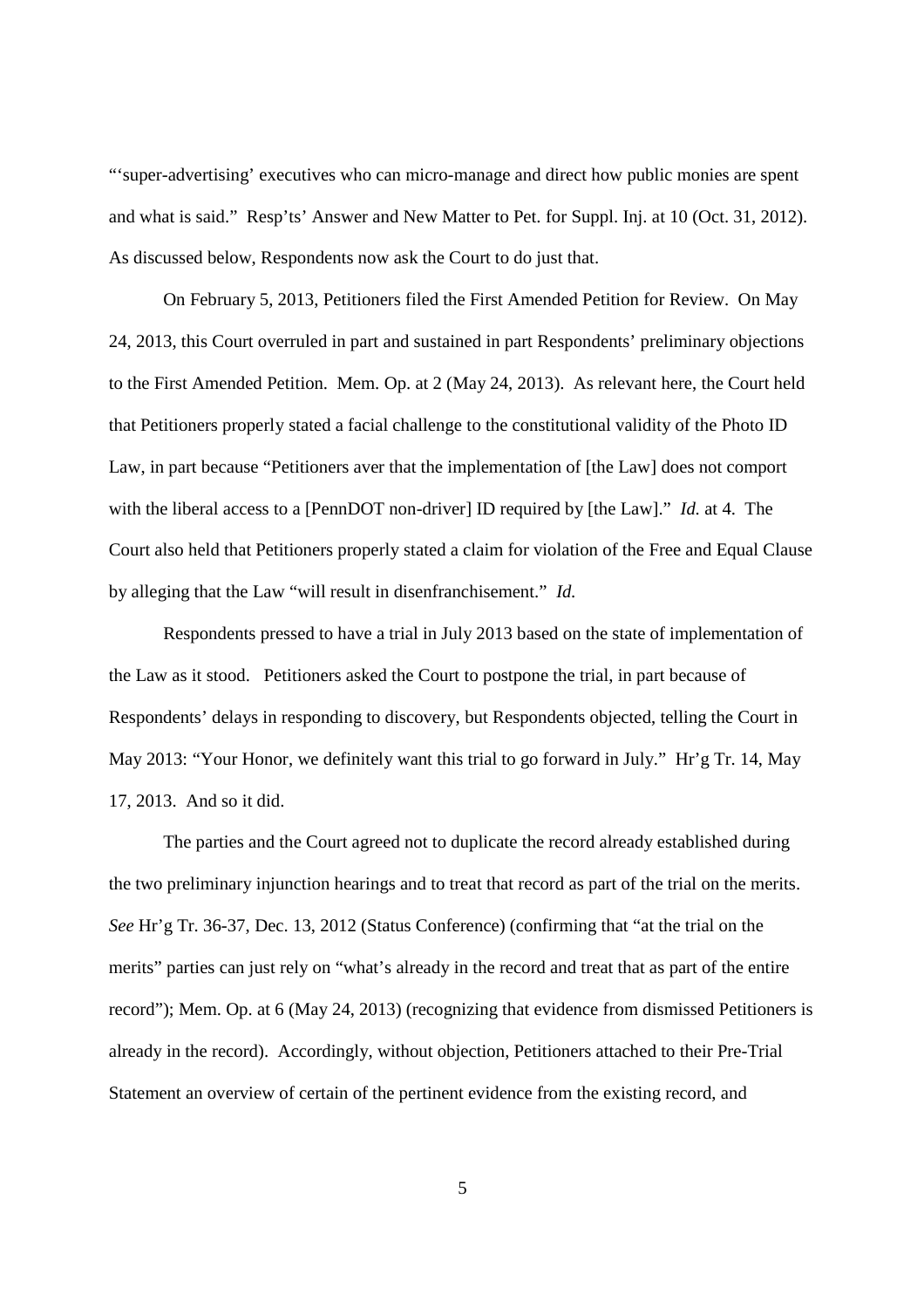repeatedly relied on that record throughout opening statements, closing arguments, and in preand post-trial submissions.

On August 16, 2013, after a 12-day trial on the merits, the Court further extended the preliminary injunction pending its final decision, modified to prohibit Respondents and poll workers from continuing to provide certain "inaccurate" information to voters about the Law.

On January 17, 2014, the Court permanently enjoined the Law's photo ID requirement for in-person voters, holding that the requirement cannot be implemented consistent with either the statute itself or the Pennsylvania Constitution's fundamental right to the vote.

#### **LEGAL STANDARD**

The standards for post-trial relief under Rule 227.1 are demanding and difficult to meet. Respondents primarily seek the entry of judgment notwithstanding the verdict (JNOV). Resp'ts' Br. 17 ("Almost all of the errors asserted herein are requests for [JNOV]."). A court may enter a JNOV only where "the movant is entitled to judgment as a matter of law, and/or where the evidence is such that no two reasonable persons could disagree the verdict should have been rendered for the movant." *Commonwealth v. U.S. Mineral Prods. Co.*, 927 A.2d 717, 723 (Pa. Commw. Ct. 2007). This Court must deny a JNOV unless it were to conclude that (1) "even with all factual inferences decided adverse to the movant, the law nonetheless requires a verdict in the movant's factor," or (2) "the evidence is such that a verdict for the movant in beyond peradventure." *Id.*

Alternatively, Respondents seek a new trial, though they never identify any specific issue that should be retried. A new trial may be ordered only where (1) "one or more mistakes occurred at trial" and (2) "the mistake is a sufficient basis for granting a new trial." *Id.* "The harmless error doctrine underlies every decision to grant or deny a new trial. A new trial is not warranted merely because some irregularity occurred during the trial or another trial judge would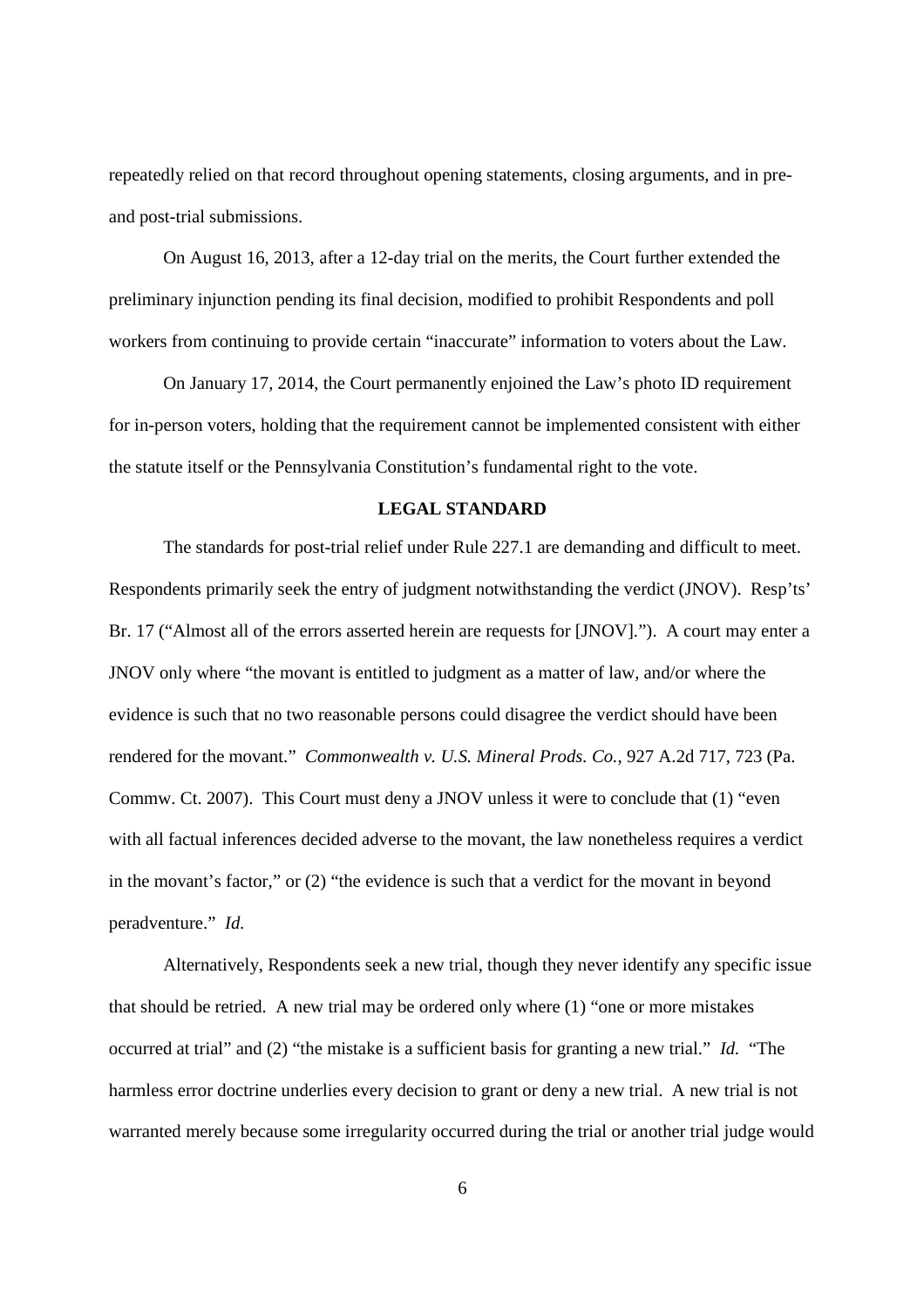have ruled differently; the moving party must demonstrate prejudice resulting from the mistake. In addition, a new trial based on weight of the evidence issues will not be granted unless the verdict is so contrary to the evidence as to shock one's sense of justice." *Id.* (citations omitted).

Respondents also purport to seek "modification" of the Court's permanent injunction. Resp'ts' Br. 61-67. But what Respondents actually seek is to eliminate any permanent injunction and replace it with some sort of indefinite preliminary injunction instructing Respondents how better to implement the Law. Respondents are not entitled to any such modification.

# **ARGUMENT**

# **I. RESPONDENTS' LAW OF THE CASE ARGUMENT HAS NO MERIT**

Repeating their pretrial motion *in limine*, which this Court denied, Respondents' primary contention is that the "law of the case" and "coordinate jurisdiction" doctrines foreclose Petitioners' facial challenge to the Photo ID Law and the Court's permanent injunction. They rely on Judge Simpson's decision initially denying a preliminary injunction and "the necessary implications of the Supreme Court's decision." Resp'ts' Br. 46-51; *see also id.* at 1-2, 18 ("A recurring theme throughout this brief . . . is the troubling discord between the opinions of Judge Simpson and the Supreme Court on the one hand, and Judge McGinley on the other."). But this Court's permanent injunction decision is consistent with both Judge Simpson and the Supreme Court's legal framework, as well as the legal framework advanced by Respondents before trial.

As an initial matter, Respondents' reliance on Judge Simpson's order denying a preliminary injunction is misplaced. The Supreme Court "vacate[d]" that order. *Applewhite II*, 54 A.3d at 4. "As a general rule, when a court vacates a previously entered order, the legal status of a case is the same as if the order never existed." *Reading City Dev. Auth. v. Lucabaugh*, 829 A.2d 744, 749 (Pa. Commw. Ct. 2003); *see also Reha v. DOT, Bureau of Driver Licensing*, No. 139 C.D. 2009, 2009 WL 9096469, at \*3 (Pa. Commw. Ct. Oct. 15, 2009) (Simpson, J.) ("[T]he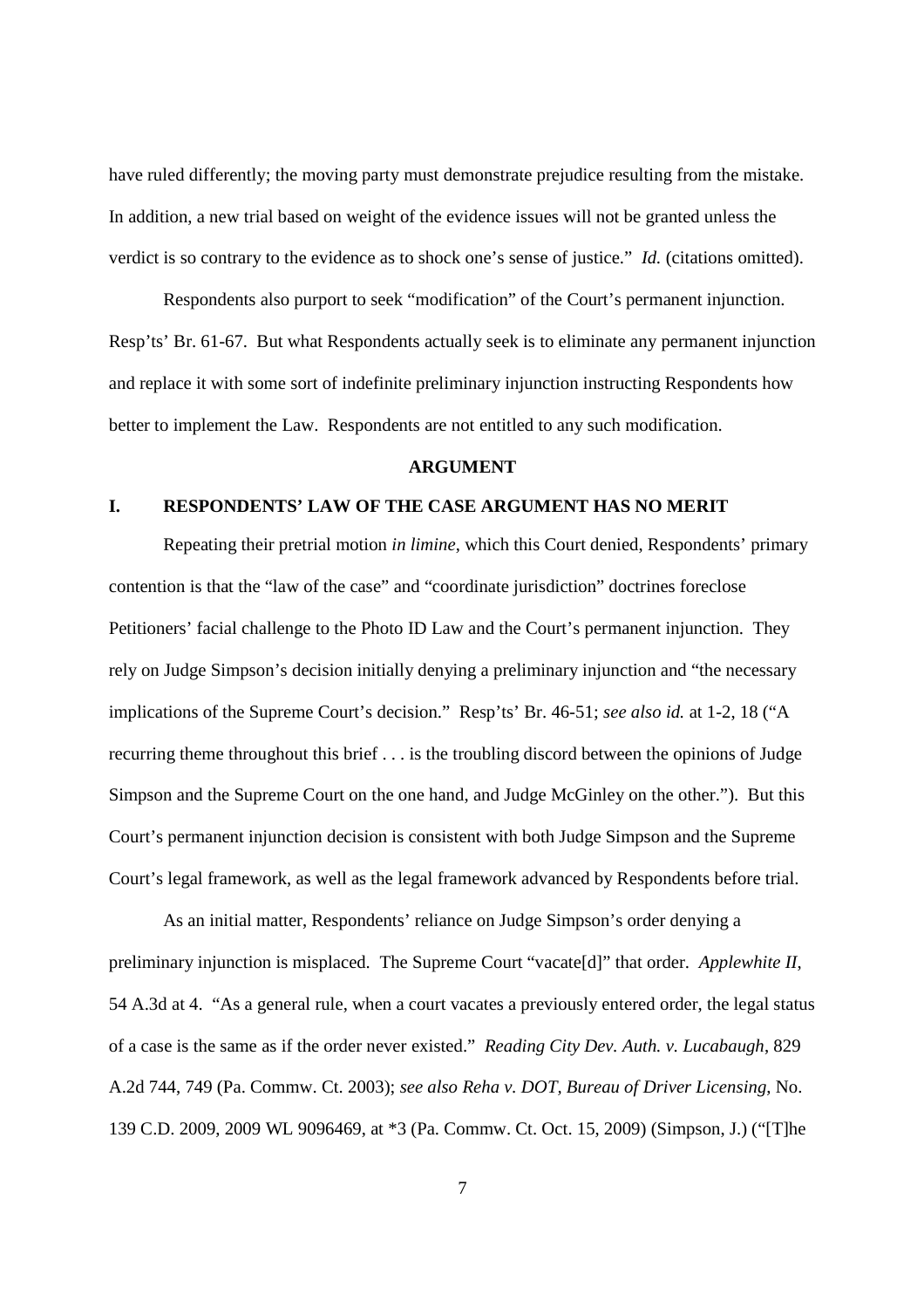vacated status of the January 7 Order rendered the Order as if it never existed."). This is because "[t]he term 'vacate' means 'To nullify or cancel; make void; invalidate <the court vacated the judgment>. Cf. OVERRULE.'" *Commonwealth v. Wilson*, 594 Pa. 106, 114-15, 934 A.2d 1191, 1196 (2007) (quoting Black's Law Dictionary 1584 (8th ed. 2004)). Vacated decisions thus are a "legal nullity." *Id.*; *accord Commonwealth v. Mazzetti*, 615 Pa. 555, 567 n.7, 44 A.3d 58, 66 n.7 (2012) (same); *N. Pittsburgh Drywall Co. v. Workers' Comp. Appeal Bd.*, 59 A.3d 30, 44 (Pa. Commw. Ct. 2013) ("vacated" decision is "nullified, invalidated, voided"). Here, Judge Simpson's initial denial of a preliminary injunction is particularly irrelevant because on remand from the Supreme Court, Judge Simpson changed course and *granted* a preliminary injunction. Respondents accordingly cannot rely on Judge Simpson's vacated decision.

Even if the vacated order had any continuing vitality, Respondents are wrong that Judge Simpson ultimately rejected a facial challenge to the Law. To the contrary, in granting a preliminary injunction on remand from the Supreme Court, Judge Simpson recognized that "Petitioners' preserve their facial challenge to Act 18 because the statute contains no right to a non-burdensome means of obtaining the required identification." *Applewhite III*, 2012 WL 4497211 at \*7. Thereafter, Judge Simpson denied Respondents' preliminary objection on this issue; he expressly held that Petitioners stated a facial challenge by alleging that "the implementation of Act 18 does not comport with the liberal access to a Pennsylvania Department of Transportation ID required by Act 18." Mem. Op. at 2 (May 24, 2013); *see also id.* at 5 ("Given our Supreme Court's view, I cannot say with certainty Petitioners are unable to state a facial challenge based on implementation of Act 18."). Judge Simpson further held that Petitioners stated a claim for violation of the Free and Equal Clause by alleging that "implementation of Act 18 will result in disenfranchisement." *Id.* at 8. After hearing all the

8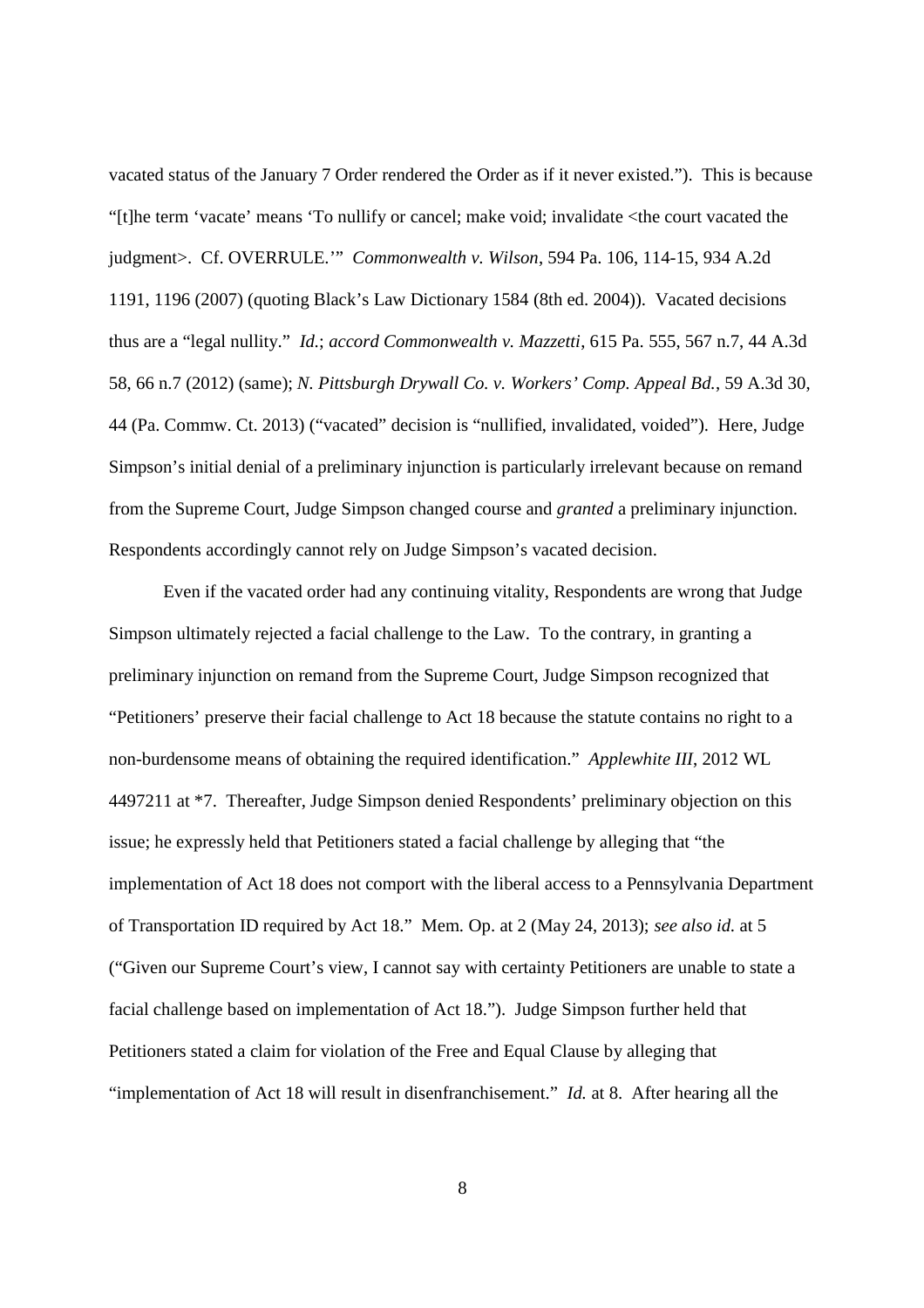evidence at trial, this Court found that (1) contrary to the Law's mandate, Respondents did not provide liberal access to either the PennDOT non-driver ID *or* the DOS ID, and that (2) implementation of the Law will result in disenfranchisement. Op. 21, 34-35, 44-45. Thus, the Court's permanent injunction decision, which is based on a fully developed factual record, is entirely consistent with Judge Simpson's legal framework for analyzing the Law at the permanent injunction stage. There is simply no conflict between the two.

Respondents also err in relying on supposed "implications" in the Supreme Court's decision reversing Judge Simpson' initial denial of a preliminary injunction. Resp'ts' Br. 47. The Supreme Court in no way upheld the facial constitutionality of the Law. While the Court did not expressly adopt a strict scrutiny approach, it remanded with a clear mandate to enter a preliminary injunction unless an exceptionally high standard of "no voter disenfranchisement" was met. *Applewhite II*, 54 A.3d at 5. In granting a preliminary injunction, Judge Simpson found that there would be disenfranchisement. *Applewhite III*, 2012 WL 4497211, at \*2-3. After trial, this Court found the same. Op. 36-37, 37 nn.24-25, 39, 42-44. Again, there is no conflict with Judge Simpson or the Supreme Court.

Respondents also argue, incorrectly, that the Supreme Court somehow implicitly held that DOS ID is "(a) authorized, and (b) capable of effectuating the intent of the General Assembly." Resp'ts' Br. 32. This is the same argument Respondents made in their failed motion *in limine*. *See* Resp'ts' Mot. *in Limine* to Exclude Evidence Contrary to the Law of the Case at 2-3 (arguing that the Supreme Court found that the DOS ID, if "liberally accessible," could "satisfy the requirements of Act 18 and the Pennsylvania Constitution"). It fares no better today. The Supreme Court reviewed Judge Simpson's August 15, 2012 order denying a preliminary injunction after an evidentiary hearing from July 25 to August 1, 2012. At that

9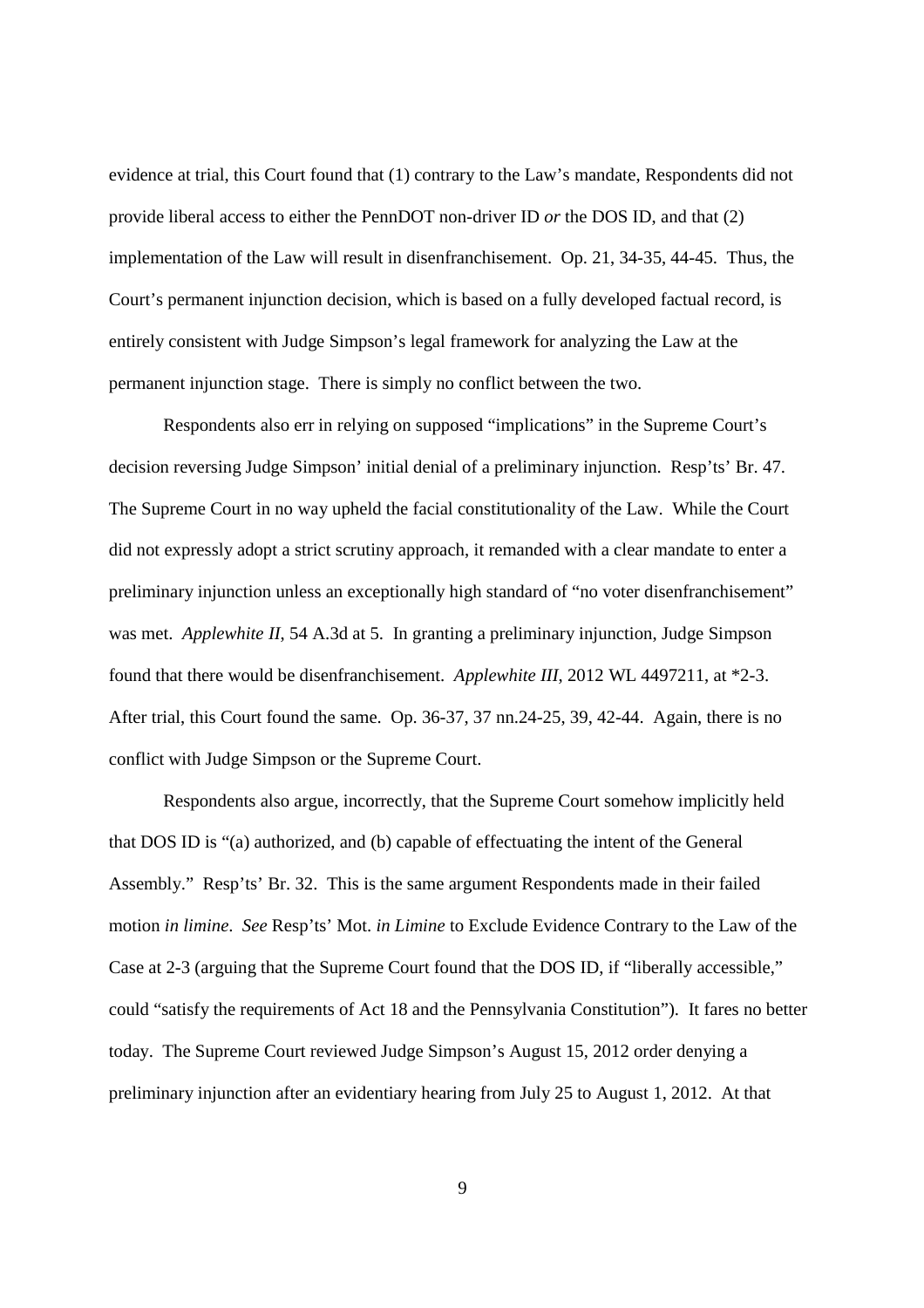hearing, Respondents discussed their *plans* for introducing a DOS ID, but the DOS ID was not actually introduced until weeks later on August 27, 2012. The record before the Supreme Court thus contained *no* information about the actual DOS ID, which did not yet exist. That is precisely why the Supreme Court ordered a remand and, upon review of the actual evidence about the DOS ID, why this Court *granted* both the preliminary injunction and the permanent injunction.

It is especially absurd for Respondents to claim that the Supreme Court resolved whether Respondents could satisfy the relevant statutory and constitutional requirements by making the DOS ID liberally accessible. The Supreme Court's decision provides no support for that fanciful reading. The Supreme Court held only that Respondents' then-plan to offer a DOS ID as a "safety net" was "still contrary to the Law's liberal access requirement," and that this Court was "obliged to enter a preliminary injunction" on remand unless, among other things, "the procedures being used for deployment of the [DOS ID] cards comport with the requirement of liberal access which the General Assembly attached to the issuance of PennDOT identification cards." *Applewhite II*, 54 A.3d at 4, 5. In short, nothing in the Supreme Court's decision even addressed, much less decided, the issues that Respondents now contend are "law of the case."

Respondents also err in asserting that Petitioners "conceded" anything of substance in the Supreme Court. Resp'ts' Br. 1. As the Supreme Court recounted, Petitioners' counsel merely stated that "in the abstract," in some possible circumstances (not present here, either then or now), an ID requirement of some kind may be acceptable: "Given reasonable voter education efforts, reasonably available means for procuring identification, and reasonable time for implementation, [Petitioners] apparently would accept that the State may require the presentation of an identification card as a precondition to casting a ballot." *Applewhite II*, 54 A.3d at 5. But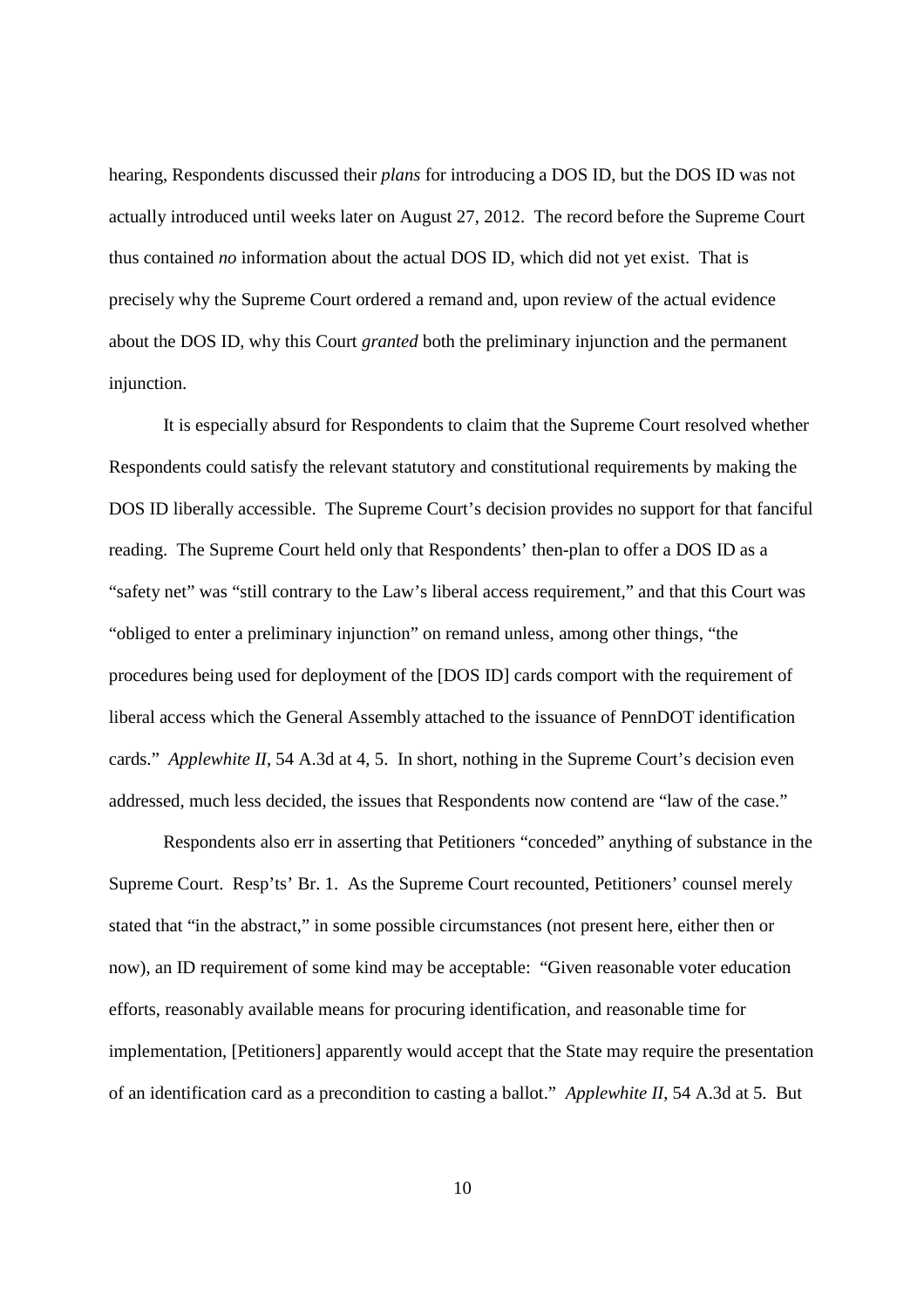this lawsuit did not challenge any "abstract" ID requirement; it challenged this specific Photo ID Law which has specific terms and specific effects. Throughout this case, Petitioners' consistent position has been that *this* Photo ID Law is facially unconstitutional. This Court rightly agreed. The Court also found that Respondents engaged in wholly unreasonable voter education efforts and did not provide reasonably available means for procuring compliant photo ID. Op. 30-33, 23-29, 39-40. Accordingly, the supposed "concession" by Petitioners only supports this Court's decision.

# **II. RESPONDENTS' STATUTORY ARGUMENTS HAVE NO MERIT**

The Court concluded that "Respondents fail to implement the Voter ID Law to comport with the liberal access to a PennDOT ID as required by the Voter ID Law," and that the DOS ID does not and cannot cure the Law's fatal defects. Op. 17. Respondents argue that the Court misconstrued the terms of the Photo ID Law. But to no avail. Contrary to Respondents' tortuous statutory arguments, this Court correctly construed the Law in accordance with its unambiguous text. And, most importantly, this Court's interpretation follows the Supreme Court's controlling decision construing that same text.

#### **A. Respondents Refused to Provide Liberal Access to PennDOT Non-Driver ID**

Respondents contest the Court's conclusion that they failed to comply with the Law's requirement to provide liberal access to PennDOT non-driver IDs. Resp'ts' Br. 32-40. According to Respondents, the DOS ID satisfied this requirement. That position is groundless.

As the Supreme Court explained, the Photo ID Law "contemplates that the primary form of photo identification to be used by voters is a [PennDOT] driver's license or *the non-driver equivalent provided under Section 1510(b) of the Vehicle Code*." *Applewhite II*, 54 A.3d at 3 (emphasis added). As construed by the Supreme Court, Section 206(b) of the Law requires PennDOT to issue a Section 1510(b) PennDOT non-driver ID "at no cost" to "any registered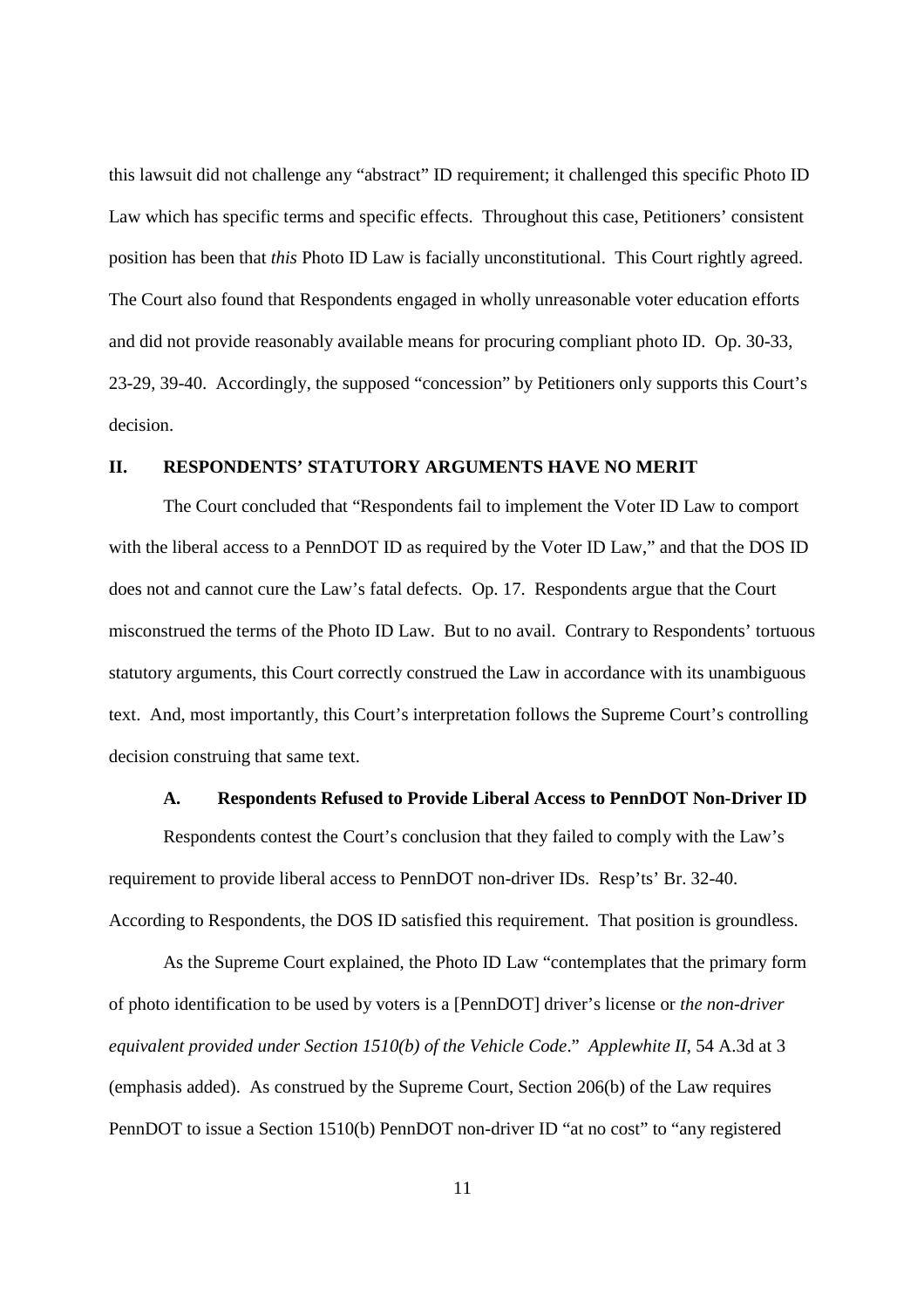elector" who signs an affirmation "that [1] the elector does not possess proof of identification [as defined in the Photo ID Law] and [2] requires proof of identification for voting purposes." *Id.* at 3 (quoting 25 P.S. § 2626(b)). If a voter signs this affirmation, PennDOT must give the voter the free PennDOT non-driver ID for voting purposes, "[n]otwithstanding" that under Section 1510(b) of the Vehicle Code, PennDOT normally requires applicants to provide certain supporting documentation and pay a fee of \$13.50. *Id.* (quoting same). The Supreme Court described this requirement as "a policy of liberal access to Section 1510(b) identification cards," *i.e.*, PennDOT non-driver IDs under Section 1510(b) of the Vehicle Code. *Id.* In these circumstances, Respondents' scattershot discussion of various canons of statutory construction adds nothing. None of those canons changes the meaning of a statute that is both clear on its face and already has been authoritatively construed by the Supreme Court.

Section 206(b) cannot be read to refer to the DOS ID. The relevant statutory language expressly refers only to the Section 1510(b) PennDOT non-driver ID: "the Department of Transportation shall issue an identification card described in 75 Pa. C.S. § 1510(b) at no cost." 25 P.S. § 2626(b). The Law makes no mention of the DOS ID, which did not even exist when the Law was enacted. Respondents point to the "notwithstanding" clause in Section 206(b), Resp'ts' Br. 39-40, but that refers to the fact that under Section 1510(b), there is ordinarily a cost (\$13.50) and other documentation requirements for the PennDOT non-driver ID, whereas Section 206(b) mandates that it be issued "at no cost" and without other supporting documents.

Respondents should not be heard now to argue that they properly implemented Section 206(b) of the Law in accordance with its terms. As the Supreme Court explained, "[t]he Department of State has realized, *and the Commonwealth parties have candidly conceded*, that the Law is not being implemented according to its terms." *Applewhite II*, 54 A.3d at 3 (emphasis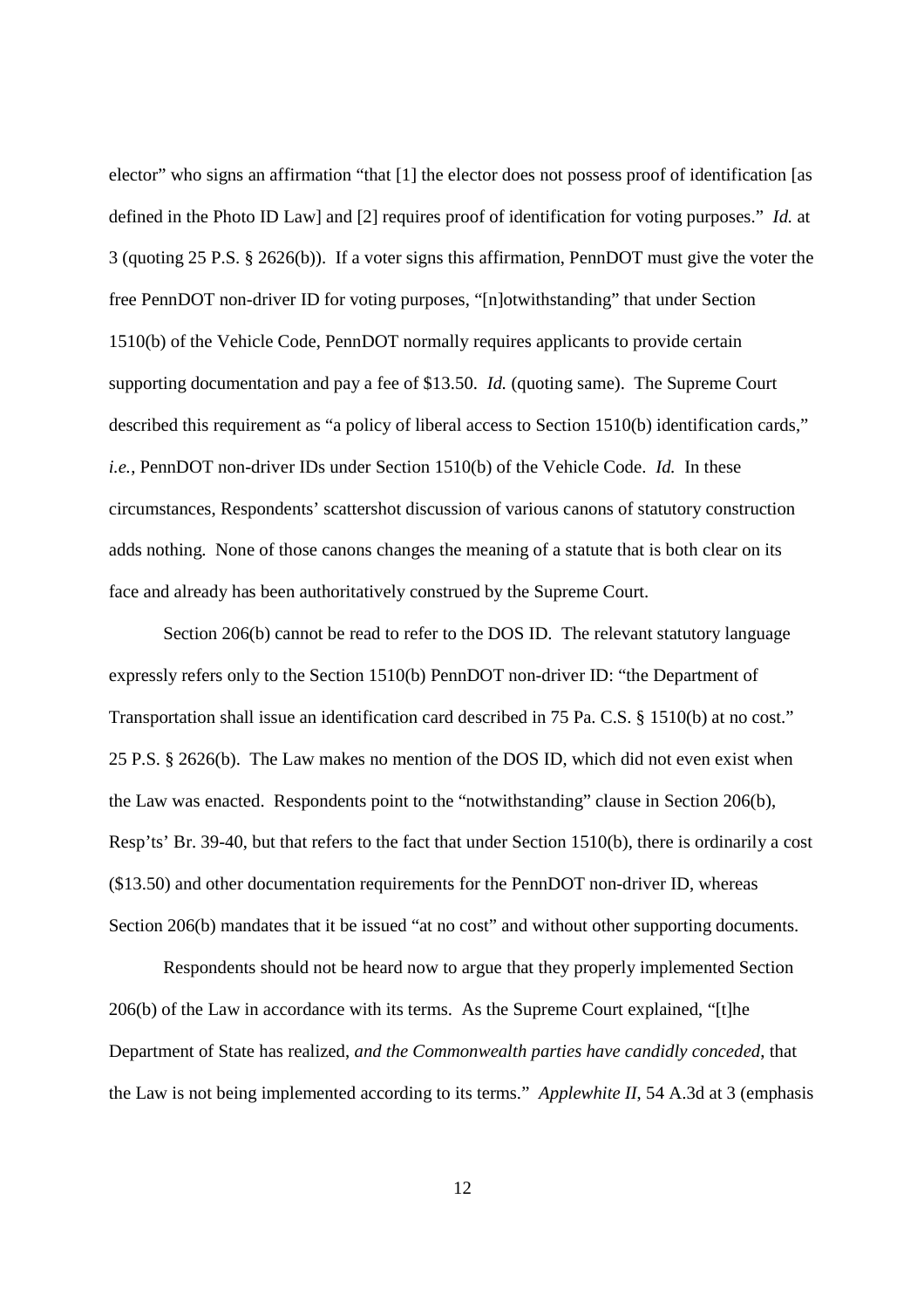added). This is because "PennDOT will not implement the Law as written." *Id.* Citing security concerns, PennDOT refused to relax the documentation requirements for voters to obtain a free PennDOT non-driver ID for voting purposes, as Section 206(b) of the Law unequivocally mandates. *Id.* The Supreme Court accepted PennDOT's security concerns, which are unrelated to voting, as a "good reason" for PennDOT not to comply with the Law's mandate of "liberal access" to a free PennDOT non-driver ID for voting purposes. *Id.* However, because PennDOT refuses to provide "liberal access" to a free PennDOT non-driver ID for voting purposes, those "critical terms of statute have themselves become irrelevant." *Id.* at 5.

In sum, this Court correctly concluded – as did the Supreme Court – that the Law expressly requires liberal access to Section 1510(b) PennDOT non-driver IDs, and that Respondents refused to comply with this requirement, albeit for a legitimate reason.

#### **B. The DOS ID Cannot Cure the Defects in the Photo ID Law**

Respondents also dispute the Court's analysis of the DOS ID. But the Court correctly determined that the DOS ID is an *ultra vires* creation of Department of State officials. Without any statute, regulation, or other law supporting its existence, Respondents' reliance on the DOS ID transforms suffrage from a right with which "no power" may "interfere" into a privilege that depends on the continued largesse of the Department of State and its employees.

As the Court explained, "[a]gency authority is limited to the powers granted by legislative enactment, either explicitly conferred or necessarily implied." Op. 19 (citation omitted). Here, neither the Photo ID Law nor any other statute or regulation even mentions, much less mandates, the DOS ID. *Id.* at 19-20. The Photo ID Law requires the Department of State to educate voters, but imposes no duty on the Department of State actually to issue IDs to voters or otherwise. *Id.* at 20. Even if the DOS ID were authorized, the card is an inadequate substitute for the PennDOT non-driver ID. Unlike the PennDOT non-driver ID, for which the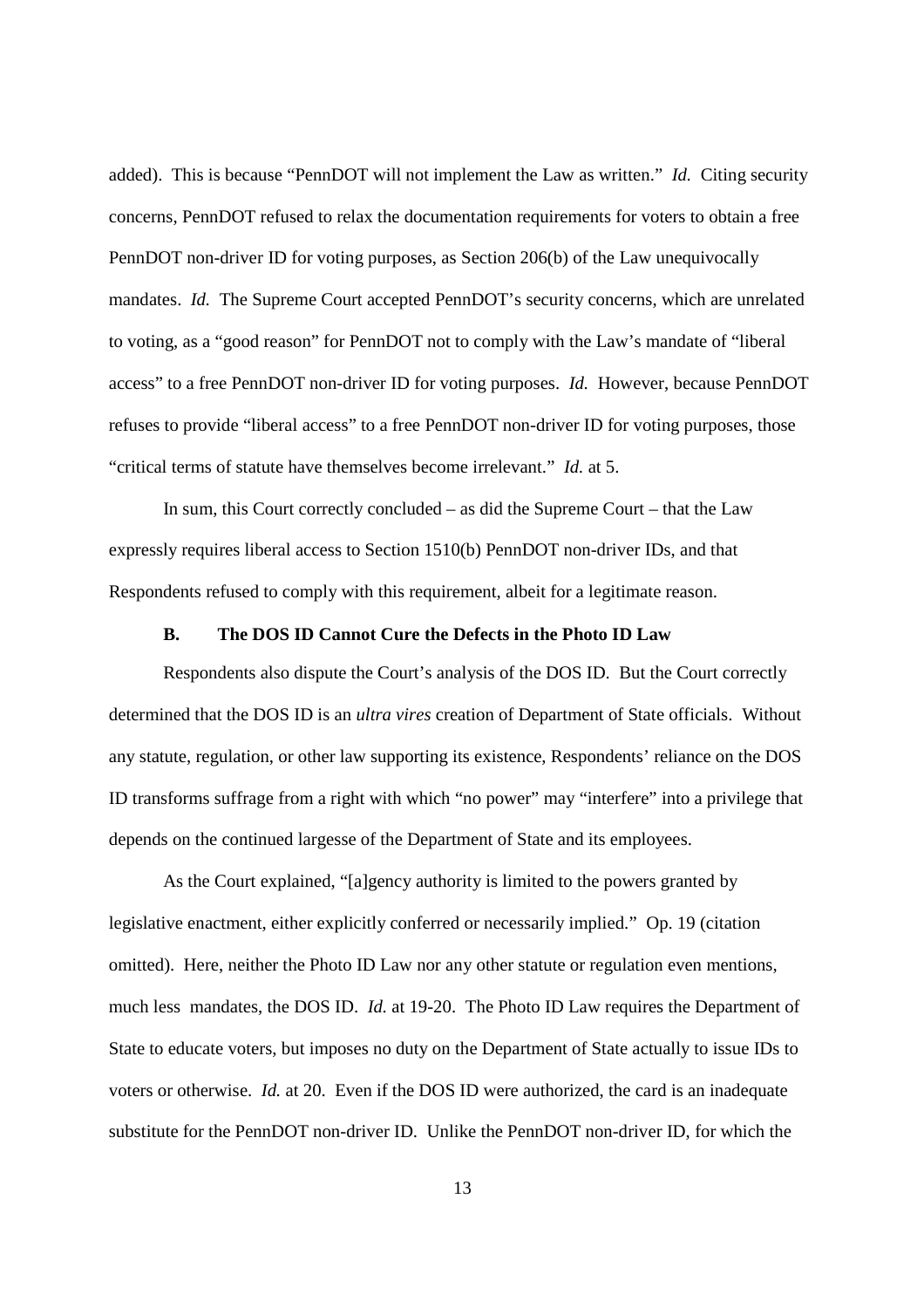Photo ID Law expressly mandates liberal access, no voter has any legal right to a DOS ID and thus it provides no guaranteed protection of the right to vote. F.F. Nos. 125, 153.

Respondents also are wrong that PennDOT, and not the Department of State, "issues" the DOS ID. Resp'ts' Br. 35-37. The Court correctly found that the Department of State is the de facto issuer of the DOS ID and PennDOT is the mere distributor. As the Court explained (and Respondents' witnesses conceded), the Department of State establishes all of the standards for issuing the DOS ID. Op. 18. Thus, "DOS created and collects the application form; DOS developed and changed the criteria for issuing the DOS ID; DOS dictates the criteria to PennDOT, and directs issuance; DOS decide[d] to whom DOS IDs are issued; DOS decided the DOS ID must be issued at DLC locations; and, DOS advertises the DOS ID (albeit minimally)." *Id. see also* Hr'g Tr. 575-76, July 17, 2013 (J. Marks); Hr'g Tr. 1329, July 24, 2013 (K. Myers). Indeed, without prior authorization from the Department of State, PennDOT cannot give a DOS ID to any applicant, but rather must send the card to the Department of State, which, after further investigation, might eventually send the card to the applicant. F.F. Nos. 133-37; Hr'g Tr. 564- 65, 570-72, July 17, 2013 (J. Marks).

Regardless, any debate over which agency technically "issues" the DOS ID is academic, because Respondents did not provide liberal access to the DOS ID. Critically, Respondents conceded before trial that if the DOS ID "is not liberally available to registered voters . . . , the Voter ID Law cannot be administered as required by the statute itself." Resp'ts' Discovery Resp. at 13. Based on all of the evidence, this Court found that "Respondents' issuance of DOS IDs limits rather than liberalizes access." Op. 21. The DOS ID is "difficult" to obtain because Respondents imposed "unreasonable," "unwieldy," and "insurmountable" obstacles. Op. 44, 7, 28. Respondents' concession and the Court's findings regarding liberal access to the DOS ID

14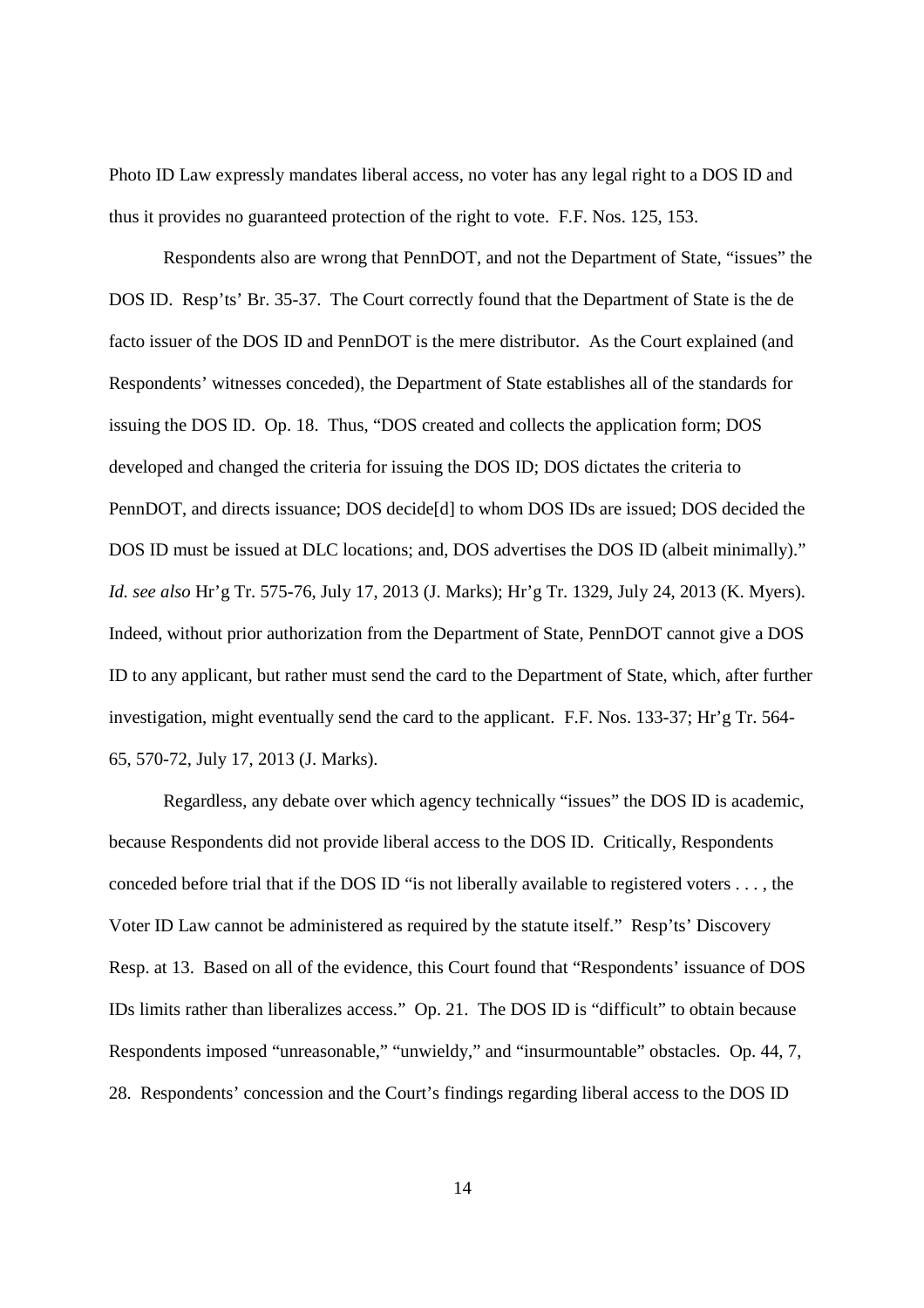preclude Respondents from meeting the stringent standards for JNOV or a new trial. Indeed, the Court was correct in invalidating the Law under Respondents' own framework for evaluating it. Respondents have not preserved any argument to the contrary.

The Court also correctly found that Respondents failed to comply with Section 206(a) and 206(c) by failing accurately to educate voters. Their education campaign was "inaccurate," "confusing," and "inconsistent." Op. 29, 32, 50. In other words, "Respondents created a culture of misinformation" about the Photo ID Law, and thereby violated the Law. *Id.* at 30.

In sum, the Court was right to grant relief on Petitioners' Count I. "In light of the unfairness engendered by misinformation and the extra-statutory barriers erected, Respondents' implementation is not in accordance with liberal access. The DOS ID does not remedy or excuse PennDOT's refusal to follow statutory mandates, and fails to satisfy liberal access." Op. 33.<sup>1</sup>

#### **C. Respondents' Other Statutory Arguments Fail**

Under the Photo ID Law, if a voter has no compliant photo ID at the polling place, the voter may only submit a provisional ballot. 25 P.S. § 3050(a.2)(1). That ballot, like any other provisional ballot, will not be counted on election day. Hr'g Tr. 576, July 27, 2012 (M. Wolosik). Instead, within six calendar days, the voter must submit to his or her county election board either (1) a photo ID that would be acceptable for voting in person under the Law, or (2) an affirmation that the voter is (a) "indigent" and (b) "unable to obtain [a compliant photo ID]

<sup>1</sup> Petitioners already notified Respondents of certain online materials that should be withdrawn based on the Court's permanent injunction decision. Letter from J. Clarke (Feb. 7, 2014) (attached as **Exhibit 1**). Respondents removed some of the misleading materials, but refused to remove all of them, claiming they are not required to do so and giving no indication that they would do so even once judgment is entered. Letter from T. Keating (Feb. 18, 2014) (attached as **Exhibit 2**). Petitioners will return to Court for relief if ongoing education efforts remain misleading and/or inaccurate, and Respondents refuse to withdraw or amend them.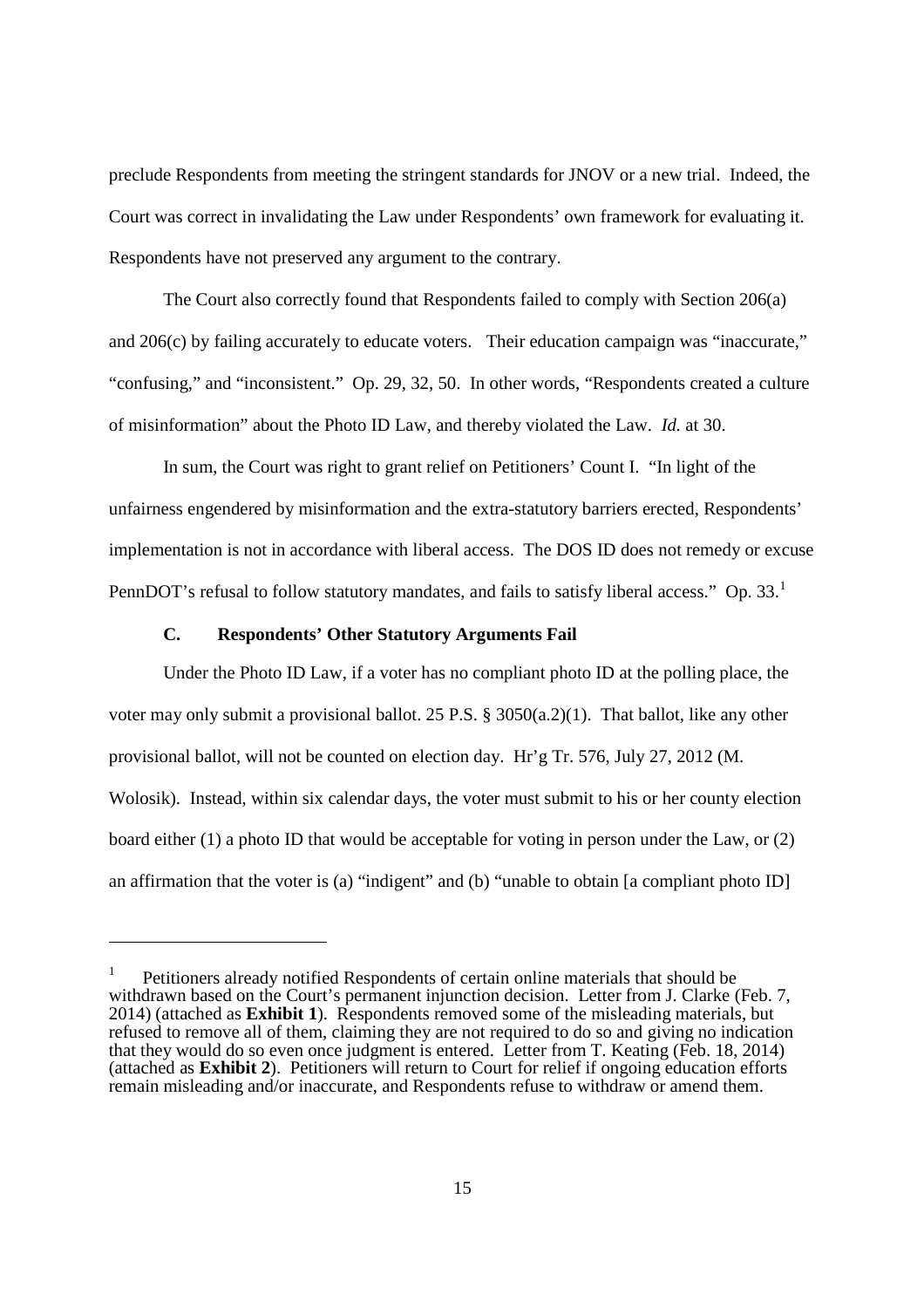without the payment of a fee." 25 P.S. § 3050(a.4)(5)(ii)(D), (E). This Court properly held that provision does not adequately protect voters, in part because "[i]ndigence is a difficult, if not impossible status to profess, much less affirm under penalty of criminal penalties, when Respondents ostensibly provide 'free' compliant photo ID." Op. 43; *accord* F.F. No. 111.

Respondents argue that the Court misconstrued the Law's "indigency" provision and that the provision "is a robust safety net." Resp'ts' Br. 31. But Respondents' own witnesses did not agree. Rebecca Oyler, the Department of State's former Director of Policy, agreed that the Law leaves it to each county to decide what "indigent" means. Hr'g Tr. 1098-99, July 22, 2013. And Jonathan Marks, the Department of State's top non-political election official, agreed that even if a voter were indigent, it would be "very difficult" for any voter to sign the indigency affirmation based on the availability of free voter IDs at PennDOT. Hr'g Tr. 521-22, July 17, 2013. The Department of State's internal analysis of the Law likewise expressed skepticism about the utility of this affirmation: "how could an indigent elector sign the statement if he or she is able to obtain proof of identification free of charge?" Petr's Ex. 1677 at 4; *see also* Hr'g Tr. 1096-1100, July 22, 2013 (R. Oyler). The Department privately speculated that it is "possible" a voter could sign the affirmation based on having to pay for transportation to get a photo ID, Petr's Ex. 1677 at 4, but the Department never advised poll workers or voters of this possibility. *See* Resp'ts' Ex. 78 at 3; *see also* Resp'ts' Exs. 7-10, 12, 14-15, 21, 23, 27-32. The Court was more than justified in finding that the indigency exception fails to provide adequate protection to voters.<sup>2</sup>

Respondents also err in arguing that the Court's interpretation would render the indigency provision "superfluous." Resp'ts' Br. 30. When the Photo ID Law was passed, applicants did need to pay money to get a PennDOT non-driver ID, such as paying for a birth certificate. *See, e.g.*, Hr'g Tr. 655-56, July 27, 2012 (M. Levy).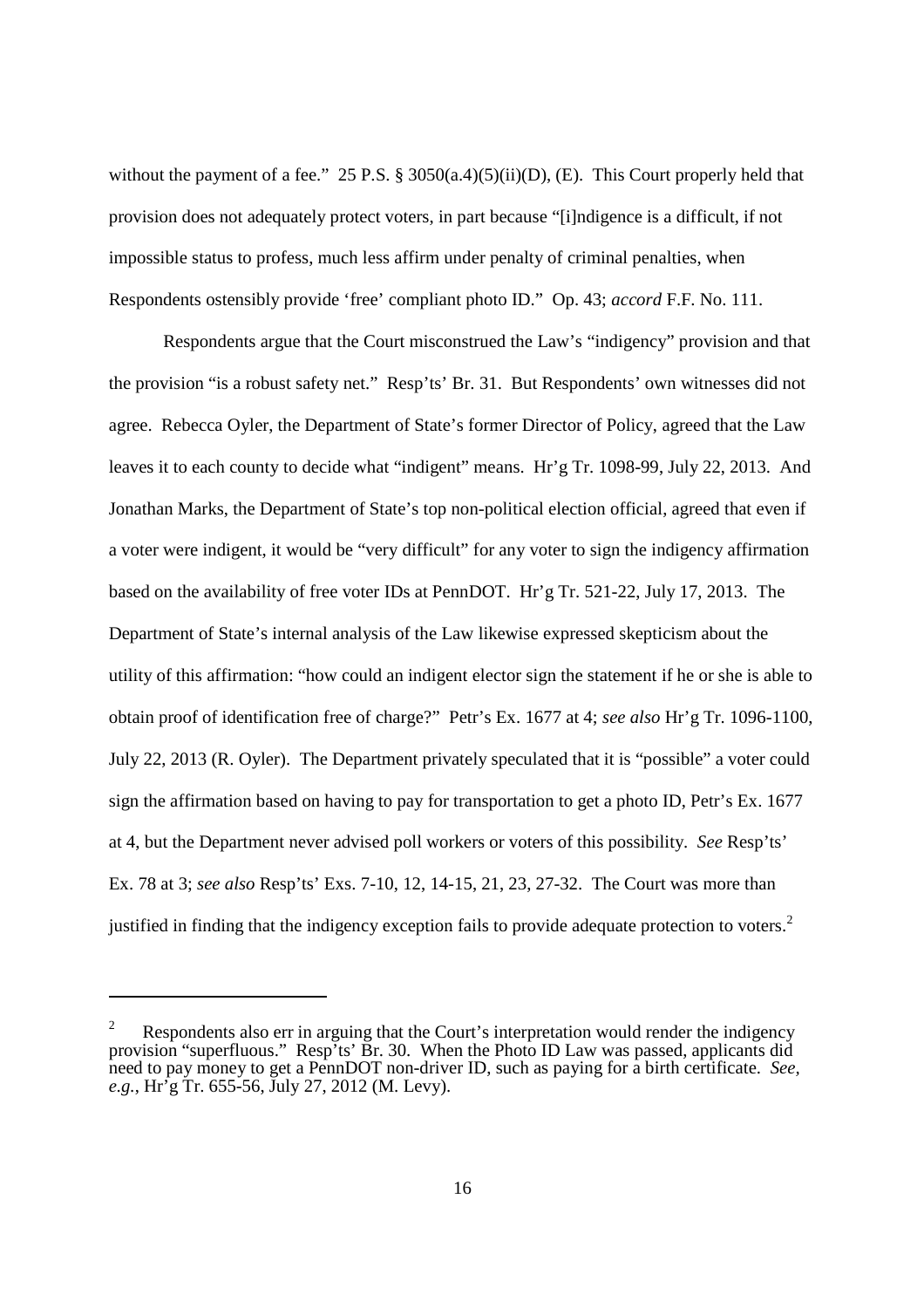Respondents also quibble with the Court's interpretation of safety-net provisions in other states that have enacted photo ID laws. Resp'ts' Br. 31. For instance, they point out that the Indiana statute allows voters without the required photo ID at the polls to cast only a *provisional* ballot, not a regular ballot, upon signing an affidavit. *Id.* What Respondents fail to mention – and as Petitioners explained in their proposed findings of fact – is that it is Michigan, Florida, and Arizona where voters who lack the required ID may cast a *regular* ballot by signing a simple affidavit at the polls. Pet'rs' Prop. F.F. No. 261 (collecting the relevant state statutes and cases). Respondents also do not mention that in Indiana, the key statutory protection is that *all voters with disabilities and all voters 65 and older* are automatically qualified to vote by absentee ballot without any photo identification requirement. *Id.* No. 259 (citing Ind. Code § 3-11-10-24). Pennsylvania has no comparable protection. Petitioners have no objection to the Court correcting the typographical-style error regarding Indiana's and Michigan's respective protections, though the error is immaterial. The bottom line is that other state statutes offer protections that the Photo ID Law omits. On this critical point, this Court's decision is manifestly correct.

### **III. RESPONDENTS' CONSTITUTIONAL ARGUMENTS HAVE NO MERIT**

In addition to the statutory defects addressed above, this Court concluded that the Law cannot be implemented consistent with the fundamental right to vote guaranteed by the Pennsylvania Constitution. "Reviewing the Voter ID Law on its face, it does not pass constitutional muster because there is no legal, non-burdensome provision of a compliant photo ID to all qualified electors." Op. 34; *accord id.* at 35 (likewise stating that the Law is "facially unconstitutional" because it "does not contain, on its face, any valid non-burdensome means of providing compliant photo ID to qualified electors"). Indeed, before trial, Respondents conceded that if the DOS ID "is not liberally available to registered voters . . . , the Voter ID Law cannot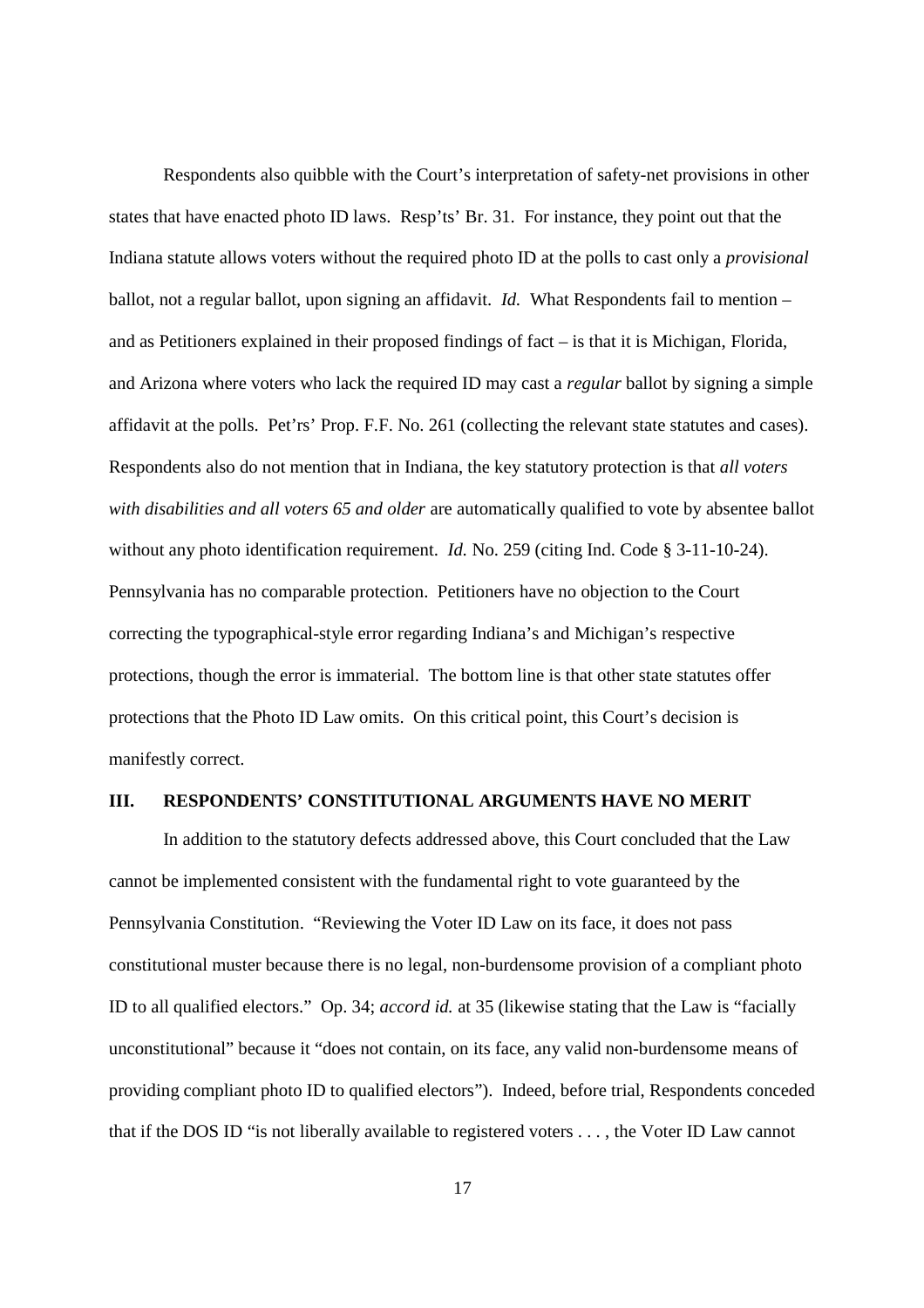be administered . . . consistently with constitutional requirements." Resp'ts' Discovery Resp. at 13. They cannot now argue to the contrary. In any event, Respondents are not entitled to posttrial relief with respect to the Court's constitutional analysis.

### **A. The Pennsylvania Constitution Guarantees the Fundamental Right to Vote to All Qualified Voters Separate and Apart from the Equal Protection Clause**

After initially contesting the point, Respondents conceded – and the Supreme Court and this Court both held – that the Pennsylvania Constitution guarantees all voters a fundamental right to vote. Op. 36 ("In Pennsylvania, the right of qualified electors to vote is a fundamental one."); *Applewhite II*, 54 A.3d at 3 ("[T]he right to vote in Pennsylvania, as vested in eligible, qualified voters, is a fundamental one."). This right is secured by the express terms of *two* constitutional provisions. The Free and Equal Clause provides that "[e]lections shall be free and equal; *and no power, civil or military, shall at any time interfere to prevent the free exercise of the right of suffrage*." Pa. Const. art. I, § 5 (emphasis added). The Qualifications Clause, in turn, provides that all qualified electors "*shall be entitled to vote*." Pa. Const. art. VII, § 1 (emphasis added).

Respondents contend that the Free and Equal Clause provides no more protection than the Pennsylvania Constitution's separate equal protection guarantee in Article I, Sections 1 and 26, which, in turn, is coterminous with the federal Equal Protection Clause as well as the Pennsylvania Constitution's separate equal protection guarantee. Resp'ts' Br. 19. Under that counterintuitive theory, a party cannot establish a violation of the fundamental right to vote unless it also establishes a violation of the federal Equal Protection Clause. *Id.* If that were the case, the fundamental right to vote guaranteed by the Pennsylvania Constitution's Free and Equal Clause and Qualifications Clause would be meaningless and their words superfluous. Under Respondents' theory, these clauses – which have no parallel in the federal Constitution or in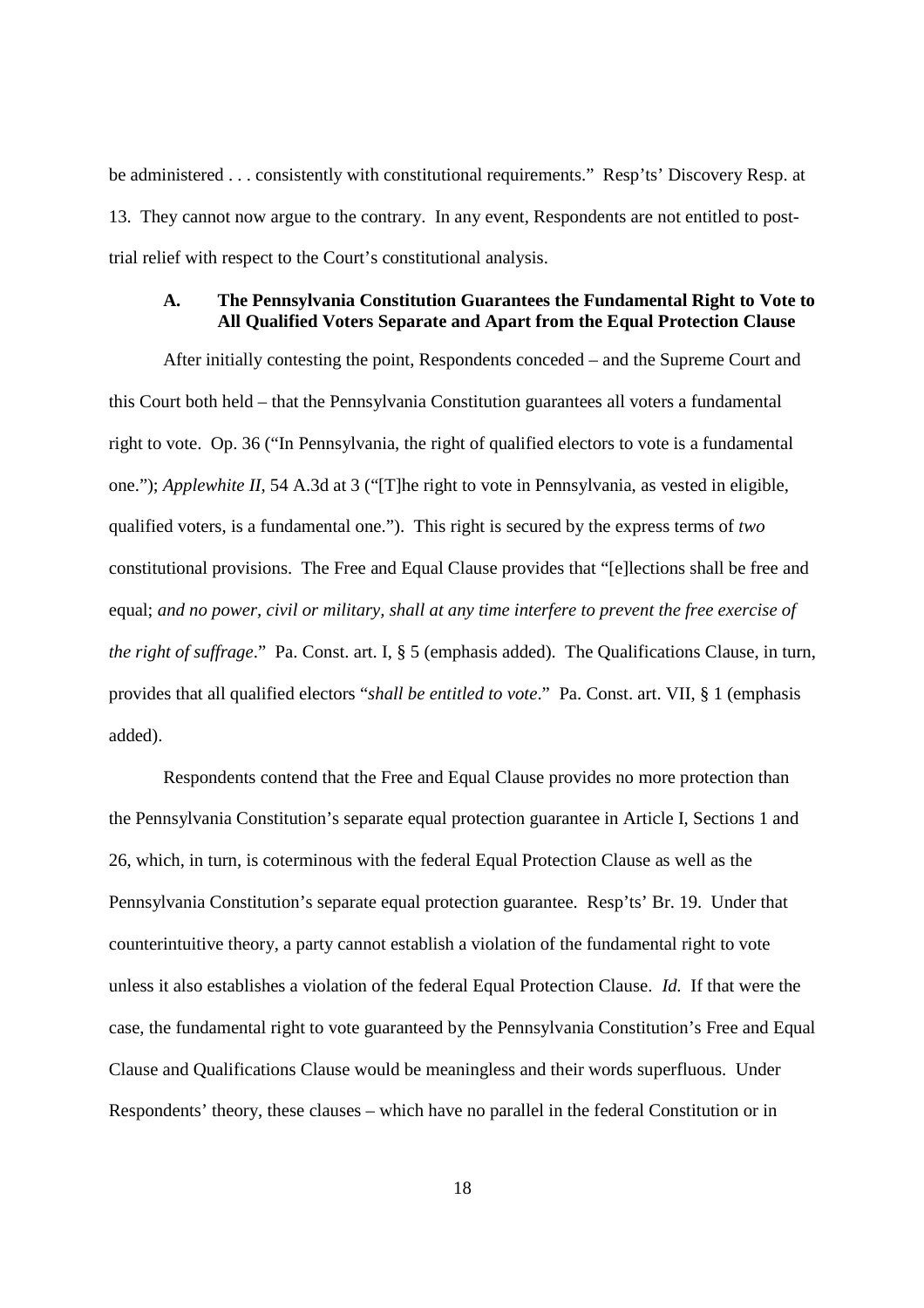Pennsylvania's equal protection guarantees – would effectively be read out of the Pennsylvania Constitution, contrary to the well-established canon that constitutional provisions are to be interpreted to give meaning to each. *Cavanaugh v. Davis*, 497 Pa. 351, 354, 440 A.2d 1380, 1381-82 (1982).

Respondents' central error is in focusing exclusively on the first part of the Free and Equal Clause, which requires that elections be "free and equal," while ignoring the second part of the clause that independently precludes any civil or military power from "interfer[ing] to prevent the free exercise of the right of suffrage." The first part may overlap somewhat with the equal protection guarantee, but the second part imposes a substantive prohibition separate and apart from equal protection. Respondents cannot deny or unduly burden *any* qualified voter's fundamental right to vote; to do so would violate the second part of the clause, if not the first part.

For similar reasons, Respondents err in relying on *Erfer v. Commonwealth*, 568 Pa. 128, 794 A.2d 325 (2002). Resp'ts' Br. 19. There, petitioners claimed that "the legislature engaged in unconstitutional political gerrymandering in drawing up Act 1 [a redistricting plan] in violation of the equal protection guarantee, Pa. Const. art. I, §§ 1 and 26, and the free and equal elections clause, Pa. Const. art. I, § 5." 568 Pa. at 133, 794 A.2d at 328; *compare* First Am. Pet. ¶ 193 (Petitioners' equal protection claim likewise asserting that the Photo ID Law violates the equal protection provisions and the "free and equal" part of the Free and Equal Clause). As *Erfer* explains, the Pennsylvania Supreme Court in 1992 first held that "a claim of political gerrymandering was cognizable under the Pennsylvania Constitution," "predicated on the U.S. Supreme Court's decision in *Davis v. Bandemer*, 478 U.S. 109 (1986), wherein the Court held that such claims were cognizable as a violation of the Equal Protection Clause." 568 Pa. at 138,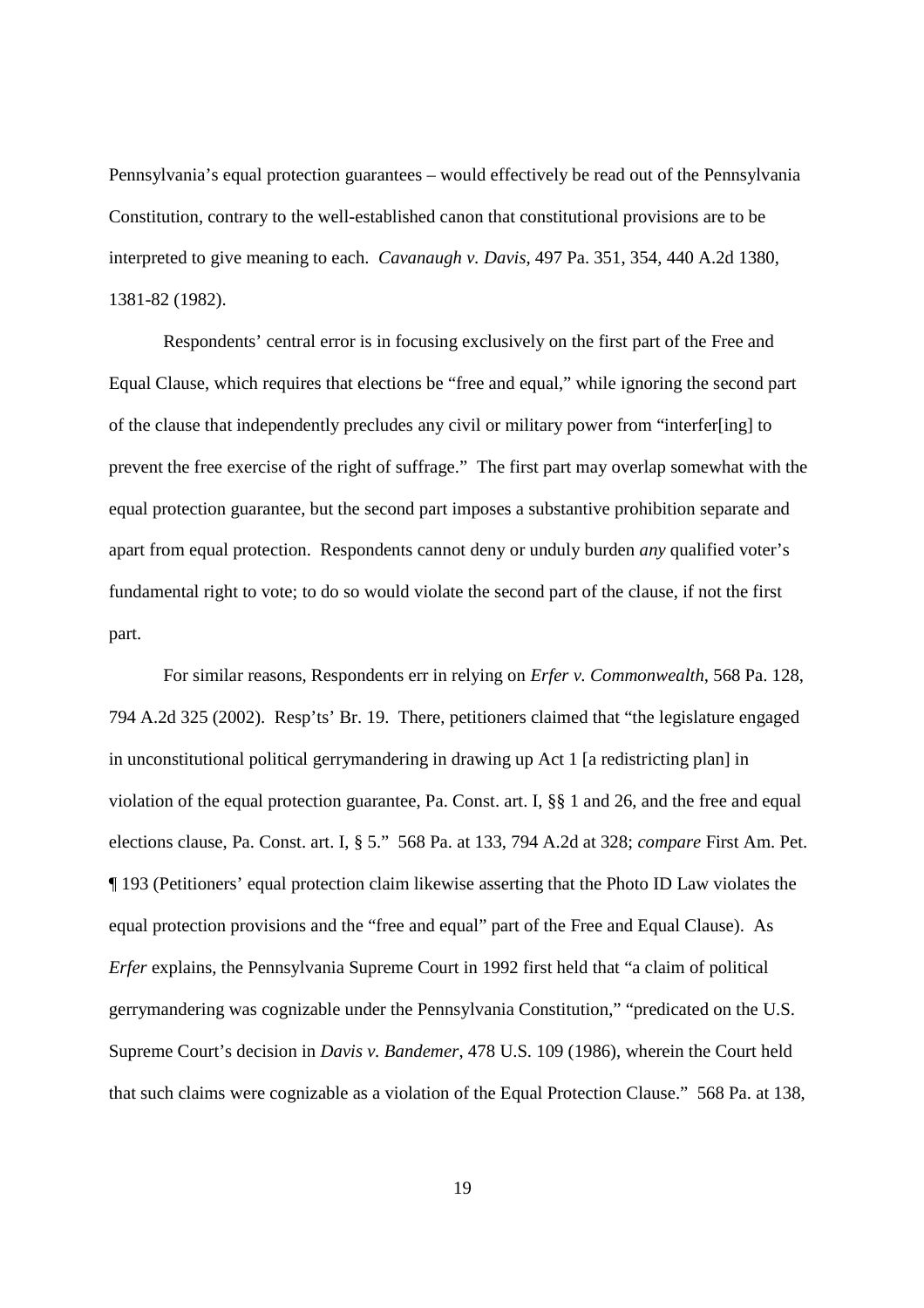794 A.2d at 331 (discussing *In re 1991 Reapportionment,* 530 Pa. 335, 609 A.2d 132 (1992)). For both federal and state constitutional claims challenging alleged political gerrymander, the Court "opted to follow the test set forth by the *Bandemer* plurality," which "states that a plaintiff raising a gerrymandering claim must establish [1] that there was intentional discrimination against an identifiable political group and [2] that there was an actual discriminatory effect on that group." *Id.* at 138-39, 794 A.2d at 331-32. The Court recognized that "[t]his is unquestionably an onerous standard," but explained that "[t]he *Bandemer* plurality, aware that it was treading on ground that the judiciary had previously declared forbidden to itself, was chary about creating a test that would allow for officious interference with the state legislatures' prerogative to create reapportionment plans." *Id.* at 142, 794 A.2d at 333-34.

Solely in this specific context of political gerrymandering claims, which inherently involve concerns regarding the balance of constitutional equal protection relating to the oneperson-one-vote rule with the constitutional mandate that states adjust congressional districts every ten years, the Court "reject[ed] Petitioners' claim that the Pennsylvania Constitution's free and equal elections clause provides further protection to the right to vote than does the Equal Protection Clause." *Id.* at 139, 794 A.2d at 332. The Court stated that "Petitioners provide us with no persuasive argument as to why we should, at this juncture, interpret our constitution in such a fashion that the right to vote is more expansive than the guarantee found in the federal constitution." *Id.* Based on the specific political gerrymandering context, this Court has recognized that "[i]n *Erfer*, . . . our Supreme Court established, in broad terms, the principle that *the one-person-one-vote rule* receives no greater protection under the Pennsylvania Constitution than under the United States Constitution." *In re Mun. Reapportionment of Twp. of Haverford*, 873 A.2d 821, 836 (Pa. Commw. Ct. 2005).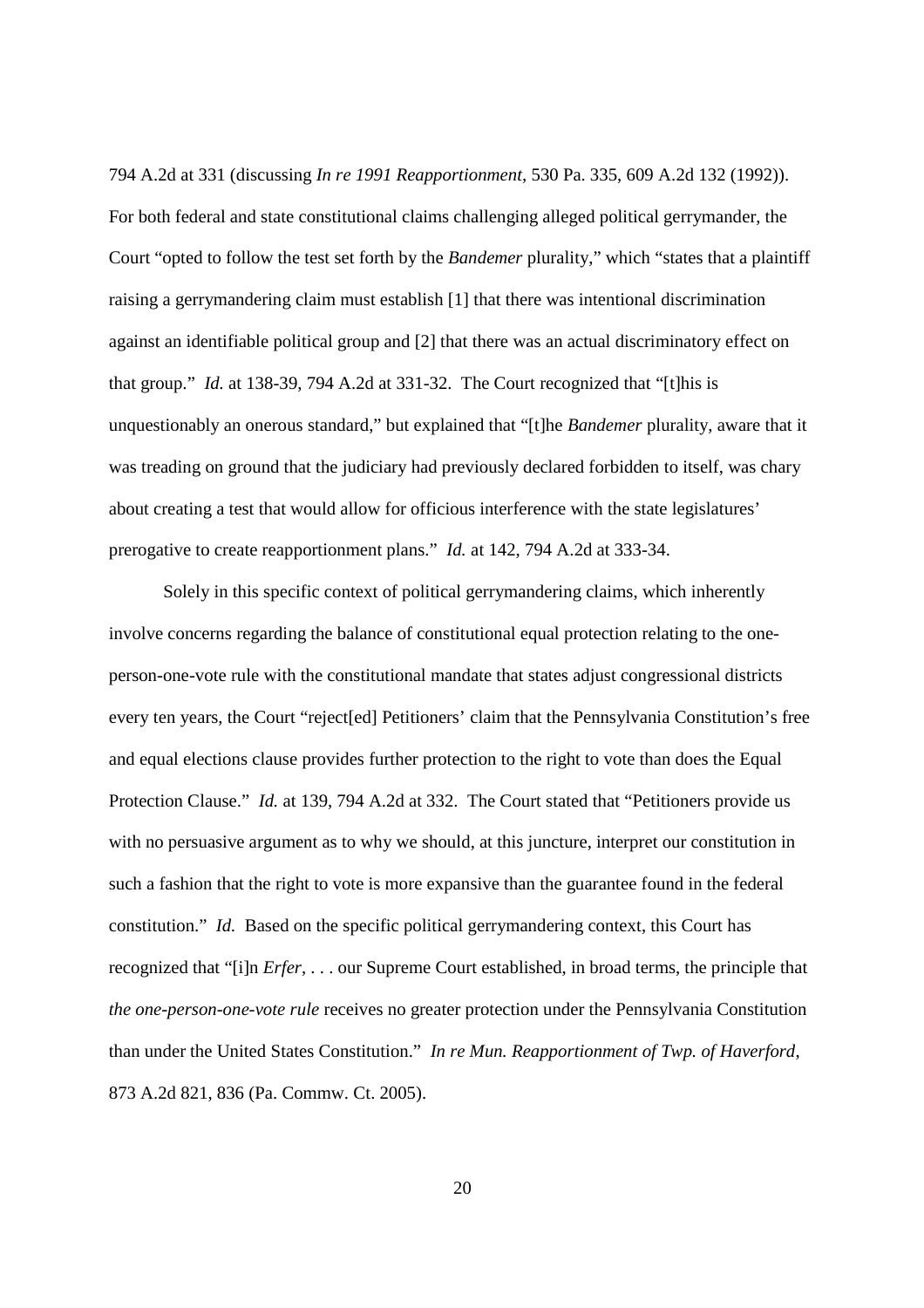In sharp contrast, Petitioners' claim that the Photo ID Law violates the fundamental right to vote does not focus on the "free and equal" part of the Free and Equal Clause, but rather the clause's categorical prohibition on any power "interfer[ing] to prevent the free exercise of the right of suffrage." This prohibition applies irrespective of whether the interference also constitutes a violation of the equal protection guarantee. The Photo ID Law does not implicate the "one-person-one-vote rule" in that it is not giving certain groups of voters greater congressional representation but rather interferes with an individual's right to cast a ballot that will be counted at all.

In any event, even if some prior case law were to support Respondents' convoluted reading of the plain text of the Constitution, the Supreme Court in December 2013 instructed that "in circumstances where prior decisional law has obscured the manifest intent of a constitutional provision as expressed in its plain language, engagement and adjustment of precedent as a prudential matter is fairly implicated and salutary." *Robinson Twp., Washington Cnty. v. Commonwealth*, --- A.3d ---, 2013 WL 6687290, at \*28 (Pa. Dec. 19, 2013). The Court went on to reiterate that "we are not constrained to closely and blindly re-affirm constitutional interpretations of prior decisions which have proven to be unworkable or badly reasoned." *Id*. (quoting *Holt v. Legislative Redistricting Comm'n*, 614 Pa 364, 442 n. 38, 38 A.3d 711, 759 n.38 (2012). To the extent that the Supreme Court's recent rulings on the constitutional limitations on the General Assembly's power to regulate voting and other police powers may be interpreted as conflicting with older precedent, *Robinson Township* makes clear that the Supreme Court's more recent pronouncements in this case (establishing the "no voter disenfranchisement" standard for testing the Photo ID Law) and in *Robinson Township* itself control. The Supreme Court is not constrained by prior decisions that are "unworkable," "badly reasoned," or obscured the "plain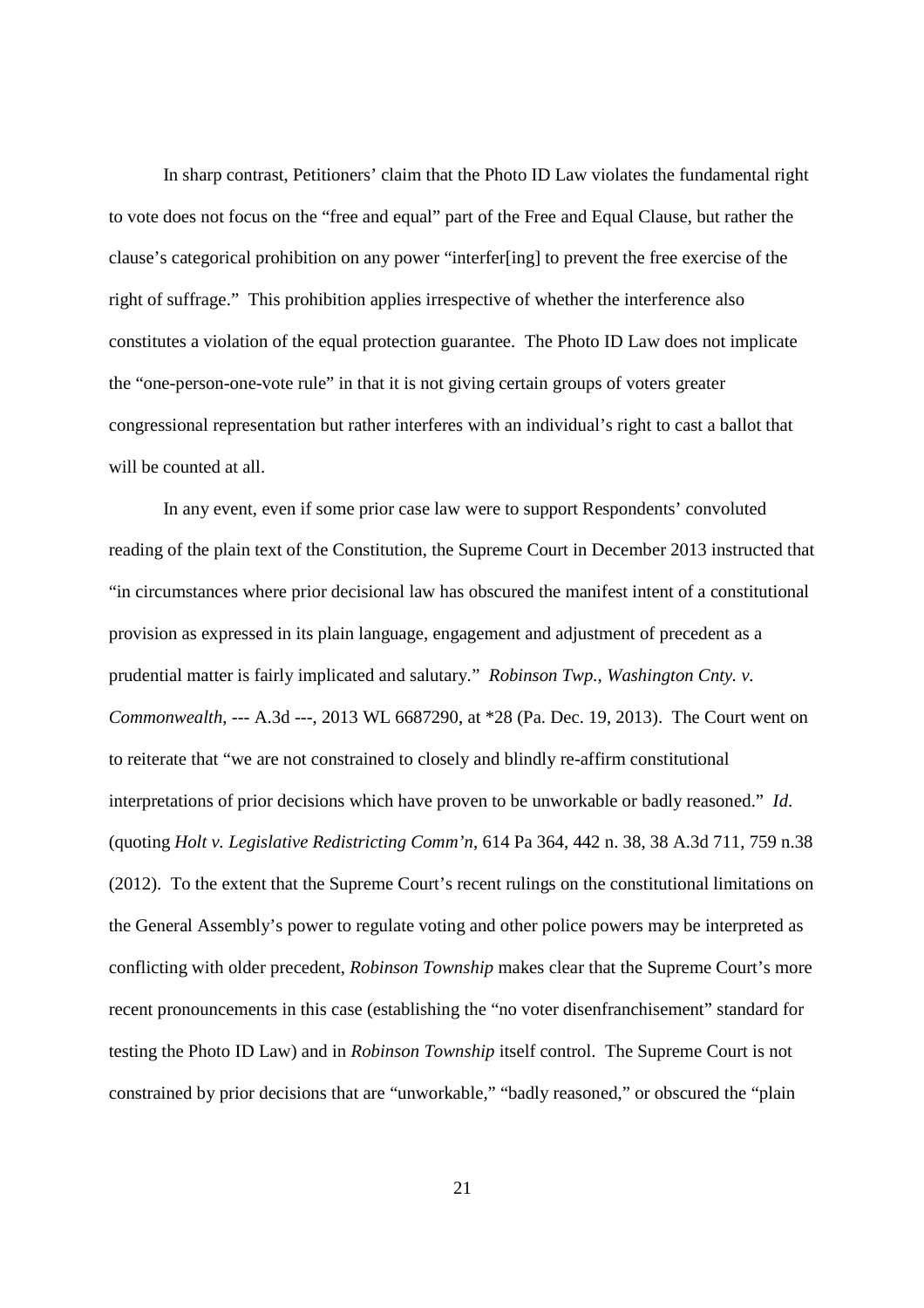language" of the constitution where that plain language limits the power of the General Assembly to invade rights guaranteed to individuals by the Constitution. And in this case, the Supreme Court already held that a preliminary injunction was required unless the Court was convinced that the Law's implementation would cause "no voter disenfranchisement." *Applewhite II*, 54 A.3d at 5. This Court rightly found, at both the preliminary and permanent injunction stages, that implementation of the Law would disenfranchise voters in violation of the fundamental right to vote guaranteed by the Pennsylvania Constitution.

### **B. The Court Correctly Applied Strict Scrutiny; and in Any Event the Court Properly Held That the Law Fails Even Rational Basis Review**

Respondents also are wrong that strict scrutiny does not apply to statutes that deny or unduly burden the fundamental right to vote. Resp'ts' Br. 20-21. As this Court recognized, "Pennsylvania precedent does not permit regulation of the right to vote when such regulation denies the franchise, or '*make[s] it so difficult as to amount to a denial*.'" Op. 36 (quoting *Winston v. Moore*, 244 Pa. 447, 457, 91 A. 520, 523 (1914)) (emphasis by this Court). Thus, "[t]he test is whether legislation denies the franchise, or renders its exercise so difficult and inconvenient as to amount to a denial." *Id.* (quoting *DeWalt v. Bartley*, 146 Pa. 529, 540 (1892)). "Disenfranchising voters 'through [no] fault of the voter himself' is plainly unconstitutional." *Id.* at 43 (quoting *Norwood Election Contest*, 382 Pa. 547, 549, 116 A.2d 552, 553 (1955) (bracketed text added by this Court).

Applying that standard, the Court determined that "the Voter ID Law renders Pennsylvania's fundamental right to vote so difficult to exercise as to cause *de facto* disenfranchisement" by massive numbers of voters. *Id.* at 36. "Hundreds of thousands of electors in Pennsylvania lack compliant ID." *Id.* at 37 (citing F.F. No. 223). "These electors are subjected to the burdens Respondents erected to obtaining it at limited locations and during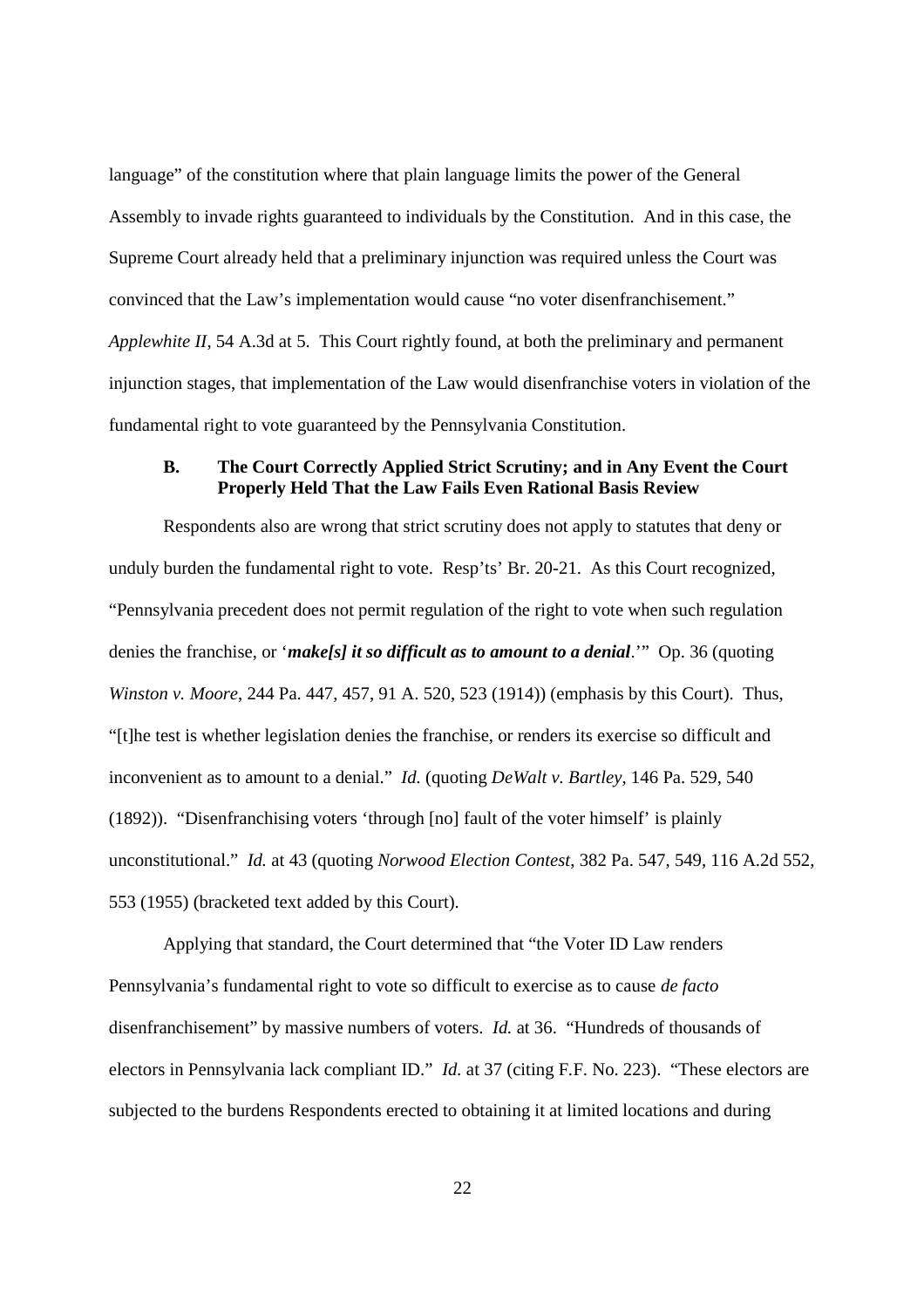limited times, and run the real risk of improper denial of free voting ID given database inconsistencies and deficiencies." *Id.* (citing F.F. Nos. 140-47). "Enforcement of the Voter ID Law as to these electors has the effect of disenfranchising them through no fault of their own." *Id.* Given these findings, the Court did not err in subjecting the Photo ID Law to strict scrutiny and concluding that "Respondents did not shoulder their heavy burden here." *Id.* at 38.

Respondents cannot avoid strict scrutiny simply by labeling the Photo ID Law a "voting regulation." Resp'ts' Br. 22. As the Supreme Court reaffirmed as recently as December 2013, voting "regulations are to be subordinate to the enjoyment of the right, the exercise of which is regulated. The right must not be impaired by the regulation. It must be regulation purely, not destruction. If this were not an immutable principle, elements essential to the right itself might be invaded, frittered away, or entirely exscinded under the name or preten[s]e of regulation, and thus would the natural order of things be subverted by making the principle subordinate to the accessory." *Robinson Twp.*, 2013 WL 6687290, at \*26 n.31 (quoting *Page v. Allen*, 58 Pa. 338, 1868 WL 7243, at \*8 (1868) (citing Pa. Const. art. III, § 1 (1838))). This Court properly found, based on the full factual record before it, that the Photo ID Law constituted destruction, not mere regulation.

Respondents point to no case in which the Pennsylvania Supreme Court has ever upheld an election "regulation" where otherwise qualified voters could not – without unnecessary burden or inconvenience – comply with the new regulation. The Supreme Court certainly has never upheld a supposed election "regulation" that, if enforced, could disenfranchise hundreds of thousands of voters. To the contrary, the Pennsylvania Supreme Court has declared that the disenfranchisement of 5,506 citizens would be "unconscionable," *In re Canvass of Absentee Ballots of 1967 Gen. Election*, 431 Pa. 165, 172, 245 A.2d 258, 262 (1968), and that "[t]he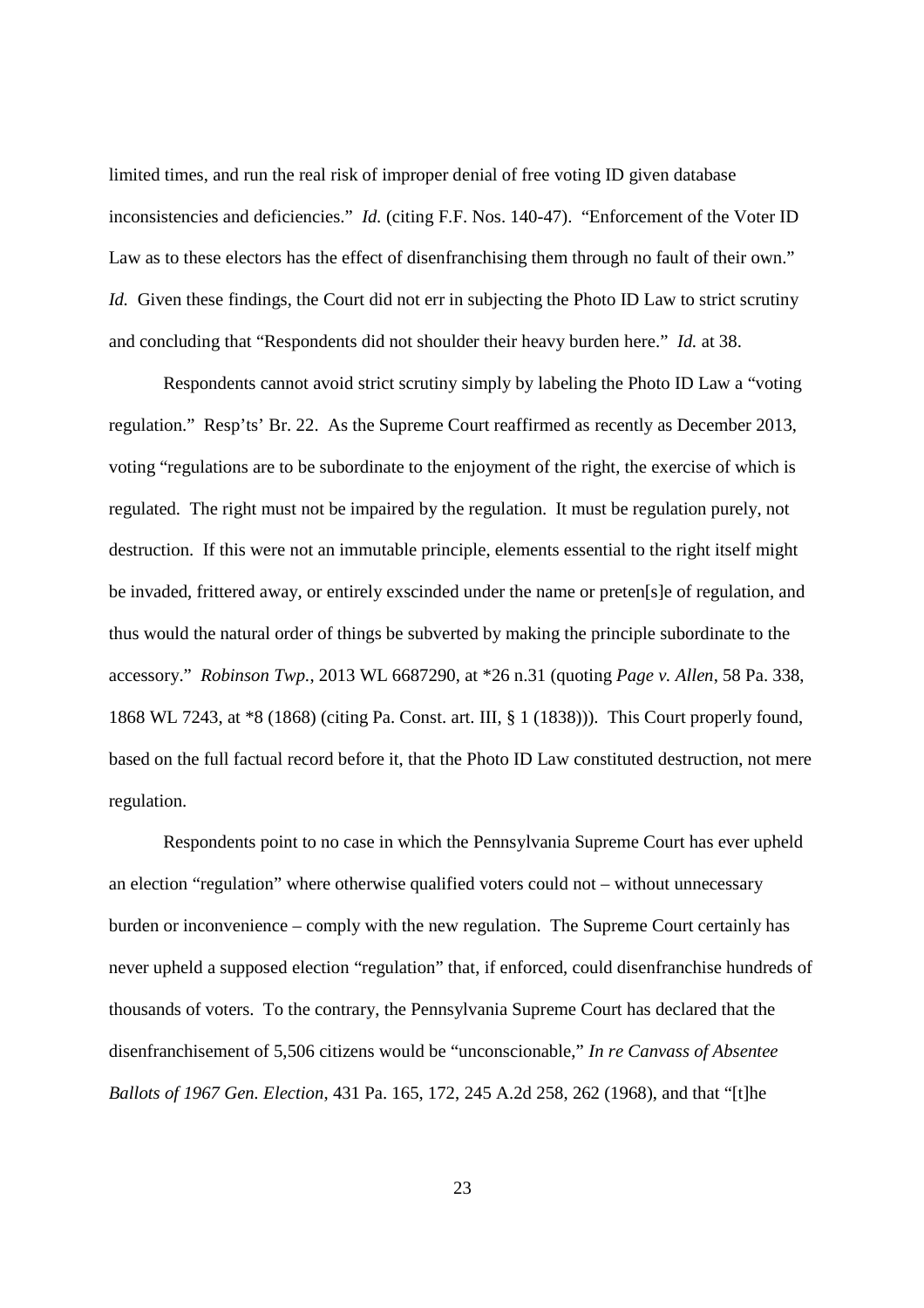disenfranchisement of even one person validly exercising his right to vote is an extremely serious matter." *Perles v. Cnty. Return Bd. of Northumberland Cnty.*, 415 Pa. 154, 158, 202 A.2d 538, 540 (1964). And, as discussed above, to the extent any of Pennsylvania's voter regulation cases could be read as creating an absolute right on the part of the General Assembly to regulate elections to the point of interfering with the free exercise of suffrage, those decisions "obscured the manifest intent" of the Constitutional safeguards to the most fundamental of rights and today's Supreme Court will not "blindly" follow them. *Robinson Twp.*, 2013 WL 6687290, at \*28.

In any event, the question of the applicable constitutional test is now irrelevant, because Respondents do not challenge – and thus have waived – the Court's alternative holding that key aspects of the Law fail even rational basis review. "Based on the comprehensive record before the Court, the provisions of the Voter ID Law as written would not in many respects survive rational basis review, *i.e.*, the expiration date, finite list of compliant IDs which excludes many photo IDs that the Commonwealth accepts as valid for other purposes and programs, and suffice to confirm identify." Op. 37 n.25. Specifically, the Court explained that "[e]xpiration dates are wholly unnecessary to the supposed purpose of requiring identification at the polls – to prove that voters are who they say they are – and thus lacks any rational basis, much less a legitimate or necessary one." C.L. No. 50. Similarly, "[w]ithout a rational basis to any demonstrated legitimate state interest, the Voter ID Law facially limits the forms of compliant IDs to exclude many forms of identification recognized by the Commonwealth, such as photo IDs issues by more than 3,000 municipalities to non-employees, and other Pennsylvania governmental entities such as school districts, as well as gun permits, benefits cards and out-of-state drivers' licenses." C.L. No. 49.

 $24$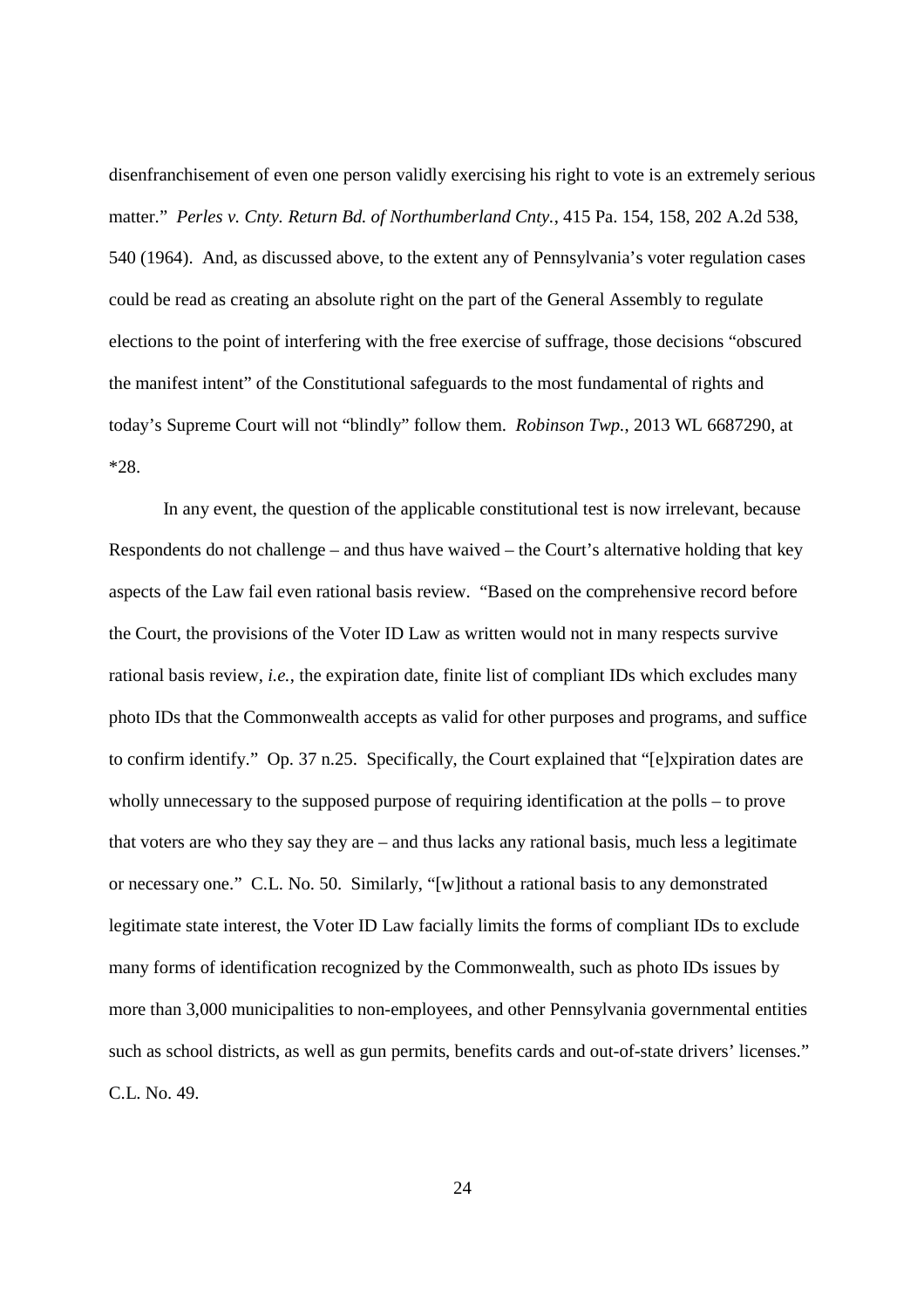Because the Law fails under any constitutional standard of review, Respondents are not entitled to post-trial relief with respect to this issue.

### **C. The Court Applied the Correct Standard for Facially Invalidating the Law; and in Any Event the Court Properly Held the Law Is Invalid As-Applied**

Respondents also argue, wrongly, that the Court applied an incorrect standard for facially invalidating a statute under *Clifton v. Allegheny County*, 600 Pa. 662, 969 A.2d 1197 (2009). Resp'ts' Br. 26-28. In determining whether a facial challenge to a statute is warranted, the test is whether "a 'substantial number' of its applications are unconstitutional, 'judged in relation to the statute's plainly legitimate sweep.'" *Clifton*, 600 Pa. at 704 n. 35, 969 A.2d at 1222 n.35 (quoting *Wash. State Grange v. Wash. State Republican Party*, 552 U.S. 442, 450 n.6 (2008)); *see also id.* at 704, 969 A.2d at 1222 (explaining that to establish a facial challenge, "the invalid applications of a statute must be real and substantial, and are judged in relation to the statute's plainly legitimate sweep" (citations and internal quotation marks omitted)).

Respondents mistakenly rely on a different standard suggested in the U.S. Supreme Court's 1987 decision in *United States v. Salerno*, 481 U.S. 739 (1987). *Compare Clifton*, 600 Pa. at 705 n.36, 969 A.2d at 1223 n.36 ("Under the *Salerno* standard, the challenger must establish that there is no set of circumstances under which the Act would be valid."), *with* Resp'ts' Br. at 17-28 (similar). As the Pennsylvania Supreme Court recognized in 2009, "[r]ecently . . . the Court seems to have settled on the 'plainly legitimate sweep' standard," and has not applied the *Salerno* standard to evaluate facial challenges. *Clifton*, 600 Pa. at 705, 969 A.2d at 1223. "The difference is essentially one of the degree of burden placed on the challenger." *Id.* at 705 n.36, 969 A.2d at 1223 n.36. "Under the *Salerno* standard, the challenger must establish that there is no set of circumstances under which the Act would be valid." *Id.* By contrast, "[u]nder the more lenient 'plainly legitimate sweep' standard, the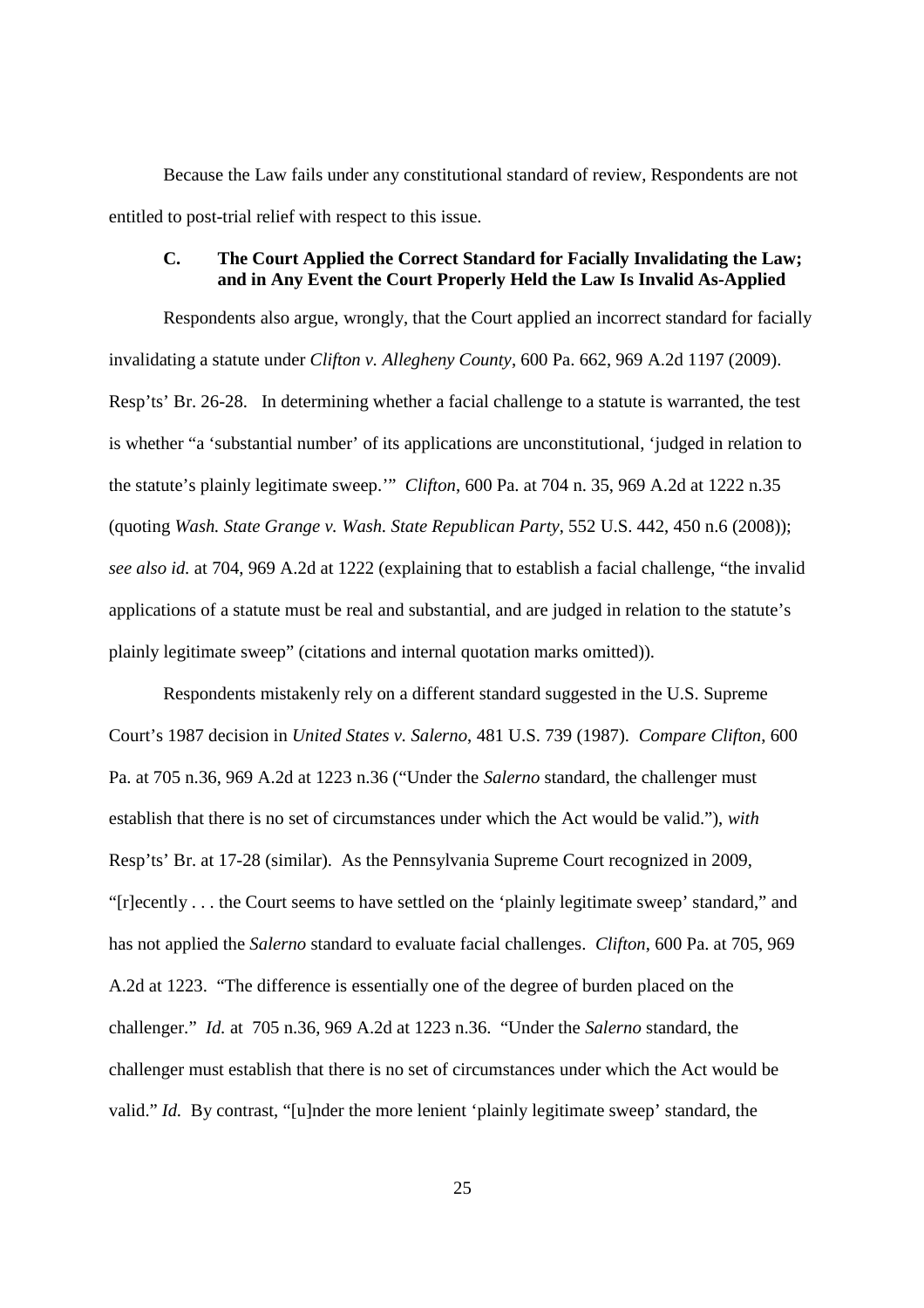challenger need only demonstrate that a 'substantial number' of the challenged statute's potential applications are unconstitutional." *Id.*; *accord* Op. 36 (quoting same).

Respondents also continue to place great weight on the U.S. Supreme Court's decision in *Crawford v. Marion County Election Board*, 553 U.S. 181 (2008). Resp'ts' Br. 27-28. But Petitioners repeatedly have explained – and the Court correctly held – that *Crawford* is inapposite for multiple reasons. Respondents point to *Crawford*'s statement that Indiana's voter ID law "imposes only a limited burden on voters' rights." *Crawford*, 553 U.S. at 202-03 (plurality opinion). But as stated, in Indiana, unlike in Pennsylvania, all voters with disabilities and all voters 65 and older are automatically qualified to vote by absentee ballot without any photo identification requirement. Ind. Code § 3-11-10-24.

In any event, *Crawford* is readily distinguishable because the Supreme Court's decision was explicitly based on the lack of a factual record in that case. The three-judge plurality held only that "the evidence in the record is not sufficient to support a facial attack on the validity of the entire statute . . . ." 553 U.S. at 189; *see also id.* at 202 (denying relief "on the basis of the record that has been made in this litigation"). Specifically, the district court "found that petitioners had 'not introduced evidence of a single, individual Indiana resident who will be unable to vote as a result of SEA 483 or who will have his or her right to vote unduly burdened by its requirements.'" *Id.* at 187 (quoting district court); *see also id.* at 201 ("[T]he deposition evidence presented in the District Court does not provide any concrete evidence of the burden imposed on voters who currently lack photo identification."). The Supreme Court further explained that "the evidence in the record does not provide us with the number of registered voters without photo identification; [the district judge] found petitioners' expert's report to be 'utterly incredible and unreliable.' Much of the argument about the numbers of such voters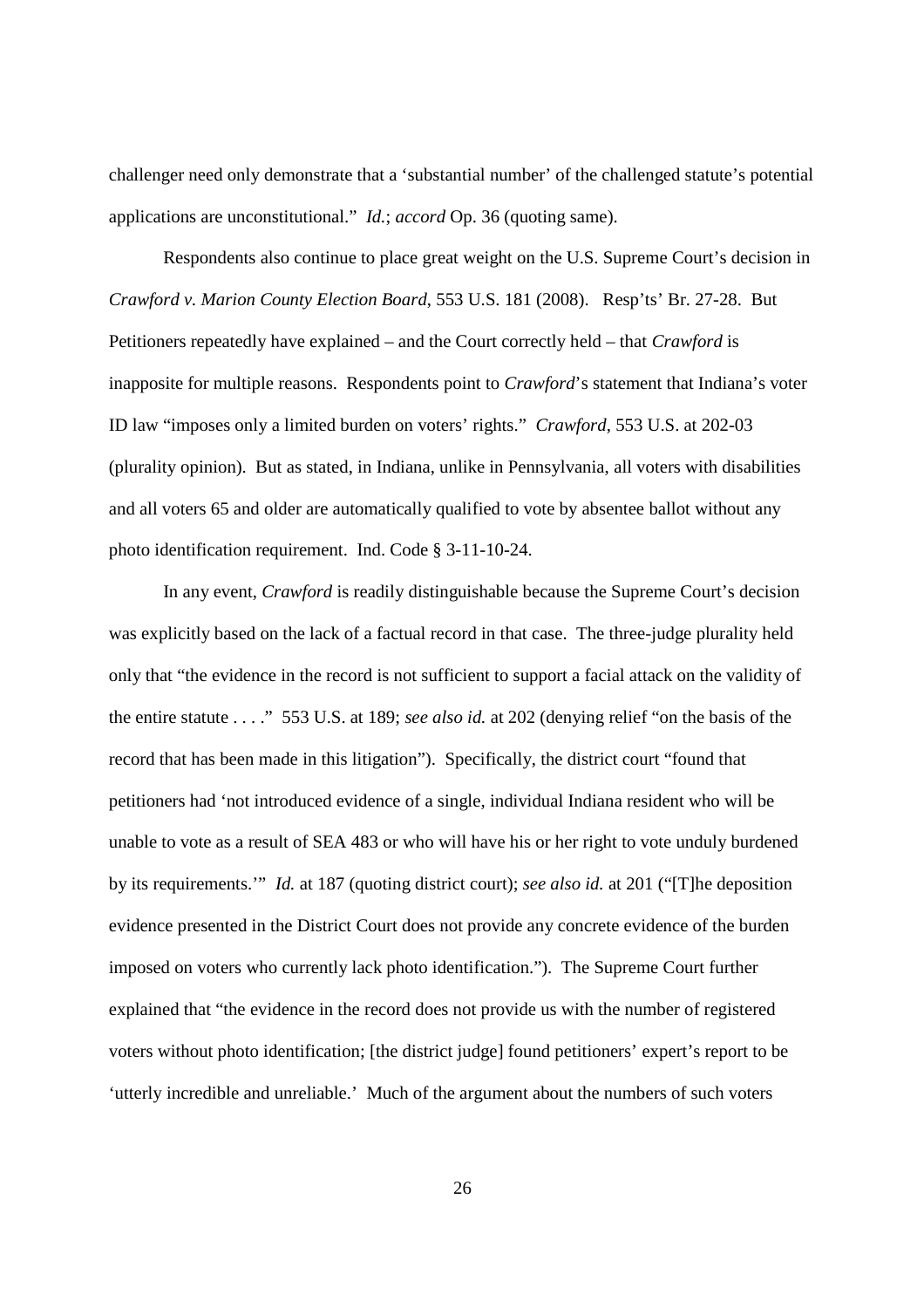comes from extrarecord, postjudgment studies, the accuracy of which has not been tested in the trial court." *Id.* at 200 (quoting district court) (citation omitted). And the record in *Crawford* told the Court "nothing about the number of free photo identification cards issued since" Indiana's voter ID law was enacted. *Id.* at 202 n.20.

In contrast to *Crawford*, this case involves an extensive factual record that was fully developed at two evidentiary hearings and a full trial on the merits. The factual record in this case overwhelmingly supports Petitioners' claim that the Photo ID Law unconstitutionally infringes the fundamental right to vote under the Pennsylvania Constitution. Similarly, *Crawford*'s statement that provisional ballots are adequate was not based on a factual record of what happens to provisional ballots in the real world. 553 U.S. at 197-98. In this case, the evidence shows that provisional ballots often are not counted. F.F. Nos. 12, 14; *see also* Hr'g Tr. 468-69, July 26, 2012 (R. Oyler).

Furthermore, *Crawford* dealt with the Equal Protection Clause of the U.S. Constitution,<sup>3</sup> which contains no express protection of the right to vote; it simply ensures that all persons are given the same rights as other persons. Because voting is a fundamental, expressly-guaranteed right under the Pennsylvania Constitution, the decision in *Crawford* is irrelevant here. *See Weinschenk v. State*, 203 S.W.3d 201, 211 (Mo. 2006) (striking down Missouri's voter ID law on

<sup>3</sup> In *Robinson Township*, the Pennsylvania Supreme Court explained that Pennsylvania is moving towards a "[n]ew federalism" in which the Court will conduct its own "independent analysis of arguments premised upon the state constitution, rather than following U.S. Supreme Court precedent interpreting analogous federal constitutional provisions in lock-step, even where the state and federal constitutional language is identical or similar." 2013 WL 6687290, at \*27 n.33.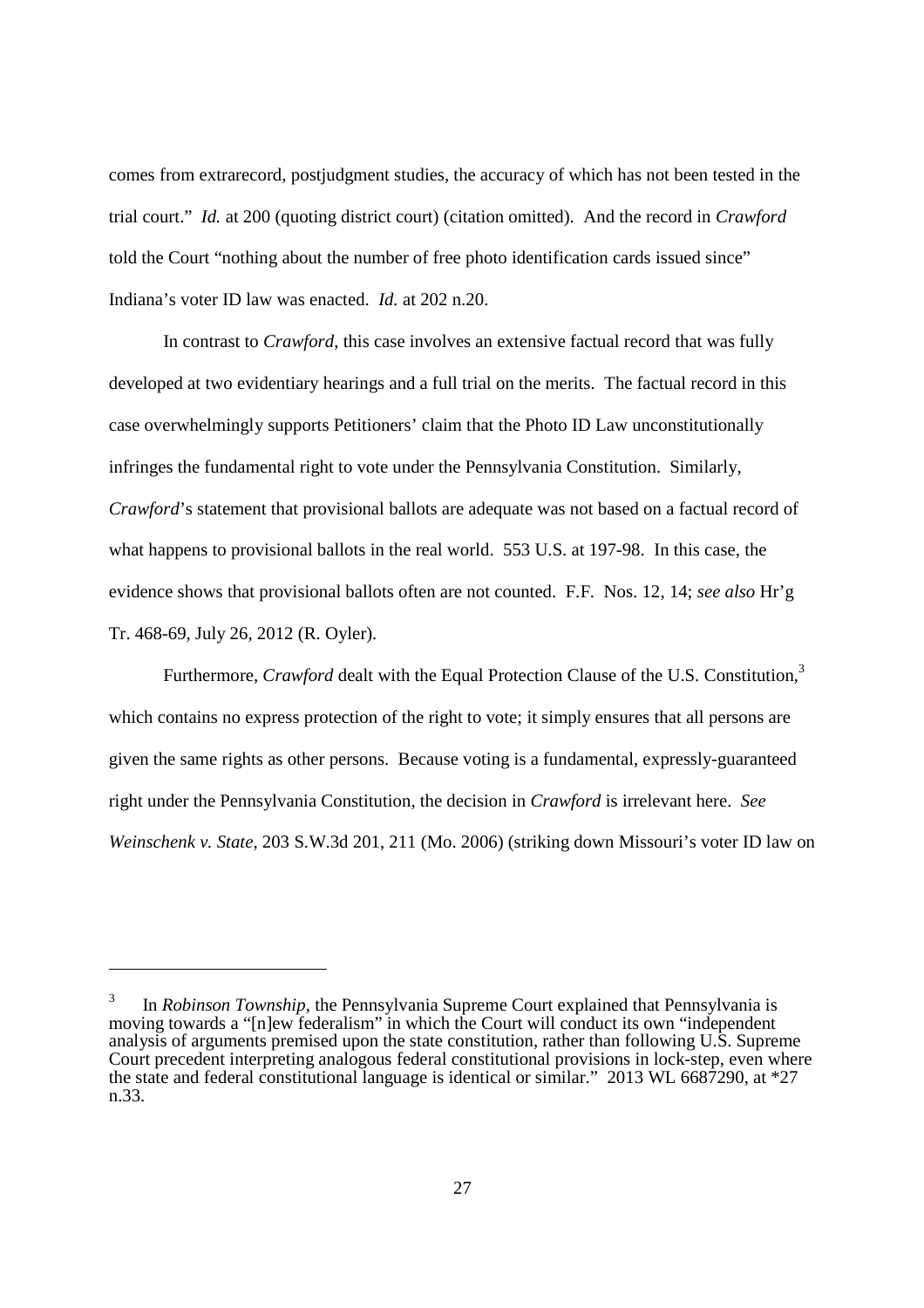state constitutional grounds, in part because "[t]he express constitutional protection of the right to vote differentiates the Missouri constitution from its federal counterpart").<sup>4</sup>

For all of the reasons described above, Respondents are wrong that Petitioners failed to establish a facial challenge to the Photo ID Law. But in any event, the point is academic, as this Court held that the Law also would be unconstitutional as-applied: "To the extent Petitioners' challenge is deemed as applied rather than facial, the same analysis renders the photo ID provisions of the Voter ID Law unconstitutional as applied to all qualified electors who lack compliant photo ID." C.L. No. 55; *accord id.* Op. 45 n.31 ("In the event our Supreme Court deems the challenge more akin to an 'as applied' challenge as to the hundreds of thousands of electors who lack compliant photo ID, this Court holds the photo ID provisions of the statute are unconstitutional as to all qualified electors who lack compliant photo ID, and enjoins their application."). Accordingly, whether the challenge is deemed facial or as-applied, there is no meaningful difference in terms of the outcome of this case.

### **D. The Court Ordered the Proper Relief of a Permanent Injunction**

Having found that the Photo ID Law's photo ID requirement for in-person voters cannot be implemented consistent with the statute itself or the fundamental right to vote, the Court enjoined the requirement, permanently. Op. 49-50. There would be no basis to convert the

<sup>4</sup> In October 2013, Judge Richard A. Posner, who wrote the decision for the Seventh Circuit majority in the *Crawford* case, stated that he "may well have" been wrong to uphold the Indiana statute, but that he does not know, because "we judges in the Crawford case did not have sufficient information about the consequences of an Indiana-type photo ID voter qualification law to make a reliable decision regarding its constitutionality." Jacob Gershman, *Judge Posner Walks Back Comments to HuffPost*, Wall St. J. LawBlog, Oct. 28, 2013, *at* http://blogs.wsj.com/law/2013/10/28/judge-posner-walks-back-comments-to-huffpost; *see also* Richard A. Posner, *I Did Not 'Recant' on Voter ID Laws*, New Republic, Oct. 27, 2013, http://www.newrepublic.com/article/115363/richard-posner-i-did-not-recant-my-opinion-voterid.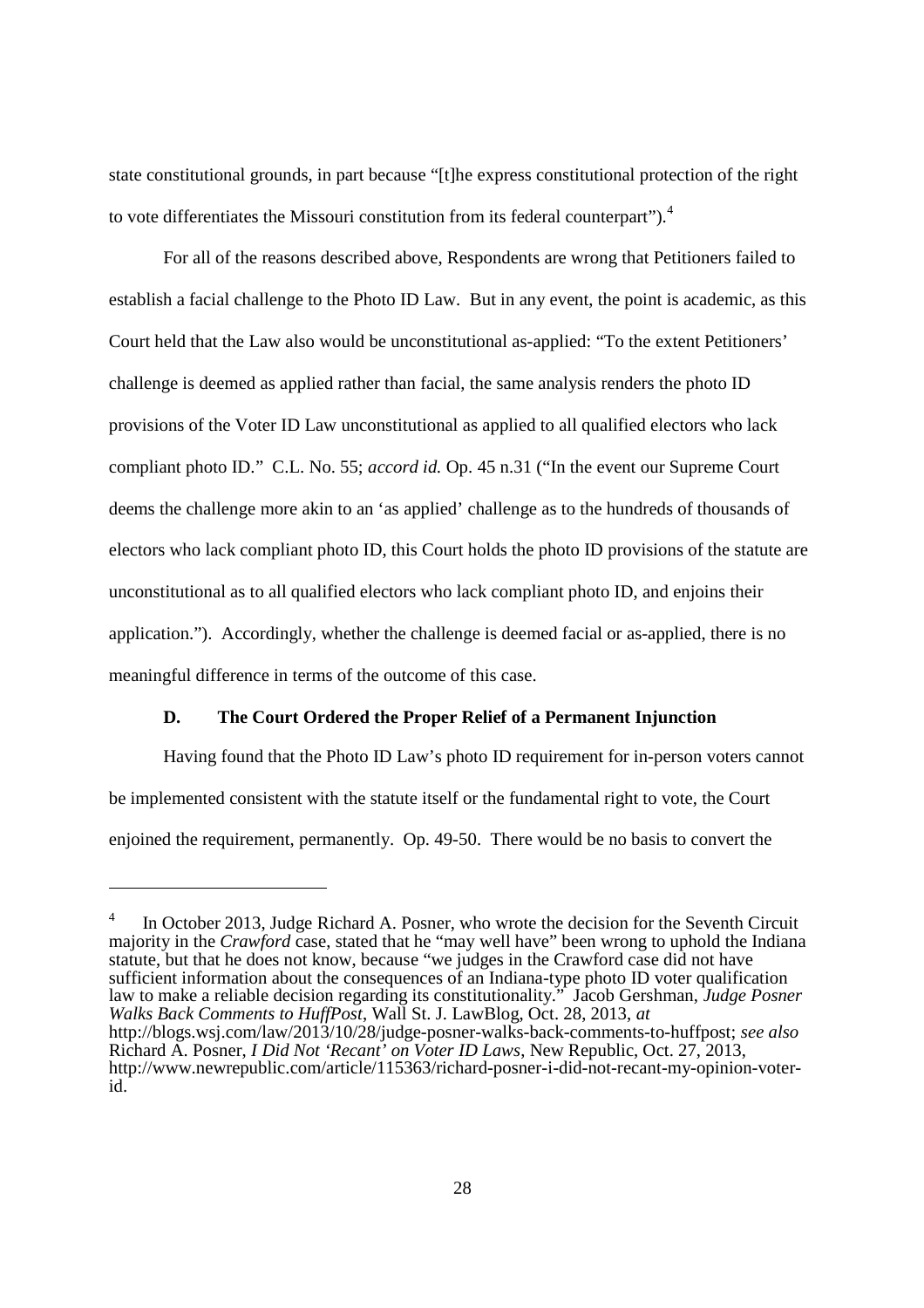permanent injunction, as Respondents request, to some sort of indefinite preliminary injunction that could "guide the agencies' actions" in how to implement the Law. Resp'ts' Br. 67. Respondents ask the Court for more time as well as instructions regarding, at a minimum, (1) appropriate education efforts, (2) appropriate procedures for issuing DOS IDs, including the current SURE verification requirement, and (3) appropriate locations to issue voter IDs, *i.e.*, anywhere other than the 71 PennDOT Driver License Centers statewide. *Id.* at 61-63.

Respondents should not be heard to complain that they need more time to implement the Law. Respondents insisted to this Court that they were ready to be judged on the merits and opposed any extension of the July 2013 trial date. Hr'g Tr., May 17, 2013, at 24:8-9 (Respondents' counsel stating: "Your Honor, we definitely want this trial to go forward in July."). And so the July 2013 trial went forward, and the Law was judged on the merits and found wanting. Ms. Oyler, the former Department of State Policy Director, also testified at trial that "we have done everything that we see as being reasonable and within our means to do" to implement the Photo ID Law. Hr'g Tr., July 22, 2013, 1108; *see also id.* ("Q. Nothing else that you're aware of, at least until the time you left, that would suddenly fix any problems that remain? Nothing else in the works; right? A. Not that I'm aware of."). In these circumstances, Respondents are not entitled to any do-over and cannot reasonably assert they could do better.

Nor can Respondents reasonably complain that the Court did not attempt to micromanage how Respondents should have tried to implement the Law. When Petitioners sought a preliminary injunction re-directing Respondents' education efforts in October 2012, Respondents opposed the request, successfully, as seeking a mandatory injunction beyond the Court's power to issue. Respondents specifically objected to the Court issuing an injunction in the nature of "'super-advertising' executives who can micro-manage and direct how public monies are spent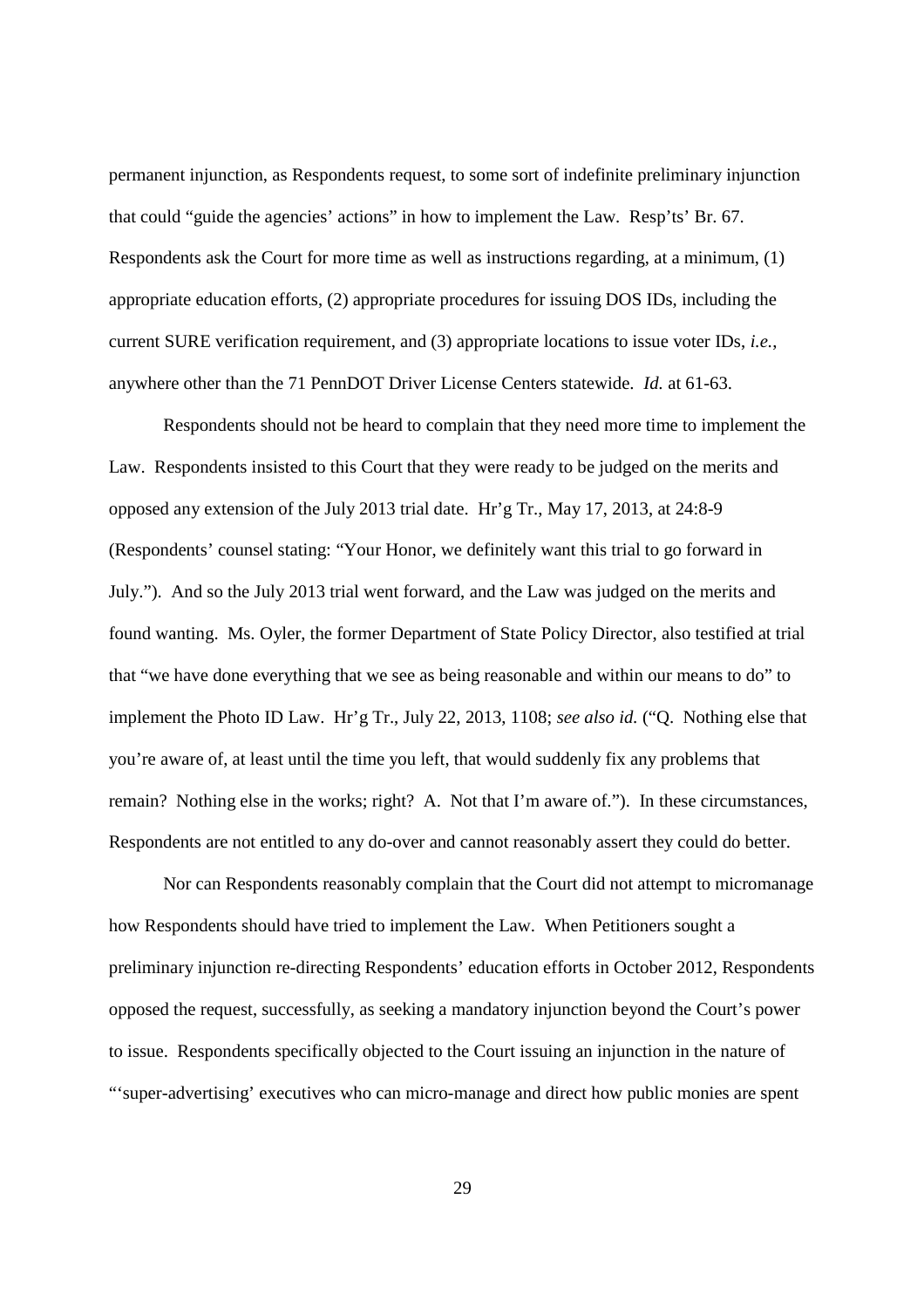and what is said." Resp'ts' Answer and New Matter to Pet. for Suppl. Inj. at 10 (Oct. 31, 2012.). Yet that is exactly what Respondents now ask the Court to  $do - to$  serve as their advertising executive for the Law, their ID-issuing policy director, and their supreme election law implementation officer.

As the Court already held, it is not "the task of this Court . . . to correct the Voter ID Law's obvious infirmities." Op. 35. Indeed, the Pennsylvania Supreme Court long has held that courts "have no power to . . . rewrite Legislative Acts or Charters, desirable as that sometimes would be." *Mt. Lebanon v. Cnty. Bd. of Elections of Allegheny Cnty.*, 470 Pa. 317, 320-21, 368 A.2d 648, 649-50 (1977) (quoting *Cali v. Philadelphia*, 406 Pa. 290, 312, 177 A.2d 824, 835 (1962)). This is because "under our basic form and system of Constitutional Government the power and duty of [the courts] is interpretative, not legislative." *Id.* at 320-31, 368 A.2d at 649 (quoting *Cali*, 406 Pa. at 312, 177 A.2d at 835).

# **IV. RESPONDENTS' STANDING ARGUMENTS HAVE NO MERIT**

Respondents raise several equally unavailing arguments seeking to challenge the individual and organizational Petitioners' standing. As with the other claims discussed above, Respondents' only support for their standing arguments stem from misrepresentations of the record and the law.

Respondents suggest that Petitioners lacked standing because they did not repeat their previous testimony at the full trial on the merits. That argument is baseless, given that Respondents conceded that the evidentiary record for the permanent injunction would include the preliminary injunction hearing testimony. At the June 24, 2013 pretrial conference, Petitioners' counsel noted his understanding that, as the Court had previously instructed, "the record that exists already from the two prior hearings is incorporated and is already part of this permanent record on the permanent injunction." Respondents' counsel stated in response, "And we would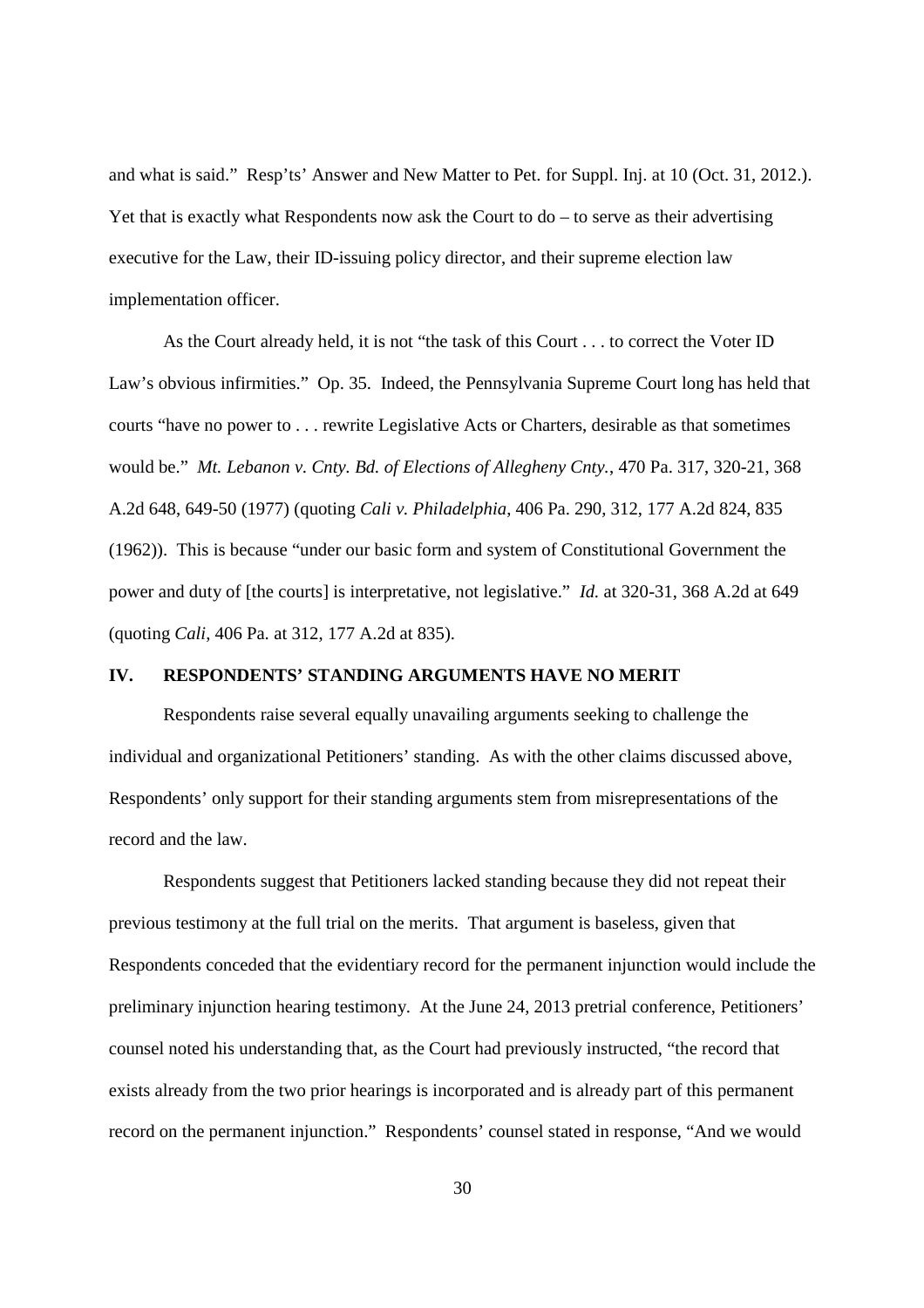agree that any prior testimony in prior hearings is part of the evidentiary record." (Pretrial Conf. Tr., 39:6-10 and 22-24.)

Respondents further waived this argument by failing to object to the use of testimony from the preliminary injunction hearings at the full trial despite numerous other opportunities to do so. Before trial, the Court specifically requested that the parties avoid repeating previously admitted testimony. *See* Hr'g Tr. 36-37, Dec. 13, 2012 (Status Conference) (confirming that "at the trial on the merits" parties can just rely on "what's already in the record and treat that as part of the entire record"). Respondents did not object. Respondents also failed to object at any point during Petitioners' opening and closing arguments (Hr'g Tr. 17, 23-25, 28, July 15, 2013; Hr'g Tr. 1978-79, 1988, 2003-04, 2048-49, Aug. 1, 2013), which repeatedly referred to the preliminary injunction testimony, or to the pre-trial and post-trial submissions that repeatedly relied on the 2012 testimony as a basis for invalidating the Law and establishing standing. *See, e.g.*, Pet'rs Pre-Trial Br. at 21 (July 17, 2013); Pet'rs' Prop. F.F. No. 37-38. Respondents' argument also cannot be squared with their contrary argument that the record from the earlier proceedings counted and that Judge McGinley should have relied on Judge Simpson's interpretations of that record. As such, the Court properly considered testimony from both the preliminary injunction hearings and the full trial on the merits in issuing its permanent injunction and finding standing.

The Organizational Petitioners established their standing with their testimony at the preliminary injunction hearing and at trial. There was nothing hypothetical or conjectural about their injuries; as the Court found, "[m]embers of the [League of Women Voters] and the NAACP testified regarding the diversion and waste of resources in voter education programs based on

31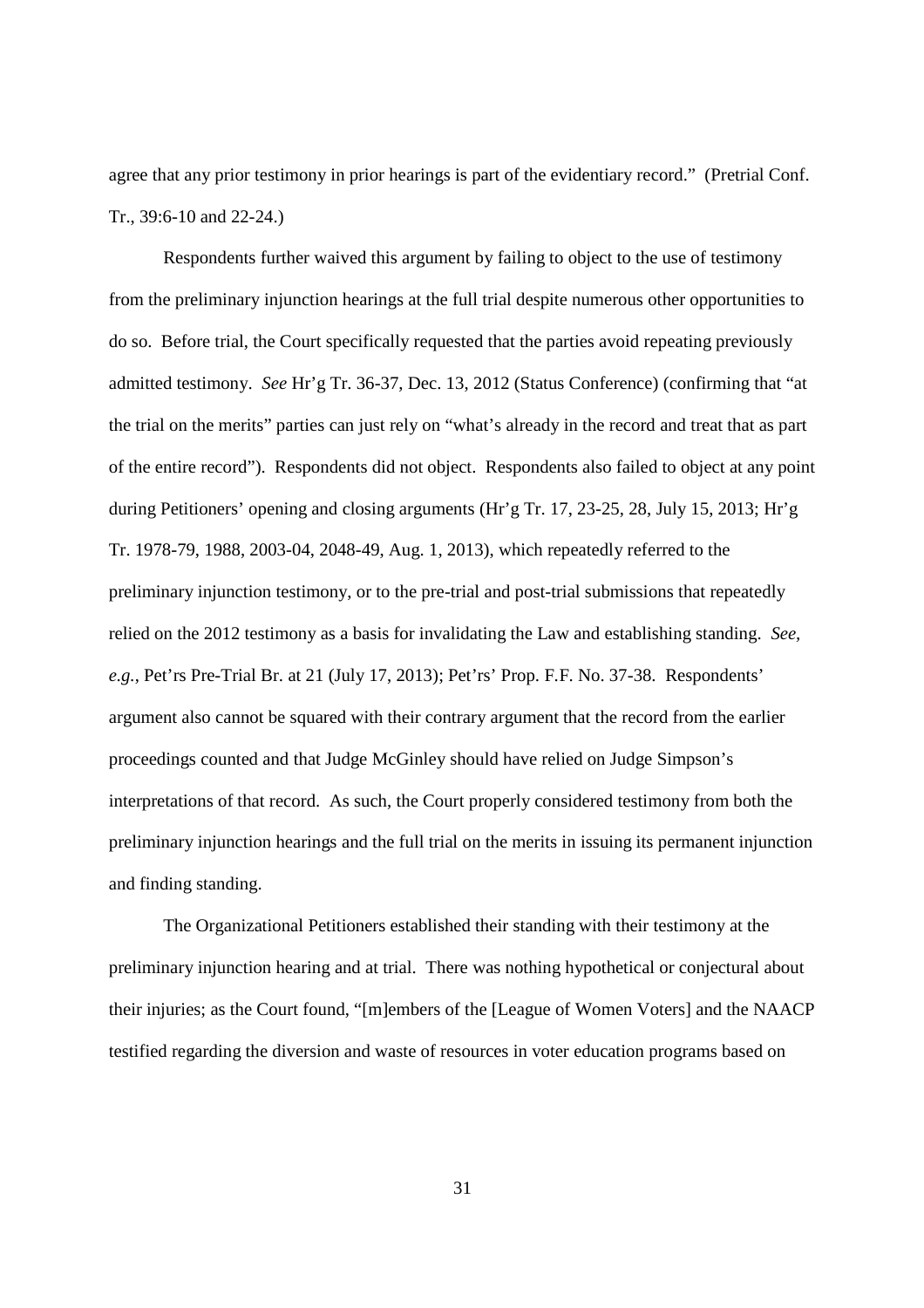changing and inaccurate messages regarding the types of compliant photo IDs, and requirements to obtain same." F.F. No. 20.

Contrary to Respondents' contention, it is irrelevant to the organizations' standing that they themselves do not vote. The only case Respondents cite for the proposition that organizations lack standing to assert constitutional violations is *Erfer*, which by its own terms is limited to "the law of standing in reapportionment matters." 568 Pa. at 136, 794 A.2d at 330. Here, the NAACP witness testified that it had to divert significant resources away from voter registration and focused instead on educating the public about the Photo ID Law. F.F. No. 22. The League of Women Voters witness testified that it had to waste resources marketing and educating voters as to the requirements of the Photo ID Law instead of focusing on its core mission of encouraging an informed citizenry and participation in the voting process. F.F. No. 24.<sup>5</sup> The Court rightly found that these organizations' loss of resources as a result of the Photo ID Law was a "direct harm sufficient for standing," particularly given that Respondents forced these organizations to not only divert but to actually waste their resources by repeatedly changing the prerequisites for obtaining compliant photo identification. Op. 15.

The Individual Petitioners – Bea Bookler and Wilola Shinholster Lee – established their individual standing through their testimony, particularly at the preliminary injunction hearing. The Court found that Petitioner Bookler's age and health would make it very difficult for her to even get to PennDOT. F.F. No. 28. The Court also found that Petitioner Lee had no photo identification acceptable under the Photo ID Law. F.F. No. 26. As voters who lack ID and thus would not be able to vote without being unduly burdened, it is hard to imagine how the

 $5$  The Court noted that the Homeless Advocacy Project also had a similar interest in educating clients as to voting criteria and helping its clients obtain compliant photo ID. Op. 15.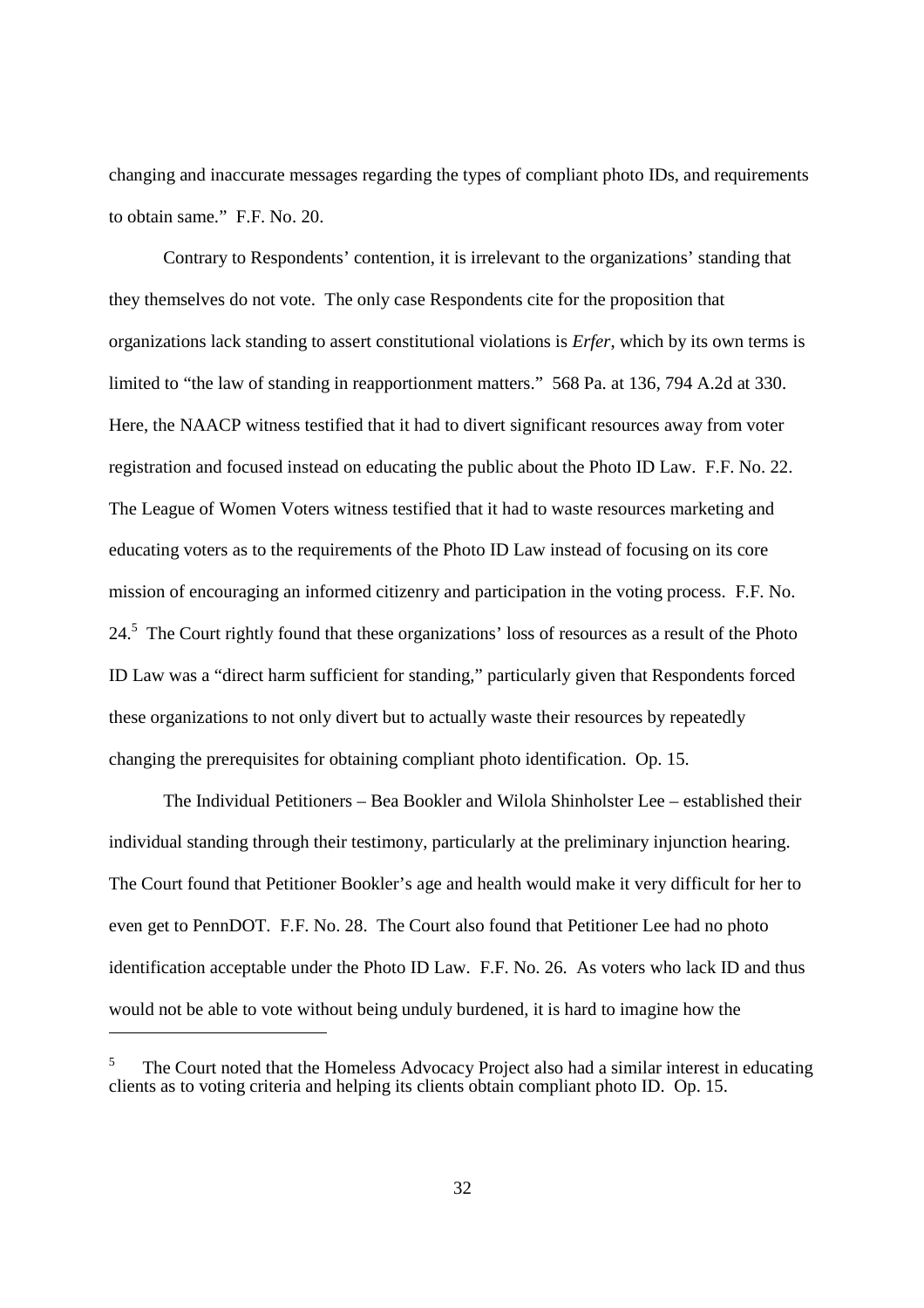Individual Petitioners could more strongly have standing to challenge the Photo ID Law. Respondents argue that they presented evidence at trial that Petitioner Bookler's care facility issues compliant IDs, but even a cursory review of the trial transcript shows that they are wrong. As the Court correctly found, Respondents offered "no competent evidence that Petitioner Bookler resides in a licensed care facility that issues a compliant photo ID that would obviate the necessity of her traveling to, and waiting in customer lines at a PennDOT location." F.F. No. 31.

In any event, Respondents' standing arguments are beside the point given that the issues raised here are capable of repetition yet evading review. Even if, *arguendo*, none of the Organizational or Individual Petitioners still had standing by the time the court issued the Permanent Injunction, "the fact that a party lacks standing does not by itself deprive this Court of jurisdiction over the action, as it necessarily would under Article III of the federal Constitution." *Housing Auth. v. Pa. State Civil Serv. Comm'n*, 556 Pa. 621, 632, 730 A.2d 935, 941 (1999) (citations omitted). In particular, Pennsylvania courts recognize three exceptions to the principle that moot claims should be dismissed: "[1] where the conduct complained of is capable of repetition yet likely to evade review, [2] where the case involves issues important to the public interest or [3] where a party will suffer some detriment without the court's decision." *Pub. Defender's Office v. Venango Cnty. Court of Common Pleas*, 586 Pa. 317, 325, 893 A.2d 1275, 1279-80 (2006) (quoting *Sierra Club v. Pa. PUC*, 702 A.2d 1131, 1134 (Pa. Commw. Ct. 1997) (en banc)). All three exceptions apply here. As to the first exception, it bears noting that Respondents could easily moot any individual voter's claims by simply providing him or her with a compliant photo ID, and in fact have already proven themselves willing to do so repeatedly. But bringing individual claims on behalf of hundreds of thousands of disenfranchised or unduly burdened voters in the hopes that the Respondents would solve their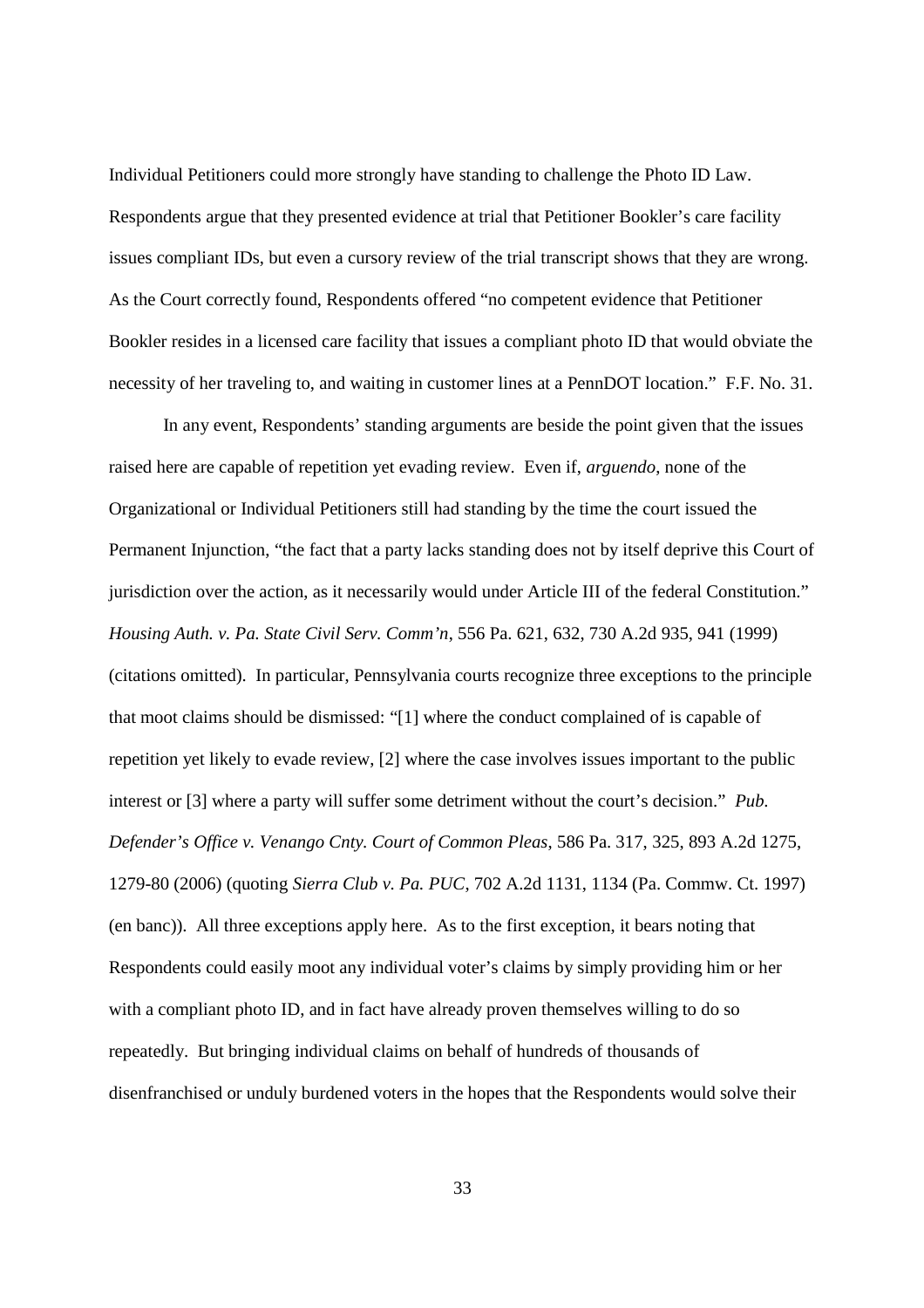problems by mooting their claims one by one would not be an efficient or reasonable way to address the wholesale disenfranchisement and burden caused by the Photo ID Law.

The United States Supreme Court's decision in *Dunn v. Blumstein*, 405 U.S. 330 (1972), is on point. There, an individual plaintiff filed suit challenging a Tennessee statute that "authorize[d] the registration of only those persons who, at the time of the next election, will have been residents of the State for a year and residents of the county for three months." *Id.* at 331. The plaintiff attempted to register to vote shortly after moving to Nashville, but he was denied registration because he would not have lived in Tennessee for a year by the time of the next election. *Id.* Even though the plaintiff had lived in Tennessee for more than a year by the time the case reached the Supreme Court (and thus was eligible to register), the Supreme Court nonetheless rejected any "mootness argument" and reached the merits because "[a]lthough [the plaintiff] now can vote, the problem to voters posed by the Tennessee residence requirements is 'capable of repetition, yet evading review.'" *Id.* at 333 n.2 (quoting, *inter alia*, *Moore v. Ogilvie*, 394 U.S. 814, 816 (1969)). The Court further explained that "the laws in question remain on the books, and [the plaintiff] has standing to challenge them as a member of the class of people affected by the presently written statute." *Id.* Likewise, even if the Individual Petitioners here theoretically could obtain a photo ID needed to vote, the Law remains on the books, and the problem to voters posed by the Law is capable of repetition yet evading review. *See Musheno v. Dep't of Pub. Welfare*, 829 A.2d 1228, 1232 (Pa. Commw. Ct. 2003).

The Pennsylvania Supreme Court addressed the standard for standing in *Robinson Township* when it rejected the Commonwealth's standing arguments with respect to Dr. Mehernosh Khan related to Act 13's restrictions on obtaining and sharing information with other physicians. 2013 WL 6687290, at \*10-11. The Court agreed that Dr. Khan's interest in the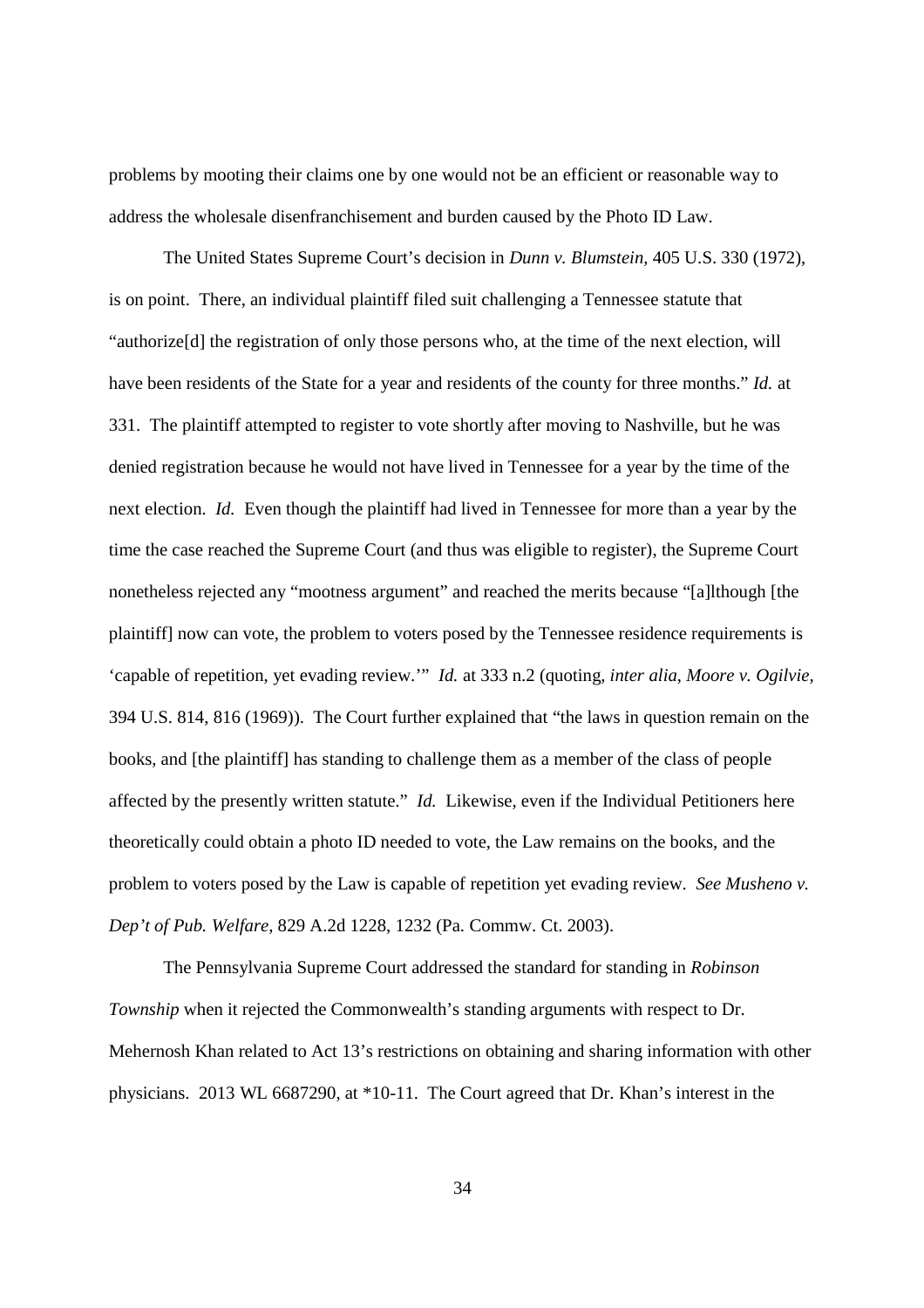litigation was neither remote nor speculative because Act 13 forced Dr. Khan into an "untenable and objectionable position" of having to "choos[e] between violating [the Act] . . . and violating his legal and ethical obligations to treat a patient by accepted standards, or not taking a case and refusing a patient medical care." *Id*. at \*11. Both the individual and Organizational Petitioners face similar untenable and objectionable choices. The individual voters must choose between taking on burdens to their right to vote and risking losing that right to vote. The Organizational Petitioners likewise face the choice between ignoring Act 18 and sacrificing their core missions, and expending unnecessary resources to educate voters and help them comply with the threatened Law. The Supreme Court explained that "[o]ur existing jurisprudence permits preenforcement review of statutory provisions in cases in which petitioners must choose between equally unappealing options." *Id*. As such, the Organizational Petitioners and Individual Petitioners need not wait until the Law were actually enforced in order to have standing.<sup>6</sup>

### **V. RESPONDENTS' REMAINING ARGUMENTS HAVE NO MERIT**

#### **A. Respondents Have No Credible Argument Regarding In-Person Voter Fraud**

It is difficult to follow Respondents' arguments about the supposed significance of an

alleged "record" of in-person voter fraud put before the General Assembly. Resp'ts' Br. 51-56.

<sup>6</sup> The Court previously sustained Respondents' preliminary objections dismissing the claims of certain individual petitioners – Viviette Applewhite, Gloria Cuttino, Nadine Marsh, Joyce Block and Devra Mirel "Asher" Schor – on the ground they supposedly lack standing because they obtained a compliant photo ID. While it does not affect the outcome here, the question of whether these petitioners have standing does affect who may enforce the final judgment. Petitioners accordingly reserve their right to appeal the Court's decision sustaining the preliminary objection with respect to these individuals' standing to challenge the Photo ID Law. Those voters all faced the same type of untenable choice as Dr. Khan in the *Robinson Township* case. That they chose to take on the undue and unnecessary burden to their right to vote by struggling to get a compliant photo ID does not undermine the fact that their right to vote has already been burdened even though the Law has now been struck down. And were the Law to have gone into effect, they all would have faced the same burdens again if they lost their ID or when they necessarily had to renew their ID when it expired.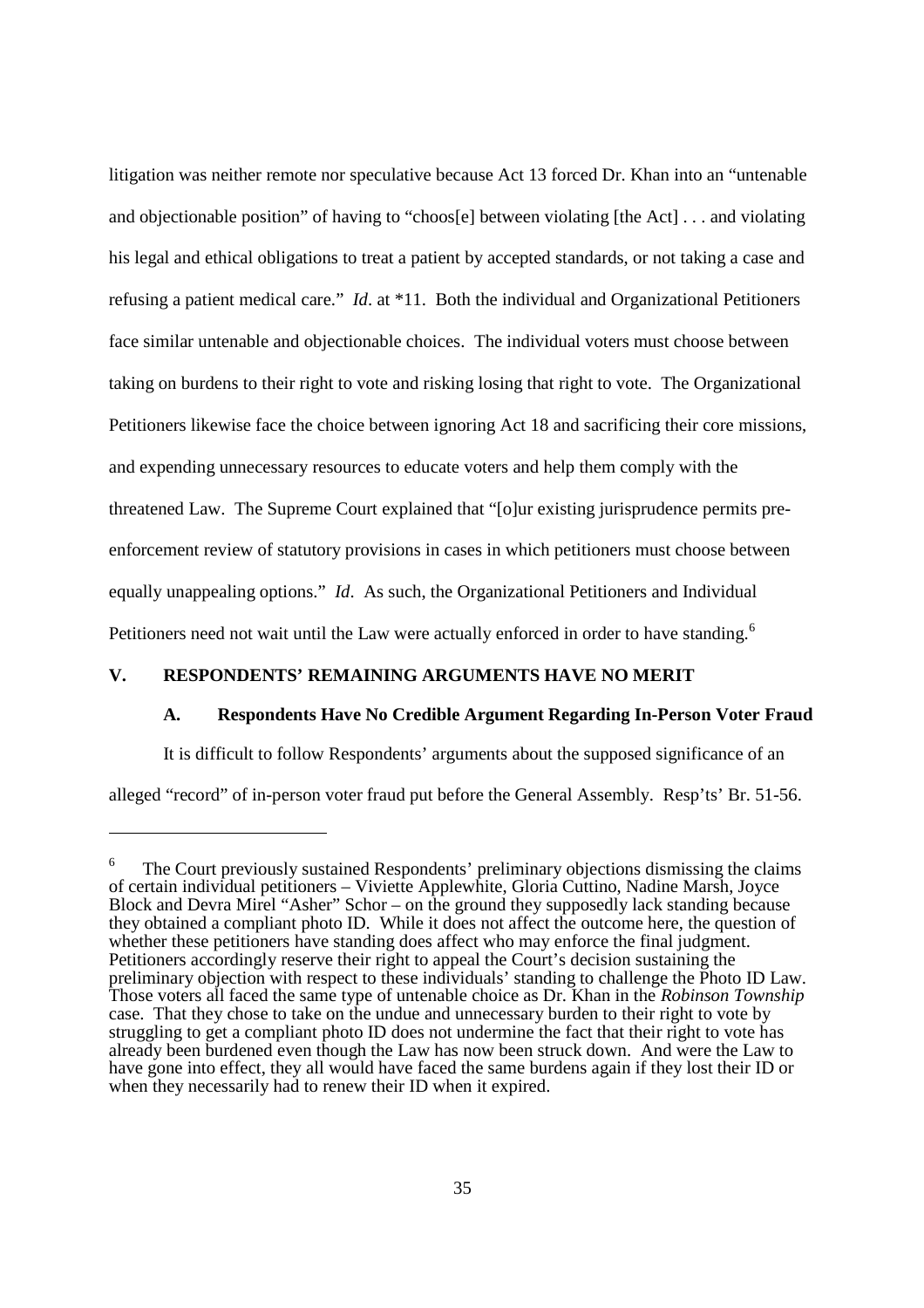The bottom line is that Respondents stipulated they were unaware of any in-person voter fraud that the Photo ID Law could have prevented, and that they would not introduce any evidence such fraud at trial. Op. 38; F.F. No. 249. And, indeed, they did not do so. Respondents point to a supplemental interrogatory response that they produced in this case, but that interrogatory response is not evidence, and in any event, it does not identify any incident of in-person voter fraud that was presented to the General Assembly or otherwise. *See* F.F. No. 249.

Even if the General Assembly did believe there was some voter fraud that the Photo ID Law could prevent, the Supreme Court recently recognized that "alleged good intentions of the legislative branch do not excuse non-compliance with the Constitution." *Robinson Township*, 2013 WL 668729, at \*12 (internal quotation marks omitted). The Court further explained that "a statute is not exempt from a challenge brought for judicial consideration simply because it is said to be the General Assembly's expression of policy rendered in a polarized political context." *Id.* at \*14. This is because "ours is a government in which the people have delegated general powers to the General Assembly, but with the express exception of certain fundamental rights reserved to the people in Article I of our Constitution." *Id.* at \*29. Here, that means that "no power, civil or military, shall at any time interfere to prevent the free exercise of the right of suffrage." Pa. Const. art. I, § 5.

#### **B. Hundreds of Thousands of Registered Voters Lack a Compliant Photo ID**

Respondents take issue with the Court's factual finding that hundreds of thousands of registered voters lack a compliant photo ID needed to vote under the Photo ID Law. Resp'ts' Br. 56-61. But this factual finding was based on overwhelming "[u]ncontested evidence submitted during two evidentiary hearings and a full trial of the merits." F.F. No. 223. As such, Respondents' arguments about Dr. Siskin's database-matching expert work barely scratches the surface. The Court also relied on Respondents' own witnesses and documentary evidence,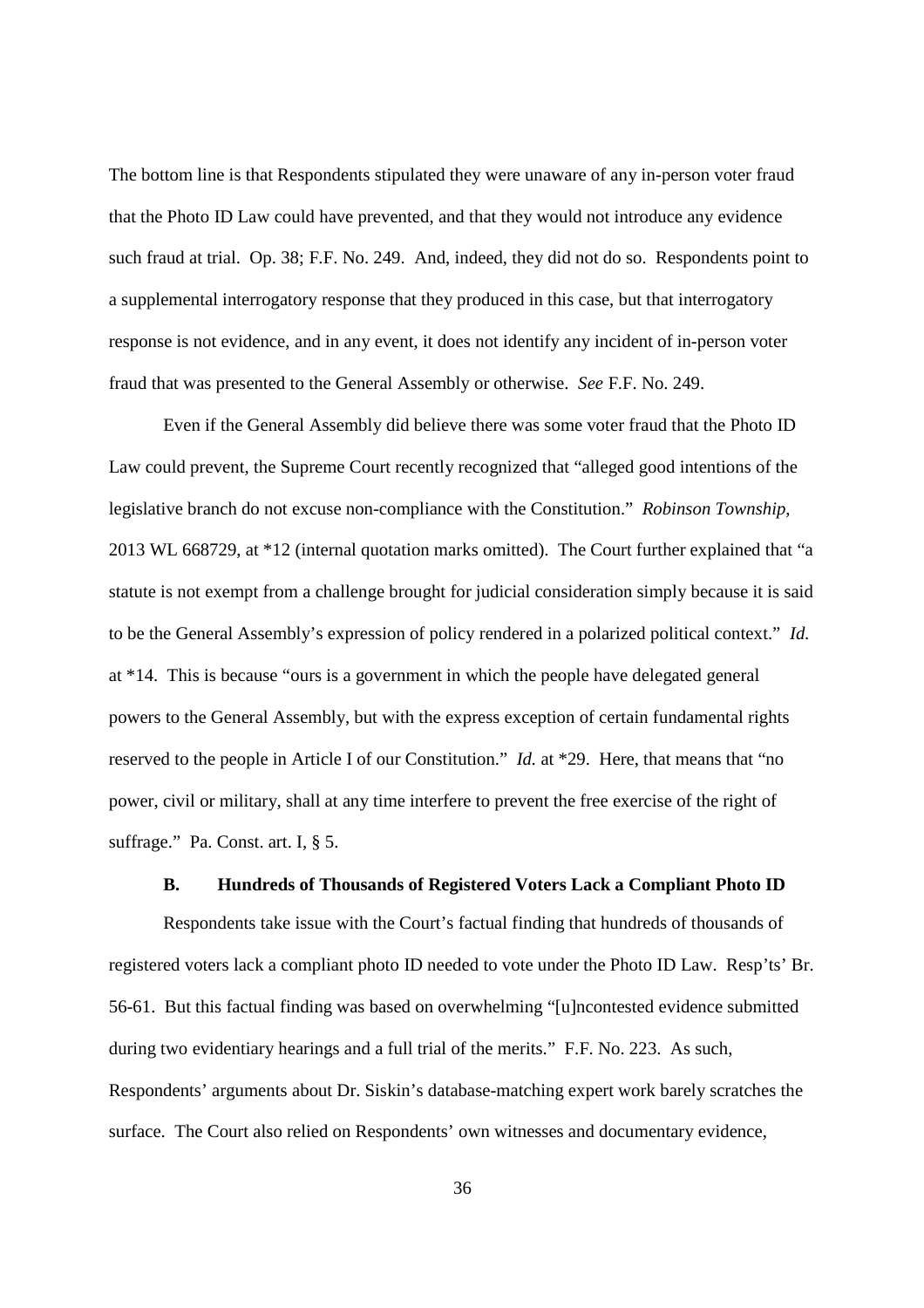including (1) Respondents' own database match in June 2012, F.F. Nos. 53-56, 62; (2) Secretary Aichele's February 25, 2013 testimony before the Senate Appropriations Committee, F.F. Nos. 57-58; (3) former Department of State Policy Director Rebecca Oyler's trial testimony that the number is likely 4-5% of registered electors or 320,000-400,000, F.F. Nos. 59-60; and (4) Dr. Marker's expert work evaluating Professor Barreto's survey in 2012, F.F. Nos. 74-82. For their part, Respondents offered only the limited testimony of Dr. Wecker, whose methodologies in this case the Court rightly found wanting.

Respondents challenge the Court's finding that Dr. Marker's expert testimony rehabilitated the testimony of Professor Matthew Barreto as to his survey methodology. Resp'ts' Br. 49-51. In initially denying a preliminary injunction, Judge Simpson expressed concerns about Professor Barreto's survey design methodology and how those may have impacted his statistical results. *Applewhite I*, 2012 WL 3332376, at \*4-5. In light of the methodological concerns expressed by Judge Simpson, Dr. Marker reviewed Professor Barreto's survey methodology and execution and explained why they were sound. While this Court separately had raised concerns about Professor Barreto's demeanor and whether his opinion testimony beyond his survey results was credible, Dr. Marker did not address Professor Barreto's demeanor or any potential bias that could have affected Professor Barreto's opinions distinct from the statistics that flowed from his survey methodology. Dr. Marker specifically testified that Professor Barreto's demeanor or credibility is irrelevant to the survey's methodology and results,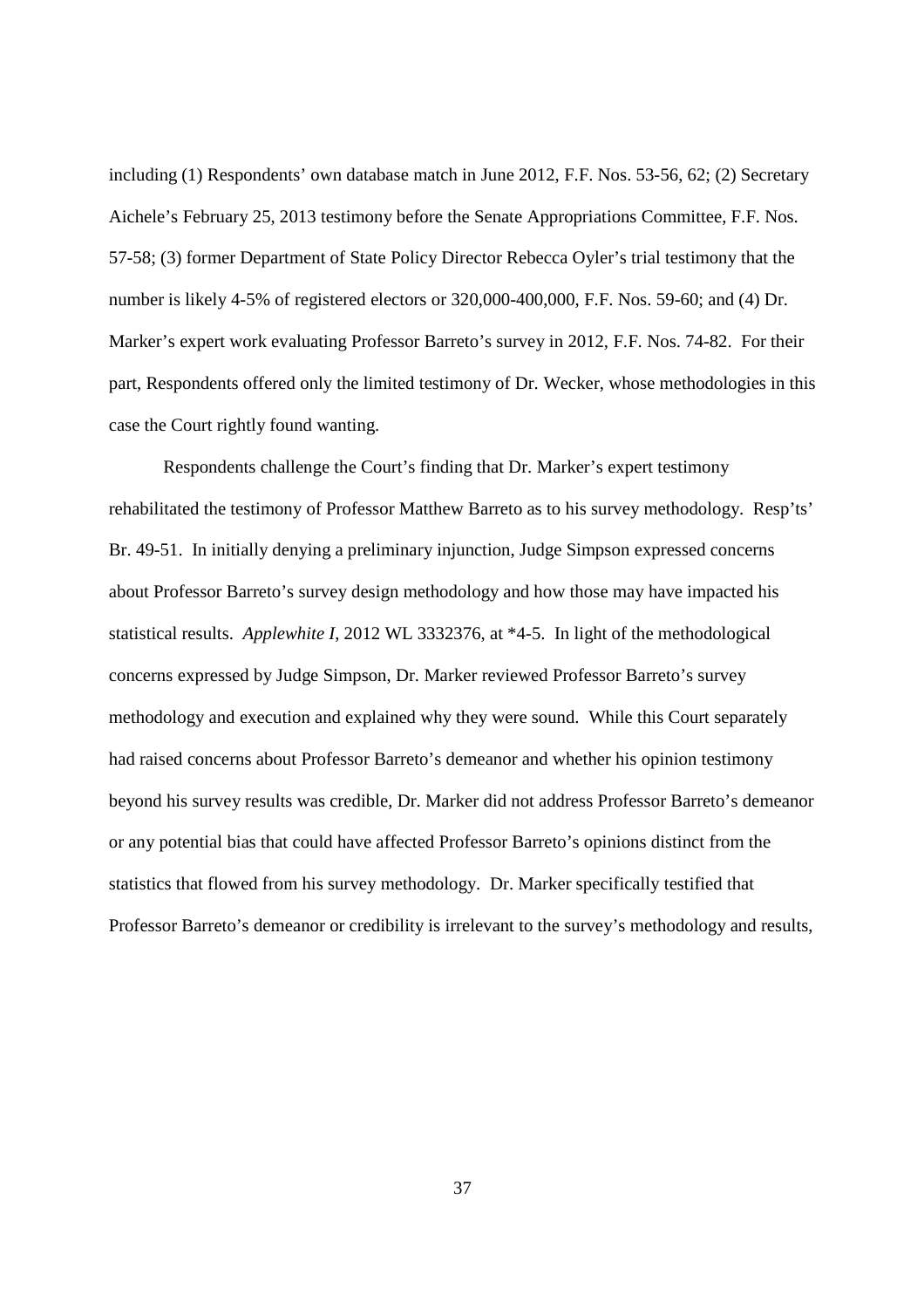which themselves are sound. Hr'g Tr. 388, July 17, 2013. In any event, this Court's permanent injunction decision did not rely on Professor Barreto's opinion testimony.<sup>7</sup>

Respondents' argument that Petitioners supposedly violated confidentiality restrictions in contacting certain voter witnesses is frivolous, for the reasons Petitioners explained in their Opposition To Respondents' Motion In Limine To Exclude Witnesses Identified By Use Of Allegedly Confidential Data (July 10, 2013). The Court already denied Respondents' motion *in limine*. Order (July 16, 2013).

To obtain post-trial relief with respect to the factual question of how many voters lack a compliant photo ID to vote under the Photo ID Law, Respondents would need to show that the evidence refutes this Court's factual finding "beyond peradventure." *U.S. Mineral Prods.*, 927 A.2d at 723. To the contrary, the extensive, uncontested evidence overwhelmingly supports the Court's factual finding that hundreds of thousands of registered voters lack a compliant ID.<sup>8</sup>

<sup>7</sup> Respondents argue that the Supreme Court somehow foreclosed rehabilitation of Professor Barreto's survey results by not addressing the issue. But the authority Respondents cite stands for the exact opposite position: Under *Commonwealth v. Starr*, 541 Pa. 564, 577, 664 A.2d 1326, 1332 (1995), "[t]he determination of those questions which led to its appellate judgment constitute a 'final' adjudication which may not be lightly disturbed in later stages of the litigation." As Respondents themselves state, the Supreme Court did not address the credibility of Professor Barreto's survey results, nor did it address the issue Petitioners raised on appeal as to whether demeanor is a legitimate basis on which to reject the validity of an expert's data.

<sup>&</sup>lt;sup>8</sup> Respondents also are not entitled to any post-trial relief based on the Court's several citations to Bryan Niederberger's report. The Court did not accept his testimony and instead "relie[d] upon Respondents' witnesses' explanation for the discrepancy" with respect to 144 people who were identified in the Department of State's "SharePoint" database for logging socalled DOS ID "exceptions," but who, according to Respondents' counsel at least, never applied for a DOS ID in the first place. F.F. No. 168. In each instance where the Court cited Mr. Niederberger's report, other evidence from Respondents themselves establishes the Court's point. *See* F.F. No. 139 (Pet'rs' Ex. 2071 (spreadsheet exported from SharePoint database); F.F. No. 145 (Hr'g Tr. 646, July 18, 2013 (J. Marks)); F.F. No. 147 (already citing Hr'g Tr. 629-30, July 18, 2013 (J. Marks)); F.F. 150 (already citing Hr'g Tr. 610, July 18, 2013 (J. Marks)).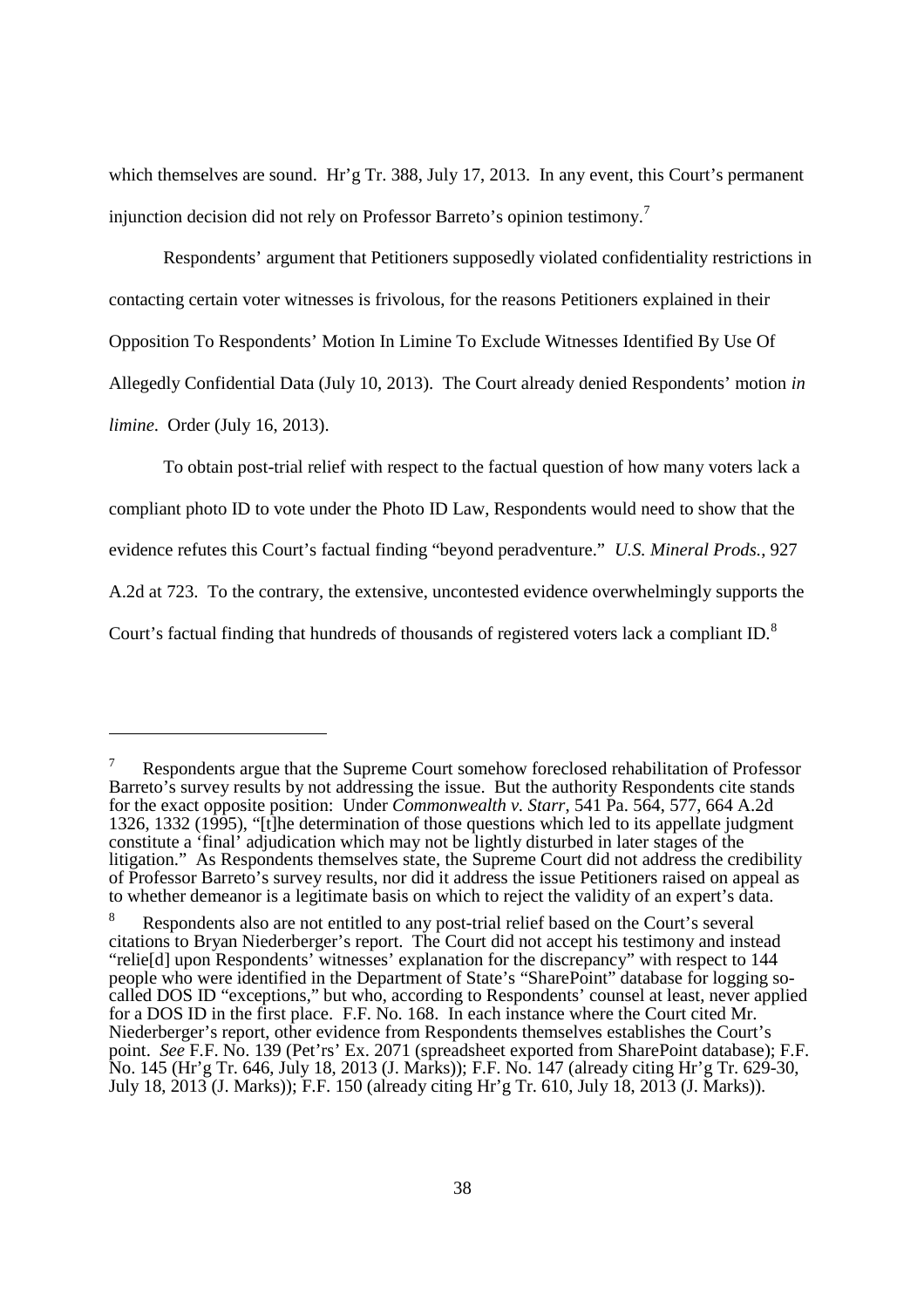# **CONCLUSION**

For the foregoing reasons, Respondents' post-trial motion pursuant to Pa.R.C.P. 227.1 should be denied.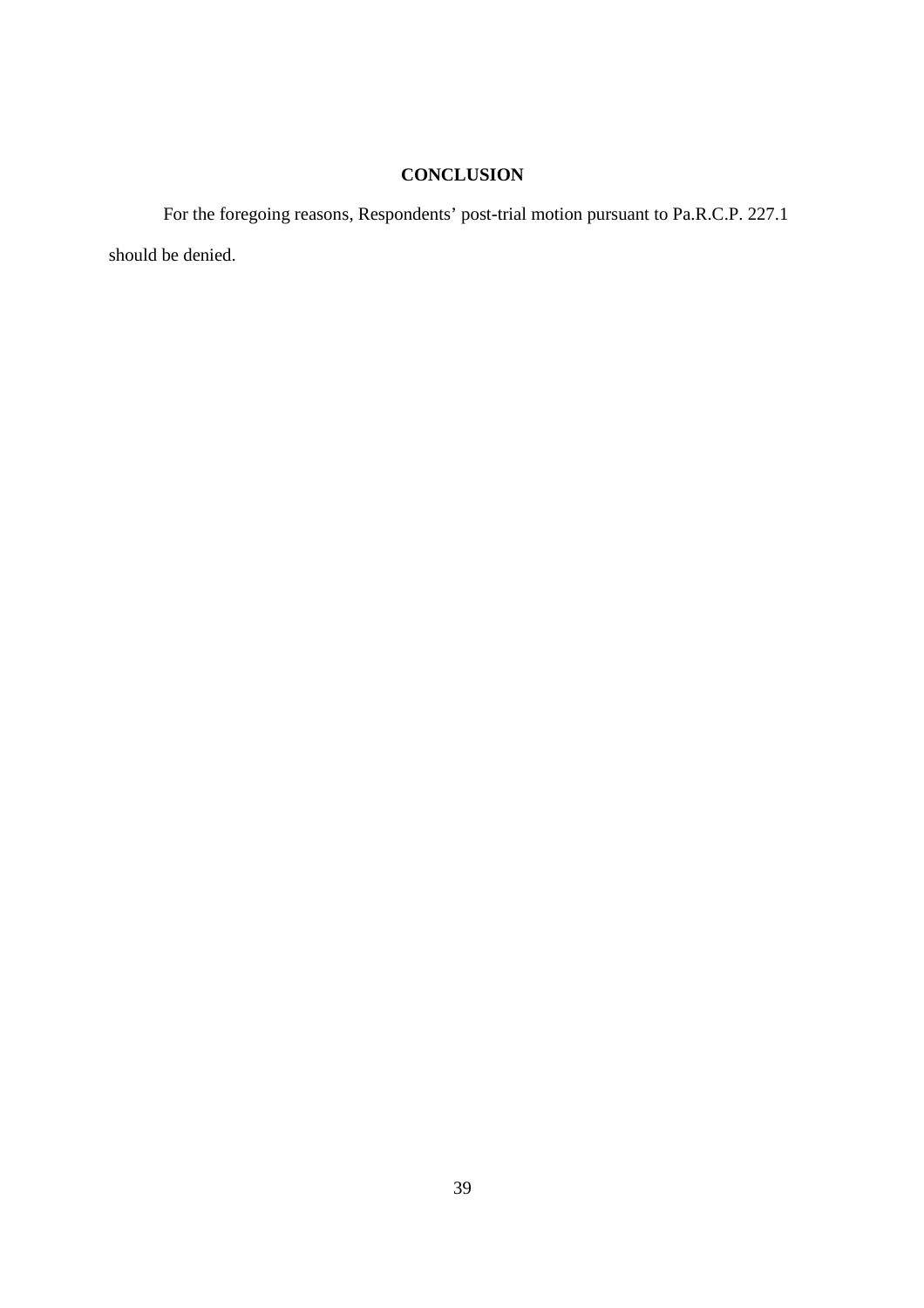Dated: February 28, 2014 Respectfully submitted,

Witold J. Walczak Attorney ID No. 62976 ACLU of Pennsylvania 313 Atwood Street Pittsburgh, PA 15213 Telephone: 412.681.7736 Facsimile: 412.681.8707 vwalczak@aclupa.org

Jennifer R. Clarke Attorney ID No. 49836 Benjamin D. Geffen Attorney ID No. 310134 Public Interest Law Center of Philadelphia 1709 Benjamin Franklin Pkwy, 2nd Floor Philadelphia PA 19103 Telephone: +1 215.627.7100 Facsimile: +1 215.627.3183

Marian K. Schneider Attorney ID No. 50337 Advancement Project 295 E. Swedesford Road #348 Wayne, PA 19087 Telephone: +1 610.644.1255 Facsimile: +1 610.644.1277

Penda Hair Katherine Culliton-Gonzalez Denise Lieberman Katherine O'Connor Leigh Chapman Advancement Project 1220 L Street, NW, Suite 850 Washington, DC 20005 Telephone: +1 202.728.9557 Facsimile: +1 202.827.9558

morriso

David P. Gersch Michael Rubin Dorian Hurley Whitney Moore R. Stanton Jones Rachel Frankel Dana Peterson Arnold & Porter LLP 555 Twelfth Street, NW Washington, DC 20004-1206 Telephone: +1 202.942.5000 Facsimile: +1 202.942.5999 David.Gersch@aporter.com

Attorneys for Petitioners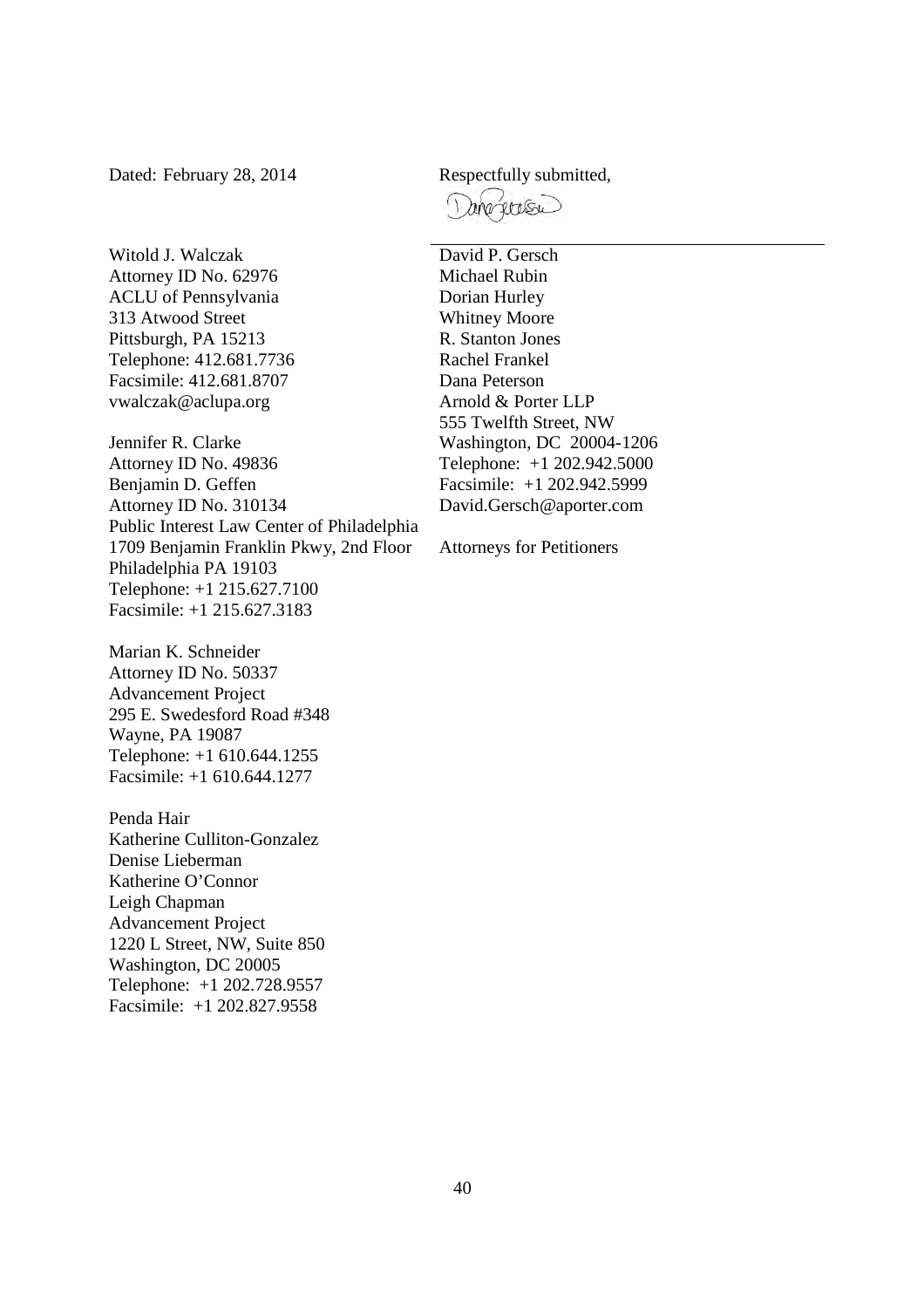

#### PUBLIC INTEREST LAW CENTER OF PHILADELPHIA APFILIATED WITH THE LAWYERS COMMITTEE FOR CIVIL RIGHTS UNDER LAW

#### February 7, 2014

#### **STAFF**

Jennifer R. Clarke Executive Director

Amy Laura Cahn .<br>Skadden-Fellow/Staff Attorney

Michael Churchill

James Eiseman, Jr. Senior Attorney

Of Counsel

Benjamin D. Geffen Staff Attorney

Sonja D. Kerr Director, Disabilities Rights Project

> Edwin D. Wolf Executive Director 1974-1976

VIA EMAIL (tkeating@attorneygeneral.gov) Timothy P. Keating Senior Deputy Attorney General Civil Litigation-Section -15th Floor, Strawberry Square Harrisburg, PA 17120

#### Dear Tim:

We recognize that Respondents have taken some initial steps to update publicly available information about Act 18 in light of Judge McGinley's injunction. However, our very cursory review shows that Respondents have left a large volume of incorrect and outdated information in the public domain, including numerous sources that suggest that Act 18 remains in effect for all purposes. Given that Judge McGinley has permanently enjoined implementation and enforcement of Act 18 pertaining to identification for voting, these continued publications violate the injunction and continue to mislead and confuse the public.

÷

**PLAINTIFF'S** EXHIBIT

We request that Respondents undertake a detailed, thorough review to remove all information suggesting that all parts of Act 18 remain in effect. By way of example only:

FAQs continue to refer to Voter ID and to treat Act 18 as if it were in effect: http://www.votespa.com/portal/server.pt/community/enlace de utilidad/1351 2/hide - frequently asked questions - vpa

"I am . . . College Student" under "How to Vote" states "Familiarize vourself on how PA's Voter ID Law applies to college students" and links to the College and University ID FAQ (which discusses photo ID requirements) (same issue in Spanish version of webpage): http://www.votespa.com/portal/server.pt?open=514&objID=1174122&mode  $=2$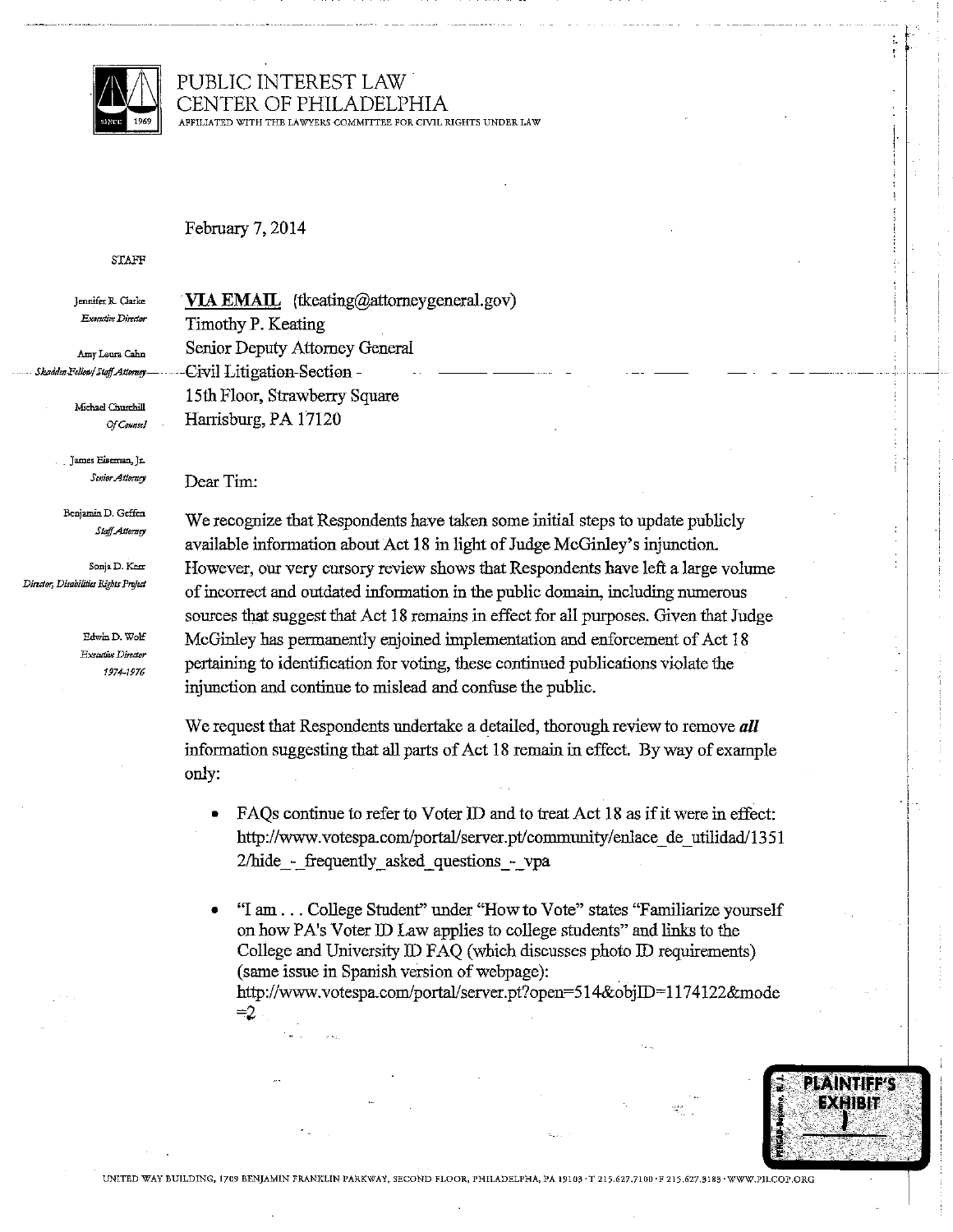Letter to Keating February 7, 2014 Page 2

> The voter registration form that is located online states that there are "identification requirements when voting." This is misleading to the extent it suggests that all voters, and not just first time voters, must have identification:

http://www.dosimages.pa.gov/pdf/OnlineVoterRegFormBlank.pdf

The PennDOT website continues to have a Voter ID button on the homepage: http://www.dot.state.pa.us/

The "Driver and Vehicle Services" tab on the PennDOT website has a "Voter ID" button which links to a webpage titled "Obtaining a Free ID for Voting Purposes. This provides information about "New Department of State Voter ID, for Voting Purposes Only" and multiple links to other pages pertaining to the DOS ID:

http://www.dmv.state.pa.us/voter/voteridlaw.shtml

- The PennDOT/DMV webpages continue to include a fact page regarding "New Department of State Voter ID": http://www.dmv.state.pa.us/pdotforms/voterid/2New%20Department%20of %20State%20ID.pdf
- ThePennDOT/Driver & Vehicle Services webpage continue to include a tab, page and language that suggests Act 18 remains in effect for all purposes: http://www.dmv.state.pa.us/voter/voteridlaw.shtml
- The Department of Aging homepage has a "Voter ID Law" button (similar to the one on the PennDOT homepage): http://www.aging.state.pa.us/portal/server.pt/community/department of agin g home/18206
- The Department of Health homepage has a "Voter ID Law" button: http://www.portal.state.pa.us/portal/server.pt/community/department of heal th home/ $1745$
- The "Birth and Death Certificates" section of the Department of Health website still has a page which describes "Applying for a birth certificate for voter ID," which discusses the issuance of birth certificates for voter ID in conjunction with Act 18:

http://www.portal.state.pa.us/portal/server.pt/community/voter\_id/20978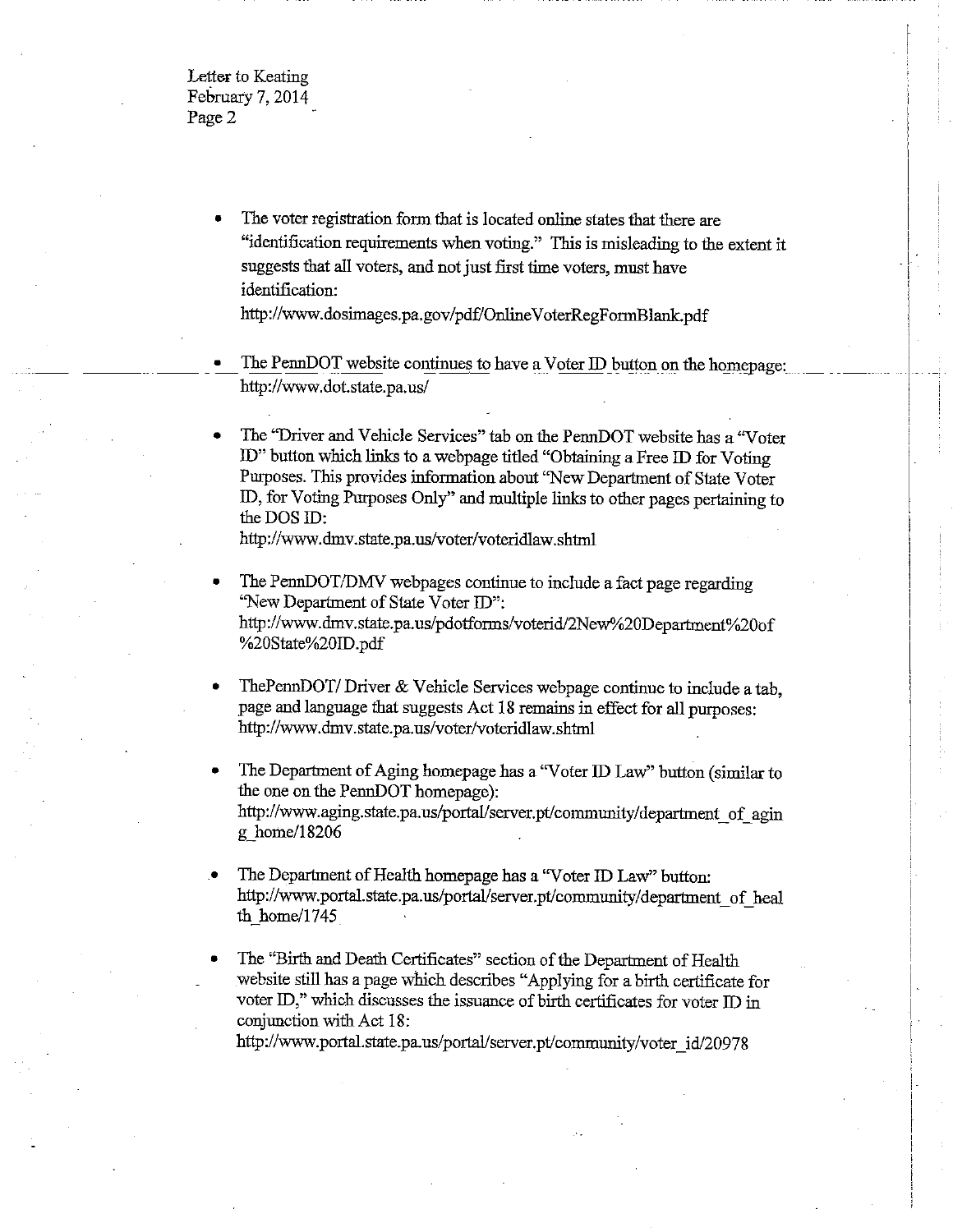Letter to Keating February 7, 2014 Page 3

- Various PA state agency websites still have information about Act 18 and the photo ID requirements available to anyone who searches for "voter ID" on the websites. For example:
	- o A search on the Department of Aging website for "voter ID" returns links to various outdated FAQs (including military and care facilities) and a link to a Department of Aging Voter ID Fact Sheet dated April 20, 2012 that states "Act 18 of 2012 requires Pennsylvanians to produce photo ID in order to vote."
	- The PA gov website has the DOS ID FAQ available. (The form was O. updated as of Sept. 2013 to state in red at the top "THE REQUIREMENT TO PRODUCE PHOTO ID AT THE POLLS IS NOT IN EFFECT AT THIS TIME. THE MATERIAL IN THIS FAQ RELATED TO VOTING IN PERSON AT THE POLLS IS FOR EDUCATIONAL PURPOSES ONLY.")
	- The PA gov website also has various other handouts and FAQs available (e.g. a Voter ID handout that notes the law is not in effect at this time; a Military Voter FAQ that does not note that the law is no longer in effect; the March 2013 "Pennsylvania's Voter ID Law: A Guide to Act 18 of 2012" handbook)

I hope very much that we can resolve this matter among ourselves and do not have to take it to the Court for enforcement.

Sincerely,

 $\mathscr{C}$ fennifer R. Clarke **Executive Director** 

cc: Alicia Hickok, Esq.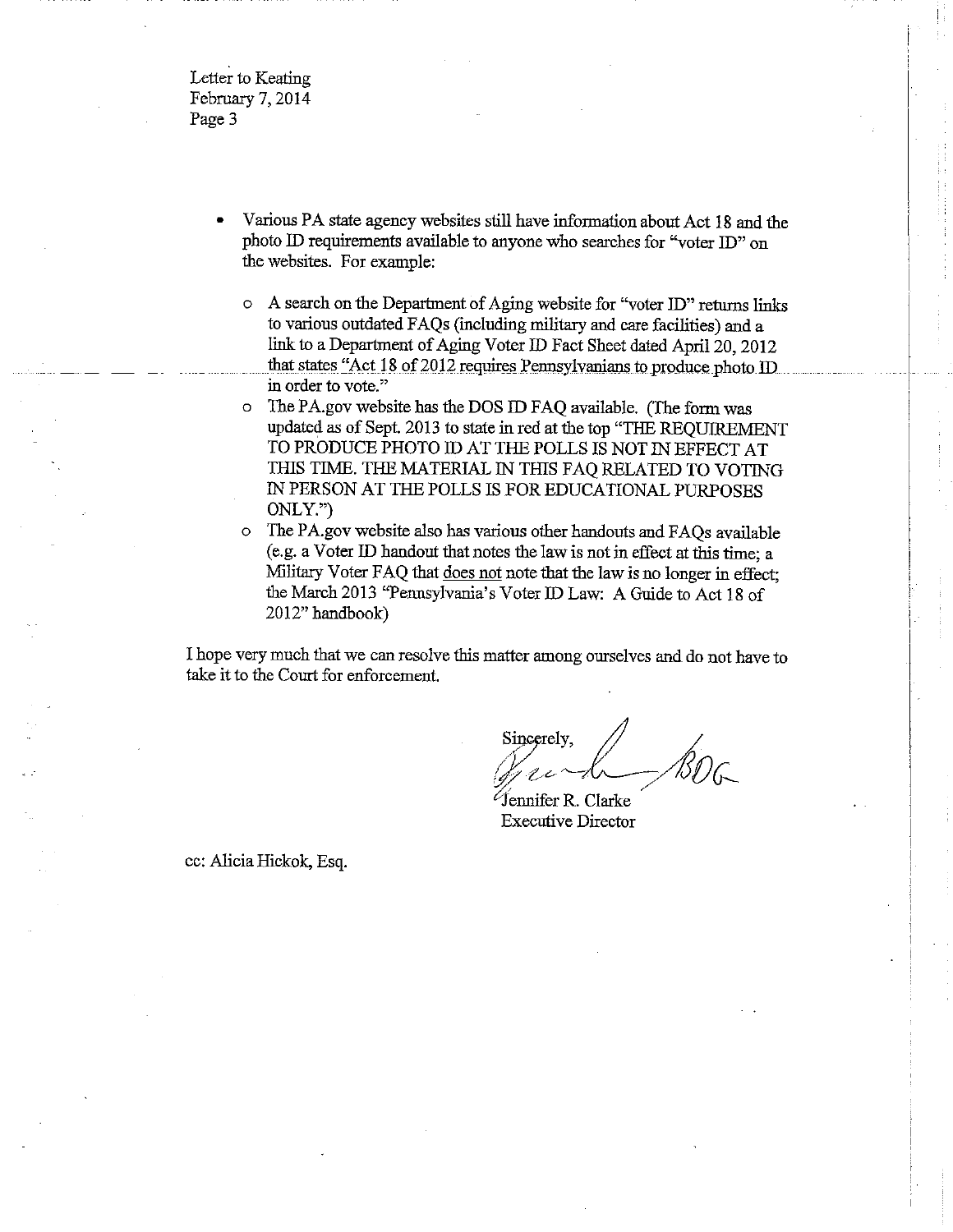

**COMMONWEALTH OF PENNSYLVANIA** OFFICE OF ATTORNEY GENERAL

**KATHLEEN G. KANE ATTORNEY GENERAL** 

**February 18, 2014** 

**Litigation Section** 15<sup>th</sup> Floor, Strawberry Square Harrisburg, PA 17120 (717)705-8580-Direct  $(717)772 - 4526 - Fax$ 

**Jennifer R. Clarke Executive Director Public Interest Law Center of Philadelphia United Way Building** 1709 Benjamin Franklin Parkway **Second Floor** Philadelphia, PA 19103

#### Wilola Shinholster Lee, et al. v. Thomas W. Corbett, et al. Re: No. 330 M.D. 2012

#### **Dear Jennifer:**

We have received your letter dated February 7, 2013, in which you describe various actions that you contend Respondents must take in response to the Order & Verdict issued by Judge Bernard McGinley on January 17, 2014. You assert that Respondents' failure to take these actions violates the permanent injunction described in the Order  $\&$  Verdict. As explained below, we disagree that a permanent injunction is currently in effect.

Though we appreciate your courtesy in bringing to our attention measures that you believe Respondents would be required to undertake to comply with a permanent injunction order of the nature described in the Order & Verdict, we cannot agree with the premise of your letter that a permanent injunction is currently in effect. Rather, we believe that the only injunction order that is currently in effect is the *preliminary* injunction order that Commonwealth Court entered on August 16, 2013. Respondents are in full compliance with that injunction order.

In its August 16 order, Commonwealth Court enjoined Respondents from implementing or enforcing that part of Act 2012-18 that amends section 1210(a.2) of the Pennsylvania Election Code, 25 P.S. § 3050(a.2), and section  $1210(a.4)(5)(ii)$  of the Election Code, 25 P.S. § 3050(a.4), until Commonwealth Court enters "a final appealable decision on the merits of the permanent *injunction*." (Emphasis added). The court also stated its intent that the preliminary injunction extend the transition procedures described in section  $10(1)$  of Act 18 *until proceedings before* **Commonwealth Court have concluded.** 



de la concentración de la concentración de la concentración de la concentración de la concentración de la concentración de la concentración de la concentración de la concentración de la concentración de la concentración de